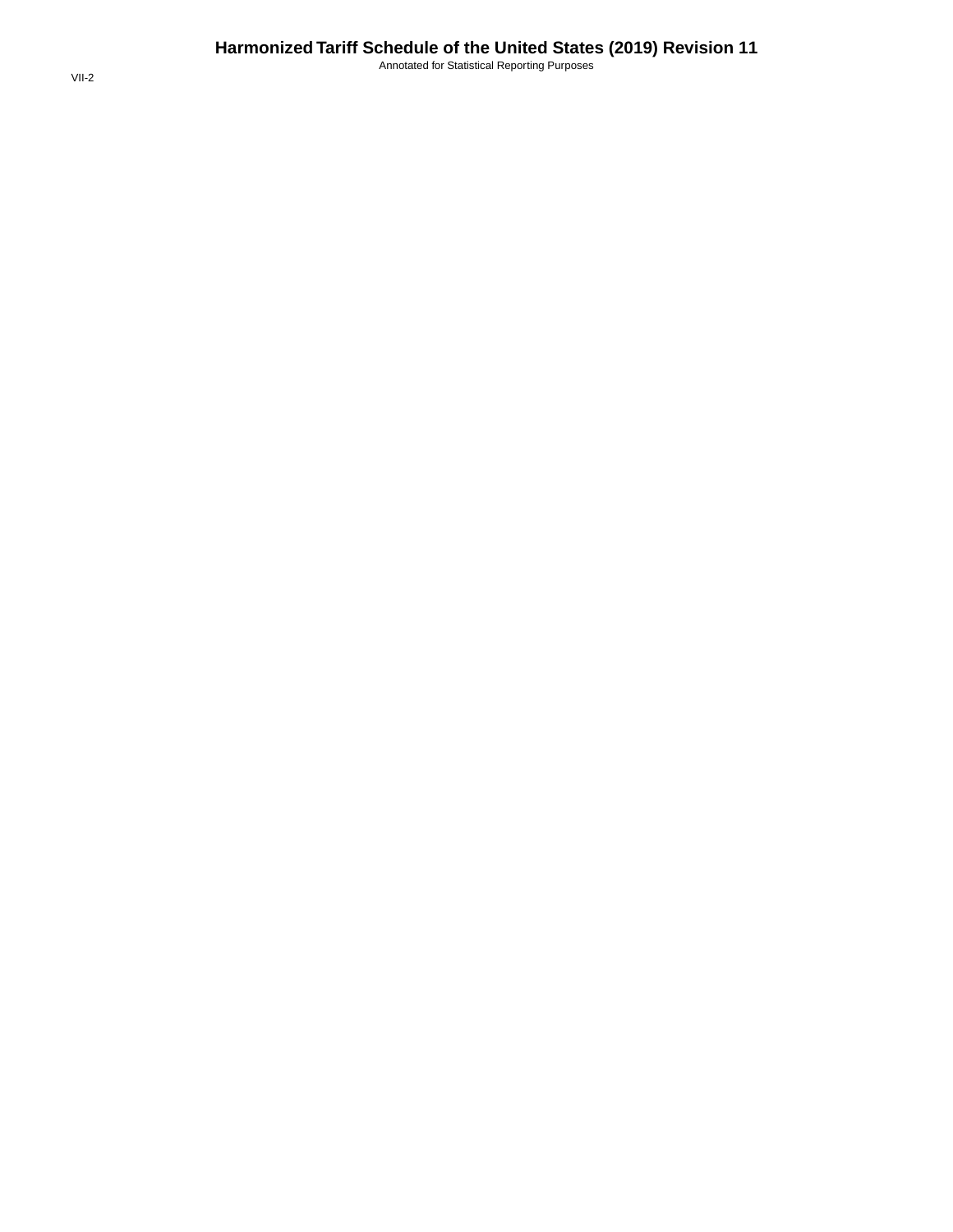Annotated for Statistical Reporting Purposes

#### CHAPTER 39

#### PLASTICS AND ARTICLES THEREOF

#### **Notes**

VII 39-1

1. Throughout the tariff schedule the expression "plastics" means those materials of headings 3901 to 3914 which are or have been capable, either at the moment of polymerization or at some subsequent stage, of being formed under external influence (usually heat and pressure, if necessary with a solvent or plasticizer) by molding, casting, extruding, rolling or other process into shapes which are retained on the removal of the external influence.

Throughout the tariff schedule, any reference to "plastics" also includes vulcanized fiber. The expression, however, does not apply to materials regarded as textile materials of section XI.

- 2. This chapter does not cover:
	- (a) Lubricating preparations of 2710 or 3403;
	- (b) Waxes of heading 2712 or 3404;
	- (c) Separate chemically defined organic compounds (chapter 29);
	- (d) Heparin or its salts (heading 3001);
	- (e) Solutions (other than collodions) consisting of any of the products specified in headings 3901 to 3913 in volatile organic solvents when the weight of the solvent exceeds 50 percent of the weight of the solution (heading 3208); stamping foils of heading 3212;
	- (f) Organic surface-active agents or preparations of heading 3402;
	- (g) Run gums or ester gums (heading 3806);
	- (h) Prepared additives for mineral oils (including gasoline) or for other liquids used for the same purposes as mineral oil (heading 3811);
	- (ij) Prepared hydraulic fluids based on polyglycols, silicones or other polymers of Chapter 39 (heading 3819);
	- (k) Diagnostic or laboratory reagents on a backing of plastics (heading 3822);
	- (l) Synthetic rubber, as defined for the purposes of chapter 40, or articles thereof;
	- (m) Saddlery or harness (heading 4201) or trunks, suitcases, handbags or other containers of heading 4202;
	- (n) Plaits, wickerwork or other articles of chapter 46;
	- (o) Wall coverings of heading 4814;
	- (p) Goods of section XI (textiles and textile articles);
	- (q) Articles of section XII (for example, footwear, headgear, umbrellas, sun umbrellas, walking-sticks, whips, riding-crops or parts thereof);
	- (r) Imitation jewelry of heading 7117;
	- (s) Articles of section XVI (machines and mechanical or electrical appliances);
	- (t) Parts of aircraft or vehicles of section XVII;
	- (u) Articles of chapter 90 (for example, optical elements, spectacle frames, drawing instruments);
	- (v) Articles of chapter 91 (for example, clock or watch cases);
	- (w) Articles of chapter 92 (for example, musical instruments or parts thereof);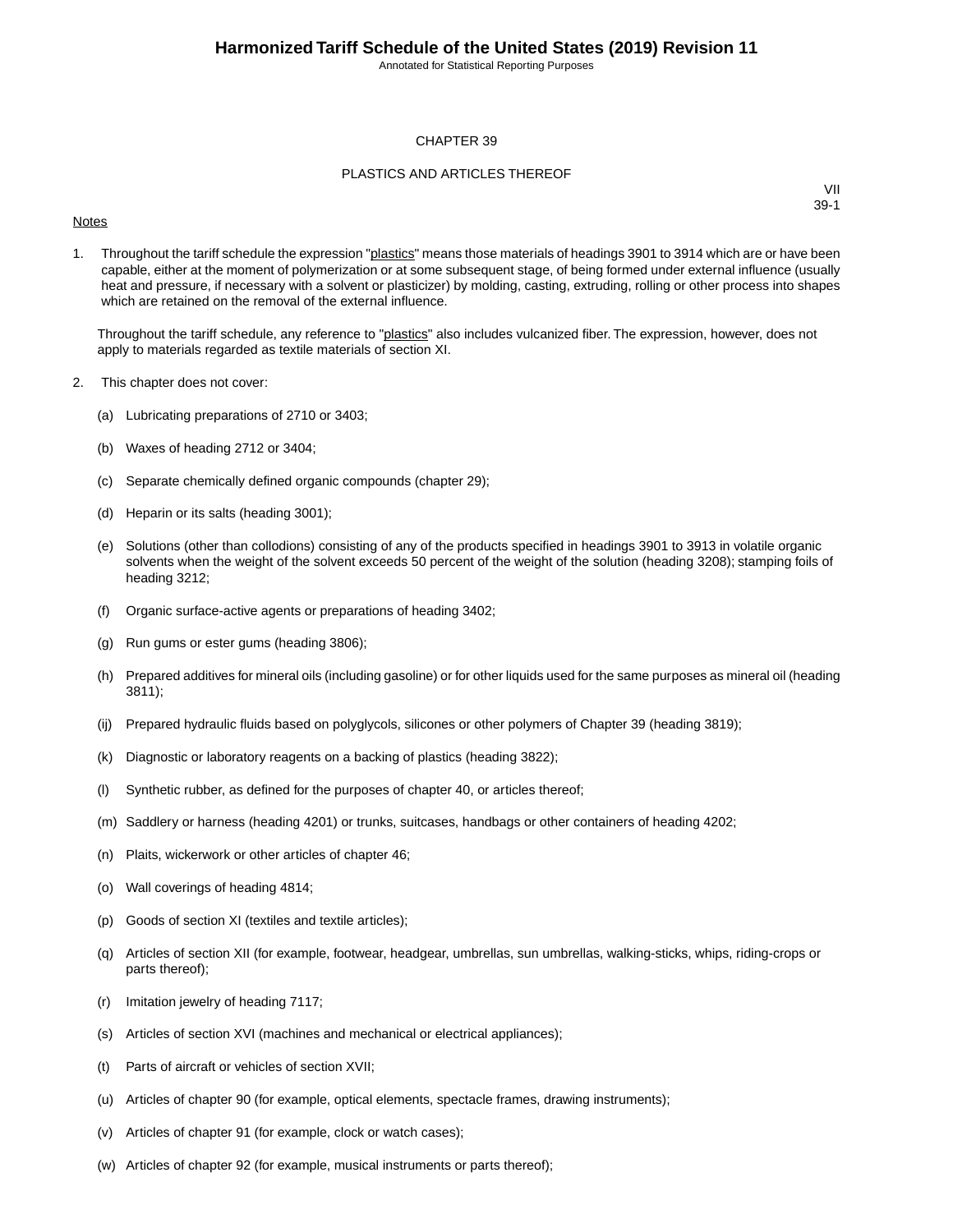Annotated for Statistical Reporting Purposes

Notes (con.) VII 39-2

- (x) Articles of chapter 94 (for example, furniture, lamps and lighting fittings, illuminated signs, prefabricated buildings);
- (y) Articles of chapter 95 (for example, toys, games, sports equipment); or
- (z) Articles of chapter 96 (for example, brushes, buttons, slide fasteners, combs, mouthpieces or stems for smoking pipes, cigarette holders or the like, parts of vacuum flasks or the like, pens, mechanical pencils, and monopods, bipods, tripods and similar articles).
- 3. Headings 3901 to 3911 apply only to goods of a kind produced by chemical synthesis, falling in the following categories:
	- (a) Liquid synthetic polyolefins of which less than 60 percent by volume distills at 300°C, after conversion to 1,013 millibars when a reduced-pressure distillation method is used (headings 3901 and 3902);
	- (b) Resins, not highly polymerized, of the coumarone-indene type (heading 3911);
	- (c) Other synthetic polymers with an average of at least five monomer units;
	- (d) Silicones (heading 3910);
	- (e) Resols (heading 3909) and other prepolymers.
- 4. The expression "copolymers" covers all polymers in which no single monomer contributes 95 percent or more by weight to the total polymer content.

For the purposes of this chapter, except where the context otherwise requires, copolymers (including co-polycondensates, co-polyaddition products, block copolymers and graft copolymers) and polymer blends are to be classified in the heading covering polymers of that comonomer unit which predominates by weight over every other single comonomer unit. For the purposes of this note, constituent comonomer units of polymers falling in the same heading shall be taken together.

If no single comonomer predominates, copolymers or polymer blends, as the case may be, are to be classified in the heading which occurs last in numerical order among those which equally merit consideration.

- 5. Chemically modified polymers, that is, those in which only appendages to the main polymer chain have been changed by chemical reaction, are to be classified in the heading appropriate to the unmodified polymer. This provision does not apply to graft copolymers.
- 6. In headings 3901 to 3914, the expression "primary forms" applies only to the following forms:
	- (a) Liquids and pastes, including dispersions (emulsions and suspensions) and solutions;
	- (b) Blocks of irregular shape, lumps, powders (including molding powders), granules, flakes and similar bulk forms.
- 7. Heading 3915 does not apply to waste, parings and scrap of a single thermoplastic material, transformed into primary forms (headings 3901 to 3914).
- 8. For the purposes of heading 3917, the expression "tubes, pipes and hoses" means hollow products, whether semimanufactures or finished products, of a kind generally used for conveying, conducting or distributing gases or liquids (for example, ribbed garden hose, perforated tubes). This expression also includes sausage casings and other lay-flat tubing. However, except for the last mentioned, those having an internal cross section other than round, oval, rectangular (in which the length does not exceed 1.5 times the width) or in the shape of a regular polygon are not to be regarded as tubes, pipes and hoses, but as profile shapes.
- 9. For the purposes of heading 3918, the expression "wall or ceiling coverings of plastics" applies to products in rolls, of a width not less than 45 cm, suitable for wall or ceiling decoration, consisting of plastics fixed permanently on a backing of any material other than paper, the layer of plastics (on the face side) being grained, embossed, colored, design-printed or otherwise decorated.
- 10. In headings 3920 and 3921, the expression "plates, sheets, film, foil and strip" applies only to plates, sheets, film, foil and strip (other than those of chapter 54) and to blocks of regular geometric shape, whether or not printed or otherwise surface-worked, uncut or cut into rectangles (including squares) but not further worked (even if when so cut they become articles ready for use).
- 11. Heading 3925 applies only to the following articles, not being products covered by any of the earlier headings of subchapter II:
	- (a) Reservoirs, tanks (including septic tanks), vats and similar containers, of a capacity exceeding 300 liters;
	- (b) Structural elements used, for example, in floors, walls or partitions, ceilings or roofs;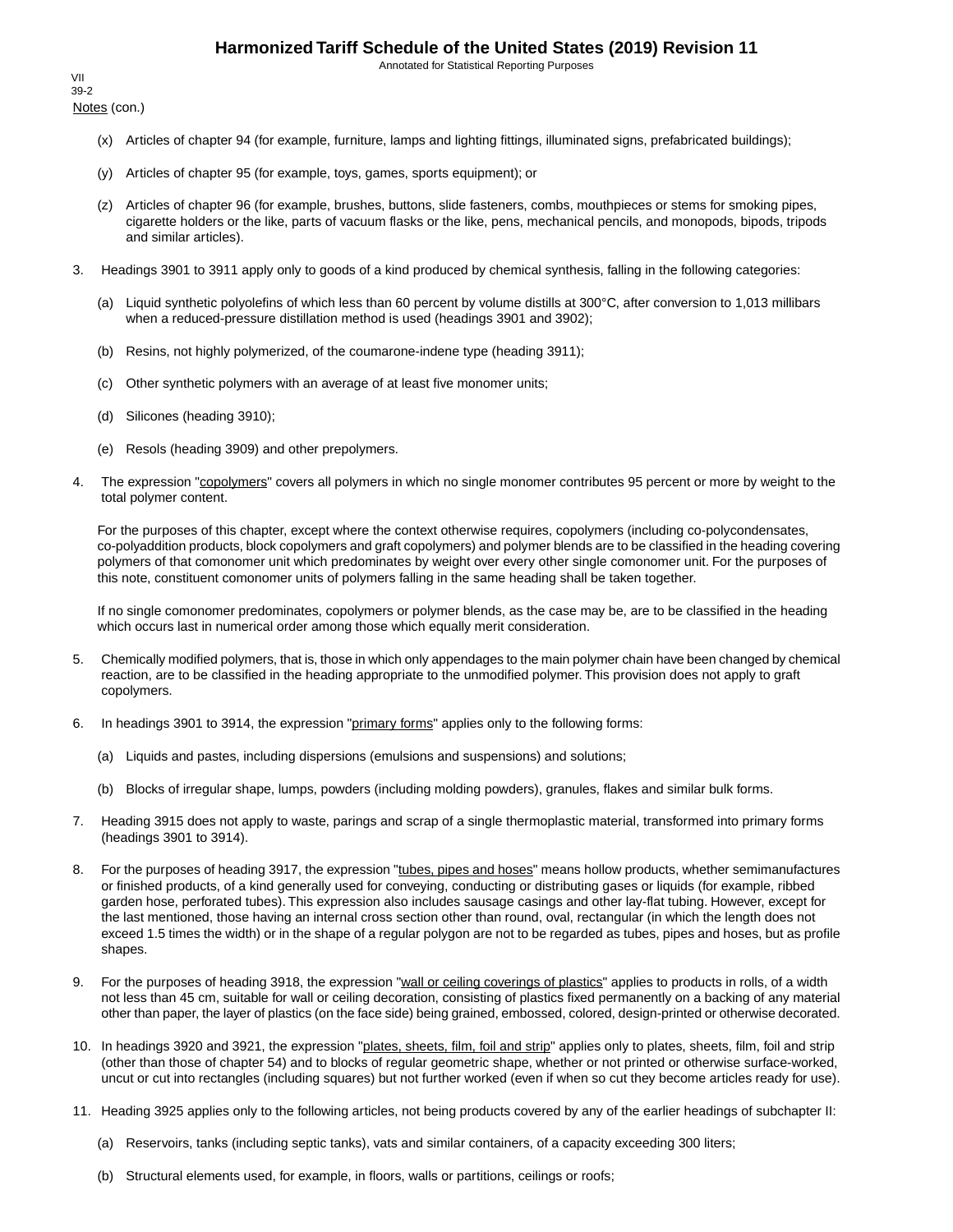Annotated for Statistical Reporting Purposes

Notes (con.)

- (c) Gutters and fittings therefor;
- (d) Doors, windows and their frames and thresholds for doors;
- (e) Balconies, balustrades, fencing, gates and similar barriers;
- (f) Shutters, blinds (including venetian blinds) and similar articles and parts and fittings thereof;
- (g) Large-scale shelving for assembly and permanent installation, for example, in shops, workshops, warehouses;
- (h) Ornamental architectural features, for example, flutings, cupolas, dovecotes; and
- (ij) Fittings and mountings intended for permanent installation in or on doors, windows, staircases, walls or other parts of buildings, for example, knobs, handles, hooks, brackets, towel rails, switch plates and other protective plates.

#### **Subheading Notes**

- 1. Within any one heading of this chapter, polymers (including copolymers) are to be classified according to the following provisions:
	- (a) Where there is a subheading named "Other" in the same series:
		- (1) The designation in a subheading of a polymer by the prefix "poly" (for example, polyethylene and polyamide-6,6) means that the constituent monomer unit or monomer units of the named polymer taken together must contribute 95 percent or more by weight of the total polymer content.
		- (2) The copolymers named in subheadings 3901.30, 3901.40, 3903.20, 3903.30 and 3904.30 are to be classified in those subheadings, provided that the comonomer units of the named copolymers contribute 95 percent or more by weight of the total polymer content.
		- (3) Chemically modified polymers are to be classified in the subheading named "Other", provided that the chemically modified polymers are not more specifically covered by another subheading.
		- (4) Polymers not meeting (1), (2), or (3), above, are to be classified in the subheading, among the remaining subheadings in the series, covering polymers of that monomer unit which predominates by weight over every other single comonomer unit. For this purpose, constituent monomer units of polymers falling in the same subheading shall be taken together. Only the constituent comonomer units of the polymers in the series of subheadings under consideration are to be compared.
	- (b) Where there is no subheading named "Other" in the same series:
		- (1) Polymers are to be classified in the subheading covering polymers of that monomer unit which predominates by weight over every other single comonomer unit. For this purpose, constituent monomer units of polymers falling in the same subheading shall be taken together. Only the constituent comonomer units of the polymers in the series under consideration are to be compared.
		- (2) Chemically modified polymers are to be classified in the subheading appropriate to the unmodified polymer.

Polymer blends are to be classified in the same subheading as polymers of the same monomer units in the same proportions.

2. For the purposes of subheading 3920.43, the term "plasticizers" includes secondary plasticizers.

#### Additional U.S. Notes

- 1. For the purposes of this chapter, the term "elastomeric" means a plastics material which after cross-linking can be stretched at 20°C to at least three times its original length and that, after having been stretched to twice its original length and the stress removed, returns within five minutes to less than 150 percent of its original length. Elastomeric plastics may also contain fillers, extenders, pigments or rubber-processing chemicals, whether or not such plastics material, after the addition of such fillers, extenders, pigments or chemicals, can meet the tests specified in the first part of this note.
- 2. For the purposes of heading 3916, the rate of duty "Free (B)" appearing in the "Special" subcolumn applies only to articles measuring not more than 38.1 cm in length.
- 3. For the purposes of heading 3917, with respect to tubes, pipes and hoses, the rate of duty "Free (C)" appearing in the "Special" subcolumn applies only to tubes, pipes and hoses having attached fittings.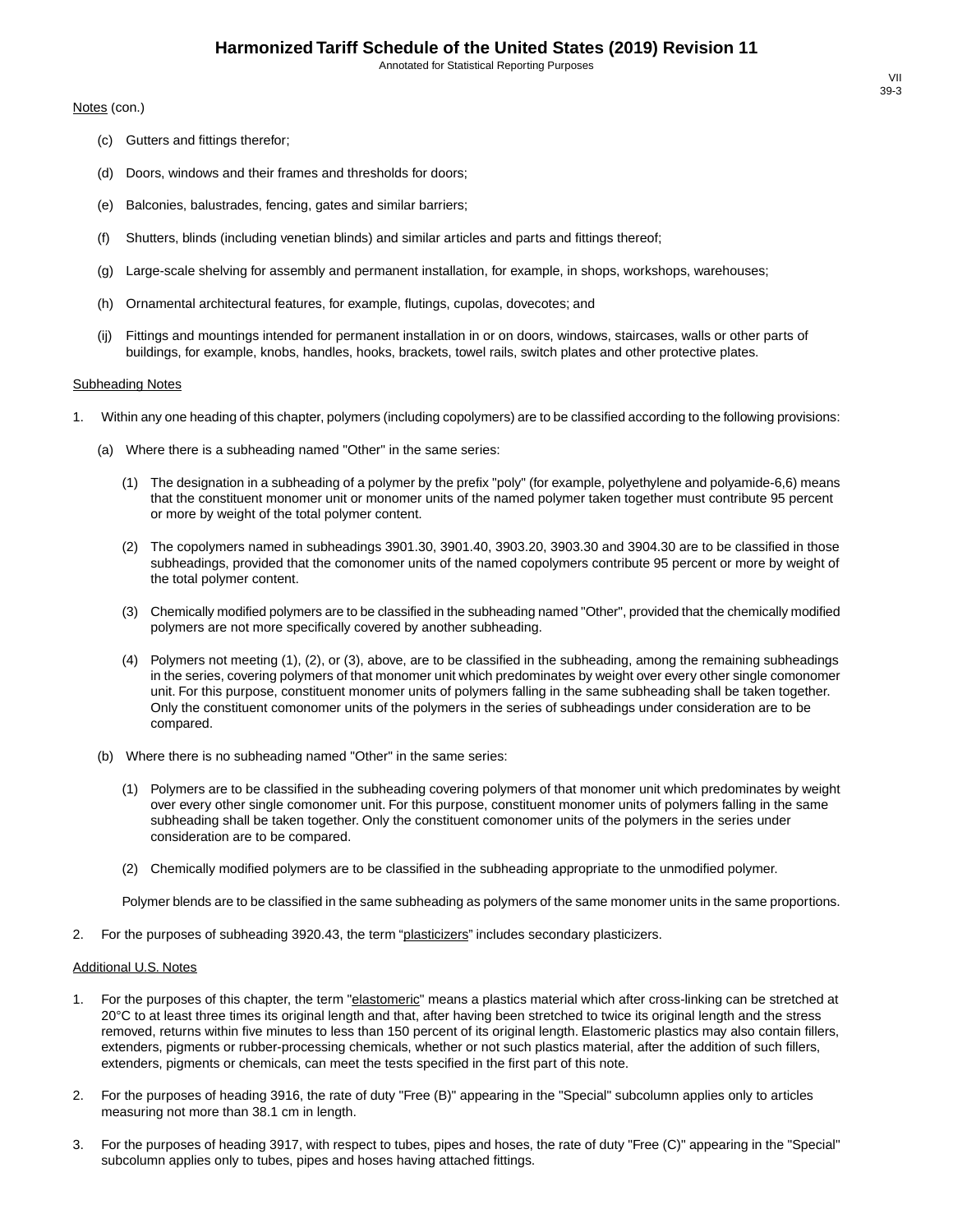Annotated for Statistical Reporting Purposes

Subheading Notes (con.) VII 39-4

- 4. For the purposes of heading 3921, the rate of duty "Free (B)" appearing in the "Special" subcolumn applies only to articles measuring not more than 38.1 cm in width and not more than 45.7 cm in length.
- 5. For the purposes of heading 3924, the expression "household articles" does not include photo albums (see subheading 3926.90.48).
- 1. For the purposes of statistical reporting number 3904.61.0010, the term "granular" refers to polytetrafluoroethylene (PTFE) resins and raw polymer produced by suspension polymerization as determined by ASTM D 4894-98a or PTFE compounds produced therefrom as determined by ASTM D 4745, or micropowders from such resins or raw polymer as determined by ASTM D 5675 (Group 1, Class 1,4,6).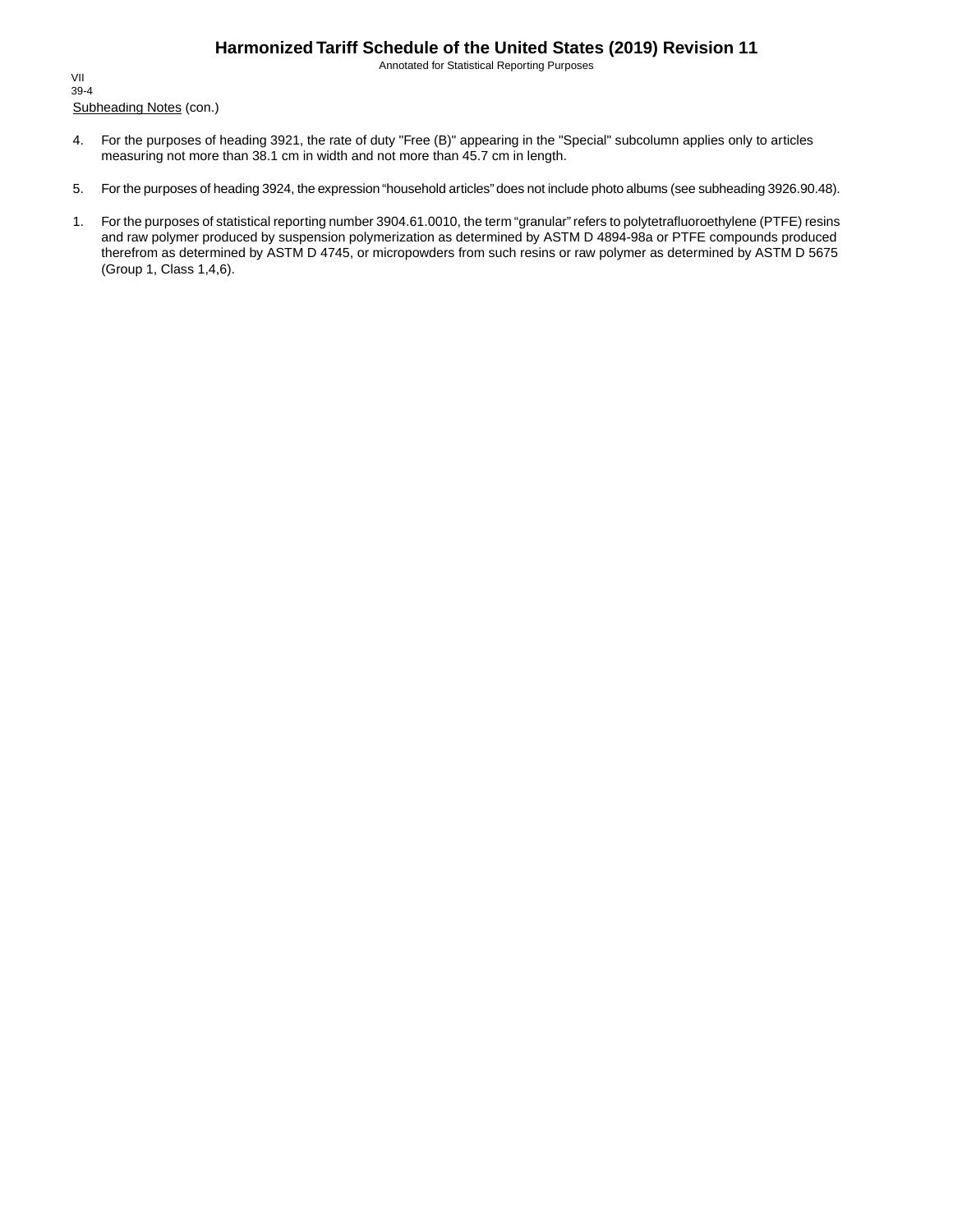Annotated for Statistical Reporting Purposes

| Heading/                 | Stat.       |                                                                                                                                                                                                                                                | Unit                  |                       | Rates of Duty                                                                             |                     |
|--------------------------|-------------|------------------------------------------------------------------------------------------------------------------------------------------------------------------------------------------------------------------------------------------------|-----------------------|-----------------------|-------------------------------------------------------------------------------------------|---------------------|
| Subheading               | Suf-<br>fix | <b>Article Description</b>                                                                                                                                                                                                                     | of<br>Quantity        | General               | 1<br>Special                                                                              | $\overline{2}$      |
| 3901<br>3901.10          |             | I. PRIMARY FORMS<br>Polymers of ethylene, in primary forms:<br>Polyethylene having a specific gravity of less than 0.94:                                                                                                                       |                       |                       |                                                                                           |                     |
| 3901.10.10 00            |             |                                                                                                                                                                                                                                                |                       |                       | Free (AU, BH, CA,<br>CL, CO, E, IL, JO,<br>KR, MA, MX, OM,<br>P, PA, PE, SG)              | 43%                 |
| 3901.10.50               |             |                                                                                                                                                                                                                                                |                       | $6.5\%$ <sup>1/</sup> | Free (A, AU, BH,<br>CA, CL, CO, D, E,<br>IL, JO, KR, MA,<br>MX, OM, P, PA,<br>PE, SG)     | 43%                 |
|                          | 10          |                                                                                                                                                                                                                                                |                       |                       |                                                                                           |                     |
|                          | 20          | Low density polyethylene, except linear low density                                                                                                                                                                                            |                       |                       |                                                                                           |                     |
| 3901.20                  | 30          | Polyethylene having a specific gravity of 0.94 or more:                                                                                                                                                                                        |                       |                       |                                                                                           |                     |
| 3901.20.10               | 00          | Having a relative viscosity of 1.44 or more                                                                                                                                                                                                    | kg 6.5% <sup>1/</sup> |                       | Free (AU, BH, CA,<br>CL, CO, E, IL, JO,<br>KR, MA, MX, OM,<br>P, PA, PE, SG)              | 43%                 |
| 3901.20.50 00            |             |                                                                                                                                                                                                                                                | kg 6.5% <sup>1/</sup> |                       | Free (A, AU, BH,<br>CA, CL, CO, D, E,<br>IL, JO, KR, MA,<br>MX, OM, P, PA,<br>PE, SG)     | 43%                 |
| 3901.30<br>3901.30.20 00 |             | Ethylene-vinyl acetate copolymers:<br>Vinyl acetate-vinyl chloride-ethylene terpolymers,<br>containing by weight less than 50 percent derivatives<br>of vinyl acetate, except those polymerized from<br>aromatic or modified aromatic monomers | kg Free <sup>1/</sup> |                       |                                                                                           | 43.5%               |
| 3901.30.60 00            |             |                                                                                                                                                                                                                                                |                       |                       |                                                                                           | 43.5%               |
| 3901.40.00 00            |             | Ethylene-alpha-olefin copolymers, having a specific gravity                                                                                                                                                                                    | kg 5.3% <sup>1/</sup> |                       | Free (A, AU, BH,<br>CA, CL, CO, D, E,<br>IL, JO, KR, MA,<br>MX, OM, P, PA,<br>PE, SG)     |                     |
|                          |             |                                                                                                                                                                                                                                                |                       |                       | Free (AU, BH, CA,<br>CL, CO, D, E, IL,<br>JO, KR, MA, MX,<br>OM, P, PA, PE,<br>SG)        | 43%                 |
| 3901.90<br>3901.90.10 00 |             | Other:                                                                                                                                                                                                                                         | kg Free <sup>1/</sup> |                       |                                                                                           | 20%                 |
| 3901.90.55 01            |             | Other:                                                                                                                                                                                                                                         |                       |                       | Free (A, AU, BH,<br>CA, CL, CO, D, E,<br>IL, JO, KR, MA,<br>MX, OM, P, PA,<br>PE, SG)     | 43%                 |
| 3901.90.90 00            |             |                                                                                                                                                                                                                                                | kg 6.5% <sup>4/</sup> |                       | Free (A*, AU, BH,<br>CA, CL, CO, D, E,<br>IL, JO, K, KR, MA,<br>MX, OM, P, PA,<br>PE, SG) | 2.2¢/kg<br>$+33.5%$ |
|                          |             |                                                                                                                                                                                                                                                |                       |                       |                                                                                           |                     |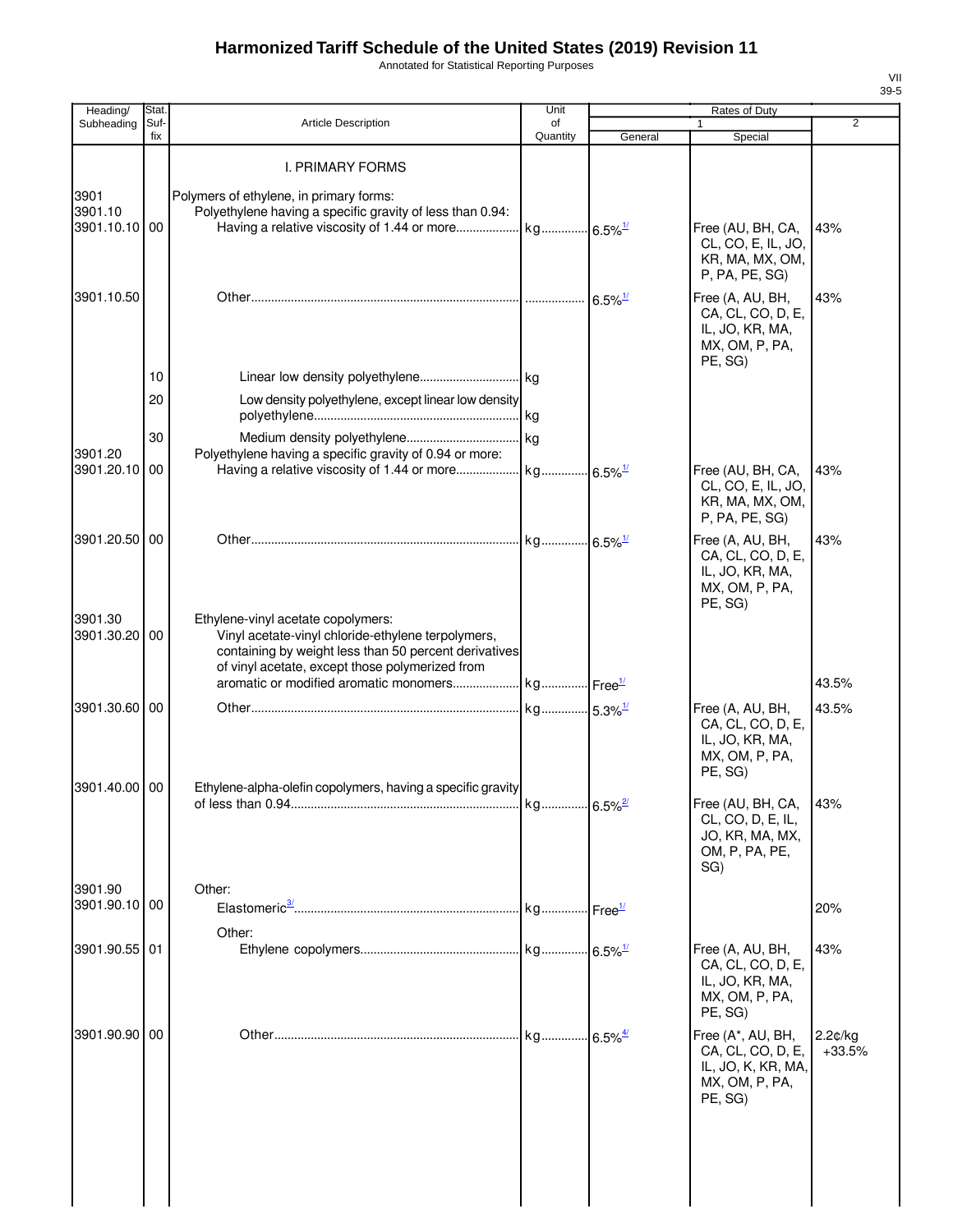Annotated for Statistical Reporting Purposes

| Heading/                 | Stat.       |                                                                        | Unit                  | Rates of Duty         |                                                                                           |                               |
|--------------------------|-------------|------------------------------------------------------------------------|-----------------------|-----------------------|-------------------------------------------------------------------------------------------|-------------------------------|
| Subheading               | Suf-<br>fix | <b>Article Description</b>                                             | of<br>Quantity        | General               | $\mathbf{1}$<br>Special                                                                   | $\overline{2}$                |
| 3902<br>3902.10.00 00    |             | Polymers of propylene or of other olefins, in primary forms:           |                       |                       | Free (A*, AU, BH,<br>CA, CL, CO, D, E,<br>IL, JO, KR, MA,<br>MX, OM, P, PA,<br>PE, SG)    | 33.5%                         |
| 3902.20<br>3902.20.10 00 |             | Polyisobutylene:                                                       |                       |                       |                                                                                           | 20%                           |
| 3902.20.50 00            |             |                                                                        |                       |                       | Free (A*, AU, BH,<br>CA, CL, CO, D, E,<br>IL, JO, KR, MA,<br>MX, OM, P, PA,<br>PE, SG)    | $2.2¢/kg +$<br>33.5%          |
| 3902.30.00 00            |             |                                                                        |                       |                       | Free (A, AU, BH,<br>CA, CL, CO, D, E,<br>IL, JO, KR, MA,<br>MX, OM, P, PA,<br>PE, SG)     | $2.2¢/kg +$<br>33.5%          |
| 3902.90.00               |             |                                                                        |                       | $6.5\%$ <sup>8/</sup> | Free (A*, AU, BH,<br>CA, CL, CO, D, E,<br>IL, JO, K, KR, MA,<br>MX, OM, P, PA,<br>PE, SG) | $2.2¢/kg +$<br>33.5%          |
| 3903                     | 10<br>50    | Polymers of styrene, in primary forms:<br>Polystyrene:                 |                       |                       |                                                                                           |                               |
| 3903.11.00 00            |             |                                                                        |                       |                       | Free (A, AU, BH,<br>CA, CL, CO, D, E,<br>IL, JO, KR, MA,<br>MX, OM, P, PA,<br>PE, SG)     | $15.4 \text{c/kg} +$<br>46%   |
| 3903.19.00 00            |             |                                                                        |                       |                       | Free (A, AU, BH,<br>CA, CL, CO, D, E,<br>IL, JO, KR, MA,<br>MX, OM, P, PA,<br>PE, SG)     | $15.4 \text{C/kg} +$<br>46%   |
| 3903.20.00 00            |             |                                                                        |                       |                       | Free (A, AU, BH,<br>CA, CL, CO, D, E,<br>IL, JO, KR, MA,<br>MX, OM, P, PA,<br>PE, SG)     | $15.4 \text{C/kg} +$<br>45.5% |
| 3903.30.00 00            |             | Acrylonitrile-butadiene-styrene (ABS) copolymers kg 6.5% <sup>1/</sup> |                       |                       | Free (A, AU, BH,<br>CA, CL, D, E, IL, J,<br>JO, MA, MX, OM,<br>P, PE, SG<br>$1.3%$ (KR)   | $15.4 \text{C/kg} +$<br>47%   |
| 3903.90<br>3903.90.10 00 |             | Other:<br>Methyl methacrylate-butadiene-styrene (MBS)                  |                       |                       | Free (A, AU, BH,<br>CA, CL, CO, D, E,<br>IL, JO, KR, MA,<br>MX, OM, P, PA,<br>PE, SG)     | $15.4 \text{C/kg} +$<br>67.5% |
| 3903.90.50 00            |             |                                                                        | kg 6.5% <sup>1/</sup> |                       | Free (A*, AU, BH,<br>CA, CL, CO, D, E,<br>IL, JO, KR, MA,<br>MX, OM, P, PA,<br>PE, SG)    | $15.4 \text{C/kg} +$<br>46%   |
|                          |             |                                                                        |                       |                       |                                                                                           |                               |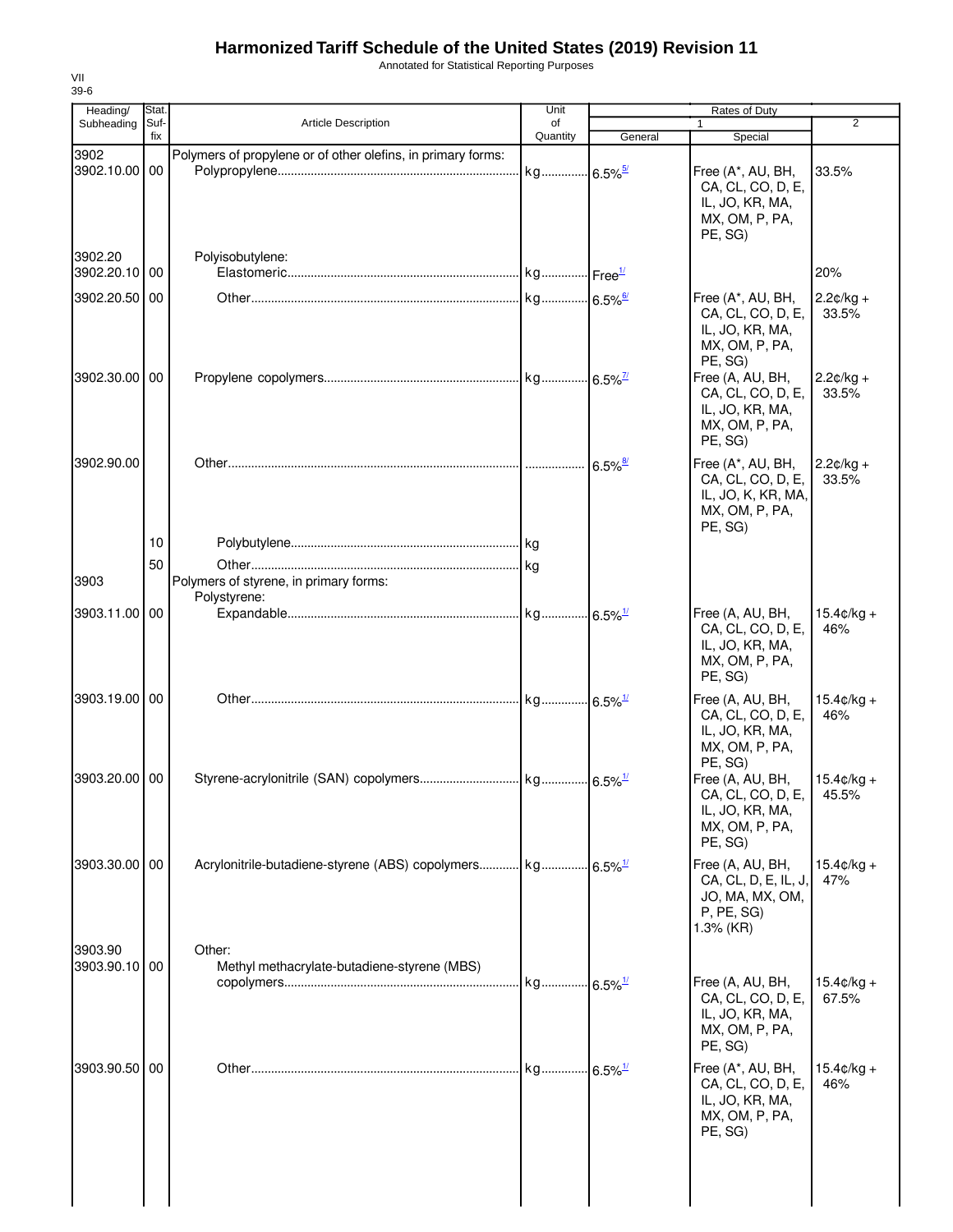Annotated for Statistical Reporting Purposes

| Heading/                 | Stat.       |                                                                                                             | Unit           |         | Rates of Duty                         |                |
|--------------------------|-------------|-------------------------------------------------------------------------------------------------------------|----------------|---------|---------------------------------------|----------------|
| Subheading               | Suf-<br>fix | <b>Article Description</b>                                                                                  | οf<br>Quantity | General | $\mathbf{1}$<br>Special               | $\overline{2}$ |
| 3904                     |             | Polymers of vinyl chloride or of other halogenated olefins, in                                              |                |         |                                       |                |
|                          |             | primary forms:                                                                                              |                |         |                                       |                |
| 3904.10.00 00            |             | Poly(vinyl chloride), not mixed with any other                                                              |                |         | Free (A, AU, BH,                      | 43.5%          |
|                          |             |                                                                                                             |                |         | CA, CL, CO, D, E,                     |                |
|                          |             |                                                                                                             |                |         | IL, JO, MA, MX,<br>OM, P, PA, PE,     |                |
|                          |             |                                                                                                             |                |         | SG)                                   |                |
|                          |             |                                                                                                             |                |         | 1.3% (KR)                             |                |
| 3904.21.00 00            |             | Other poly(vinyl chloride):                                                                                 |                |         |                                       |                |
|                          |             |                                                                                                             |                |         | Free (A, AU, BH,<br>CA, CL, CO, D, E, | 43.5%          |
|                          |             |                                                                                                             |                |         | IL, JO, KR, MA,                       |                |
|                          |             |                                                                                                             |                |         | MX, OM, P, PA,<br>PE, SG)             |                |
| 3904.22.00               | 00          |                                                                                                             |                |         | Free (A, AU, BH,                      | 43.5%          |
|                          |             |                                                                                                             |                |         | CA, CL, CO, D, E,                     |                |
|                          |             |                                                                                                             |                |         | IL, JO, KR, MA,<br>MX, OM, P, PA,     |                |
|                          |             |                                                                                                             |                |         | PE, SG)                               |                |
| 3904.30                  |             | Vinyl chloride-vinyl acetate copolymers:                                                                    |                |         |                                       |                |
| 3904.30.20 00            |             | Vinyl acetate-vinyl chloride-ethylene terpolymers,<br>containing by weight less than 50 percent derivatives |                |         |                                       |                |
|                          |             | of vinyl acetate, except those polymerized from                                                             |                |         |                                       |                |
|                          |             |                                                                                                             |                |         |                                       | 43.5%          |
| 3904.30.60 00            |             |                                                                                                             |                |         | Free (A, AU, BH,<br>CA, CL, CO, D, E, | 43.5%          |
|                          |             |                                                                                                             |                |         | IL, JO, KR, MA,                       |                |
|                          |             |                                                                                                             |                |         | MX, OM, P, PA,                        |                |
| 3904.40.00 00            |             |                                                                                                             |                |         | PE, SG)<br>Free (A*, AU, BH,          | 43.5%          |
|                          |             |                                                                                                             |                |         | CA, CL, CO, D, E,                     |                |
|                          |             |                                                                                                             |                |         | IL, JO, KR, MA,<br>MX, OM, P, PA,     |                |
|                          |             |                                                                                                             |                |         | PE, SG)                               |                |
| 3904.50.00 00            |             |                                                                                                             |                |         | Free (A, AU, BH,                      | $2.2¢/kg +$    |
|                          |             |                                                                                                             |                |         | CA, CL, CO, D, E,<br>IL, JO, KR, MA,  | 33.5%          |
|                          |             |                                                                                                             |                |         | MX, OM, P, PA,                        |                |
|                          |             |                                                                                                             |                |         | PE, SG)                               |                |
| 3904.61.00               |             | Fluoropolymers:                                                                                             |                |         |                                       |                |
|                          |             |                                                                                                             |                |         | Free (A, AU, BH,<br>CA, CL, CO, D, E, | 34.1%          |
|                          |             |                                                                                                             |                |         | IL, JO, K, KR, MA,                    |                |
|                          |             |                                                                                                             |                |         | MX, OM, P, PA,<br>PE, SG)             |                |
|                          | 10          | Granular, whether or not filled or compounded (see                                                          |                |         |                                       |                |
|                          |             |                                                                                                             |                |         |                                       |                |
|                          | 90          |                                                                                                             |                |         |                                       |                |
| 3904.69<br>3904.69.10 00 |             | Other:                                                                                                      |                |         |                                       | 20%            |
| 3904.69.50               | 00          |                                                                                                             |                |         | Free (A, AU, BH,                      | $2.2¢/kg +$    |
|                          |             |                                                                                                             |                |         | CA, CL, CO, D, E,                     | 33.5%          |
|                          |             |                                                                                                             |                |         | IL, JO, KR, MA,<br>MX, OM, P, PA,     |                |
|                          |             |                                                                                                             |                |         | PE, SG)                               |                |
| 3904.90<br>3904.90.10 00 |             | Other:                                                                                                      |                |         |                                       | 20%            |
|                          |             |                                                                                                             |                |         |                                       |                |
|                          |             |                                                                                                             |                |         |                                       |                |
|                          |             |                                                                                                             |                |         |                                       |                |
|                          |             |                                                                                                             |                |         |                                       |                |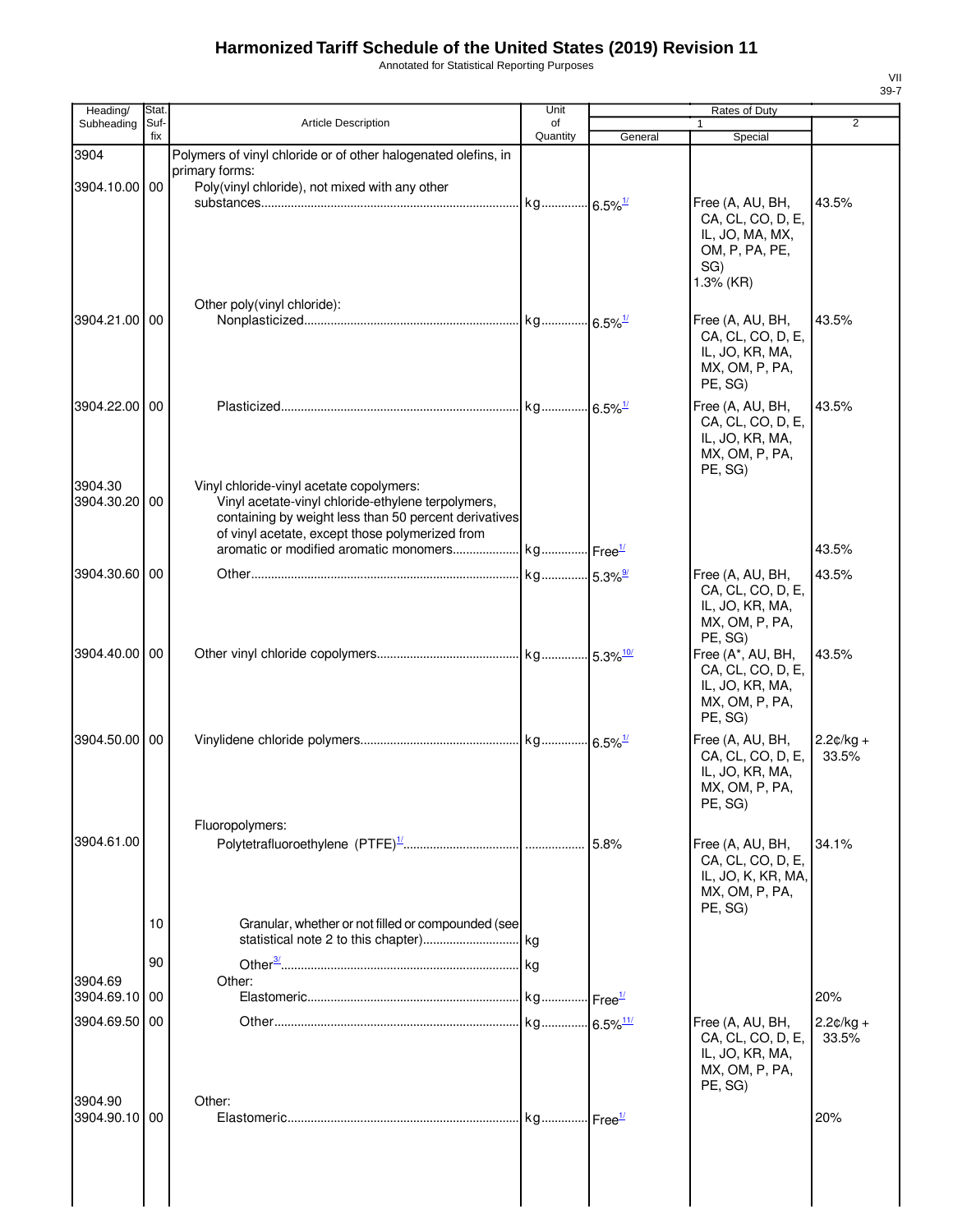Annotated for Statistical Reporting Purposes

| Heading/<br>Stat.<br>Suf- |           |                                                                                                          | Unit      |         | Rates of Duty                                                                         |                      |
|---------------------------|-----------|----------------------------------------------------------------------------------------------------------|-----------|---------|---------------------------------------------------------------------------------------|----------------------|
| Subheading                | $\sf fix$ | Article Description                                                                                      | $\circ$ f |         | $\overline{1}$                                                                        | $\overline{2}$       |
| 3904 (con.)<br>3904.90    |           | Polymers of vinyl chloride or of other halogenated olefins, in<br>primary forms: (con.)<br>Other: (con.) | Quantity  | General | Special                                                                               |                      |
| (con.)<br>3904.90.50 00   |           |                                                                                                          |           |         | Free (A, AU, BH,<br>CA, CL, CO, D, E,<br>IL, JO, KR, MA,<br>MX, OM, P, PA,<br>PE, SG) | $2.2¢/kg +$<br>33.5% |
|                           |           |                                                                                                          |           |         |                                                                                       |                      |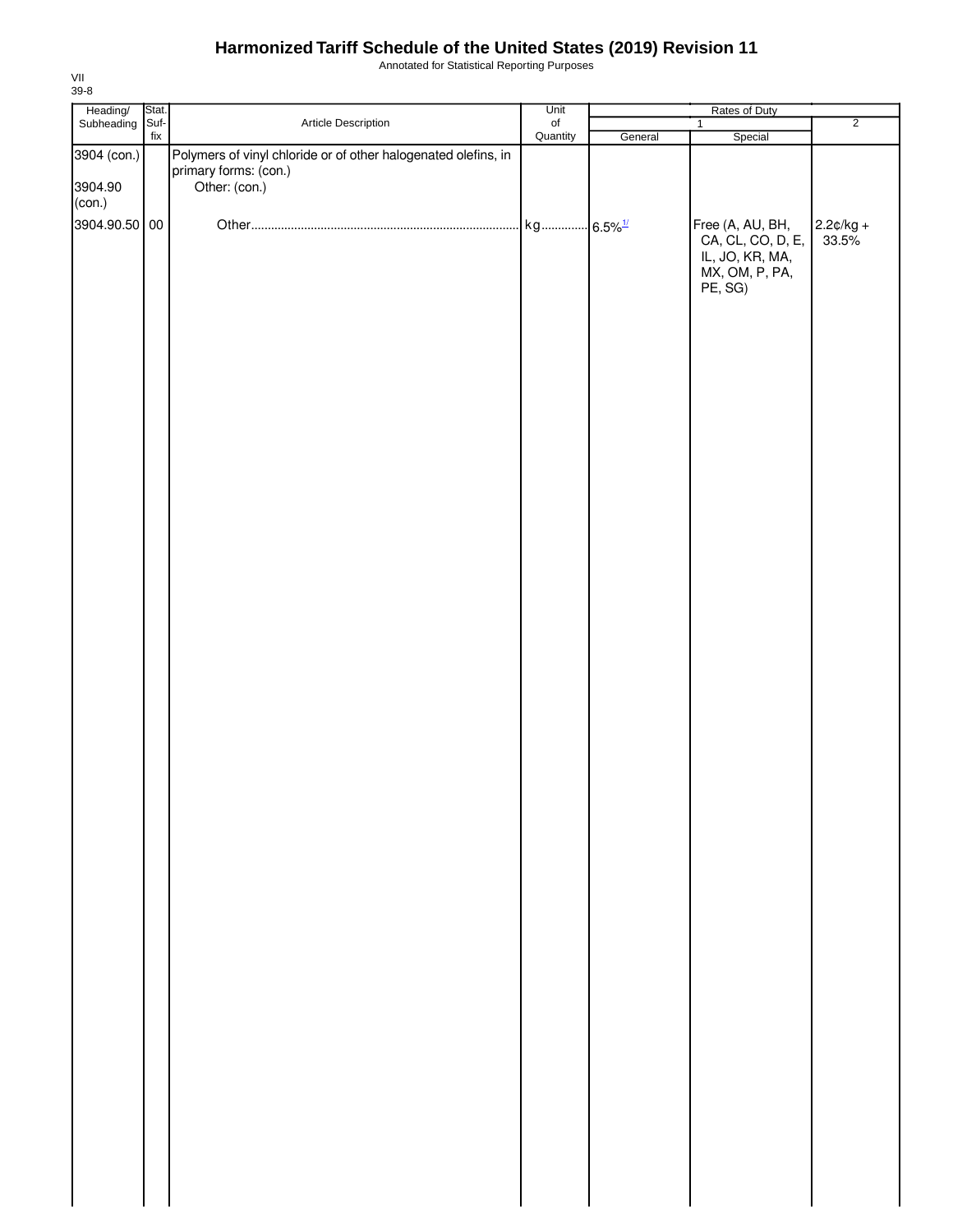Annotated for Statistical Reporting Purposes

| Heading/                 | Stat.       |                                                                                                                                         | Unit                   |         | Rates of Duty                                                                            |                |
|--------------------------|-------------|-----------------------------------------------------------------------------------------------------------------------------------------|------------------------|---------|------------------------------------------------------------------------------------------|----------------|
| Subheading               | Suf-<br>fix | <b>Article Description</b>                                                                                                              | of<br>Quantity         | General | 1<br>Special                                                                             | $\overline{2}$ |
| 3905                     |             | Polymers of vinyl acetate or of other vinyl esters, in primary<br>forms; other vinyl polymers in primary forms:<br>Poly(vinyl acetate): |                        |         |                                                                                          |                |
| 3905.12.00 00            |             |                                                                                                                                         |                        |         | Free (A, AU, BH,<br>CA, CL, CO, D, E,<br>IL, JO, KR, MA,<br>MX, OM, P, PA,<br>PE, SG)    | 37.5%          |
| 3905.19.00 00            |             |                                                                                                                                         | kg 4% <sup>12/</sup>   |         | Free (A, AU, BH,<br>CA, CL, CO, D, E,<br>IL, JO, KR, MA,<br>MX, OM, P, PA,<br>PE, SG)    | 37.5%          |
| 3905.21.00 00            |             | Vinyl acetate copolymers:                                                                                                               |                        |         | Free (A, AU, BH,<br>CA, CL, CO, D, E,<br>IL, JO, KR, MA,<br>MX, OM, P, PA,<br>PE, SG)    | 37.5%          |
| 3905.29.00 00            |             |                                                                                                                                         |                        |         | Free (A, AU, BH,<br>CA, CL, CO, D, E,<br>IL, JO, KR, MA,<br>MX, OM, P, PA,<br>PE, SG)    | 37.5%          |
| 3905.30.00 00            |             | Poly(vinyl alcohol), whether or not containing unhydrolyzed<br>Other:                                                                   |                        |         | Free (A, AU, BH,<br>CA, CL, CO, D, E,<br>IL, JO, KR, MA,<br>MX, OM, P, PA,<br>PE, SG)    | 37.5%          |
| 3905.91<br>3905.91.10 00 |             | Copolymers:<br>Containing by weight 50 percent or more of                                                                               |                        |         | Free (A, AU, BH,<br>CA, CL, CO, D, E,<br>IL, JO, K, KR, MA,<br>MX, OM, P, PA,<br>PE, SG) | 37.5%          |
| 3905.91.50 00            |             |                                                                                                                                         |                        |         | Free (A, AU, BH,<br>CA, CL, CO, D, E,<br>IL, JO, K, KR, MA,<br>MX, OM, P, PA,<br>PE, SG) | 43.5%          |
| 3905.99<br>3905.99.30    | 00          | Other:<br>Polyvinyl carbazole (including adjuvants) kg Free <sup>2/</sup>                                                               |                        |         |                                                                                          | 43.5%          |
| 3905.99.80 00            |             |                                                                                                                                         | kg 5.3% <sup>15/</sup> |         | Free (A, AU, BH,<br>CA, CL, CO, D, E,<br>IL, JO, K, KR, MA,<br>MX, OM, P, PA,<br>PE, SG) | 43.5%          |
|                          |             |                                                                                                                                         |                        |         |                                                                                          |                |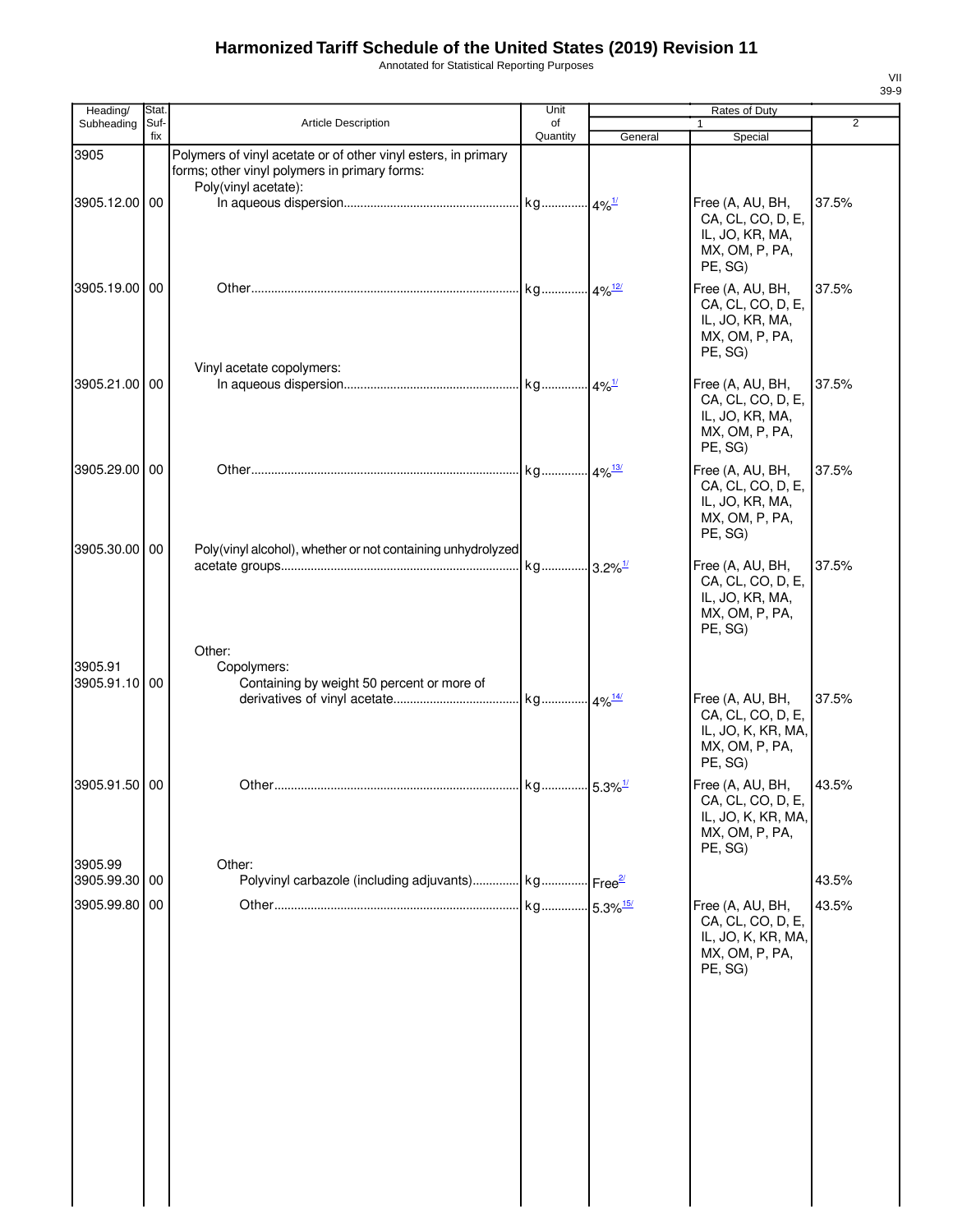Annotated for Statistical Reporting Purposes

| Stat. |                                                                                                  | Unit                                                                                                                                                                      |         | Rates of Duty                                                                            | $\overline{2}$                                                                                       |
|-------|--------------------------------------------------------------------------------------------------|---------------------------------------------------------------------------------------------------------------------------------------------------------------------------|---------|------------------------------------------------------------------------------------------|------------------------------------------------------------------------------------------------------|
| fix   |                                                                                                  | Quantity                                                                                                                                                                  | General | Special                                                                                  |                                                                                                      |
|       | Acrylic polymers in primary forms:                                                               |                                                                                                                                                                           |         | Free (A*, AU, BH,<br>CA, CL, CO, D, E,<br>IL, JO, KR, MA,<br>MX, OM, P, PA,<br>PE, SG)   | 37%                                                                                                  |
|       | Other:                                                                                           |                                                                                                                                                                           |         |                                                                                          | 20%                                                                                                  |
|       |                                                                                                  |                                                                                                                                                                           |         | Free (A, AU, BH,<br>CA, CL, CO, D, E,<br>IL, JO, KR, MA,<br>MX, OM, P, PA,<br>PE, SG)    | 37%                                                                                                  |
|       |                                                                                                  |                                                                                                                                                                           |         | Free (A*, AU, BH,<br>CA, CL, CO, D, E,<br>MX, OM, P, PA,<br>PE, SG)                      | 25%                                                                                                  |
|       | forms; polycarbonates, alkyd resins, polyallyl esters and other<br>polyesters, in primary forms: |                                                                                                                                                                           |         |                                                                                          |                                                                                                      |
|       |                                                                                                  |                                                                                                                                                                           |         | Free (A, AU, BH,<br>CA, CL, CO, D, E,<br>IL, JO, K, KR, MA,<br>MX, OM, P, PA,<br>PE, SG) | $2.2¢/kg +$<br>33.5%                                                                                 |
|       |                                                                                                  |                                                                                                                                                                           |         | Free (A, AU, BH,<br>CA, CL, CO, D, E,<br>MX, OM, P, PA,<br>PE, SG)                       | $2.2¢/kg +$<br>33.5%                                                                                 |
|       |                                                                                                  |                                                                                                                                                                           |         | Free (A*, AU, BH,<br>CA, CL, CO, D, E,<br>MX, OM, P, PA,<br>PE, SG)                      | $15.4 \text{C/kg} +$<br>47%                                                                          |
|       |                                                                                                  |                                                                                                                                                                           |         | CA, CL, CO, D, E,<br>IL, JO, MA, MX,<br>OM, P, PA, PE,<br>SG)<br>$1.1\%$ (KR)            | 45%                                                                                                  |
|       |                                                                                                  |                                                                                                                                                                           |         | Free (A, AU, BH,<br>CA, CL, CO, D, E,<br>IL, JO, KR, MA,<br>MX, OM, P, PA,<br>PE, SG)    | $15.4 \text{c/kg} +$<br>45%                                                                          |
|       | 3906.90.10 00<br>3906.90.20 00<br>3906.90.50 00<br>3907.20.00 00<br>3907.30.00 00                | Suf-<br>Article Description<br>3906.10.00 00<br>Other:<br>Polyacetals, other polyethers and epoxide resins, in primary<br>3907.10.00 00<br>3907.40.00 00<br>3907.50.00 00 | of      | $-6.5\%$ <sup>1/</sup>                                                                   | 1<br>IL, JO, K, KR, MA,<br>IL, JO, K, KR, MA,<br>IL, JO, K, KR, MA,<br>Free (A, AU, BH, $15.4¢/kg +$ |

VII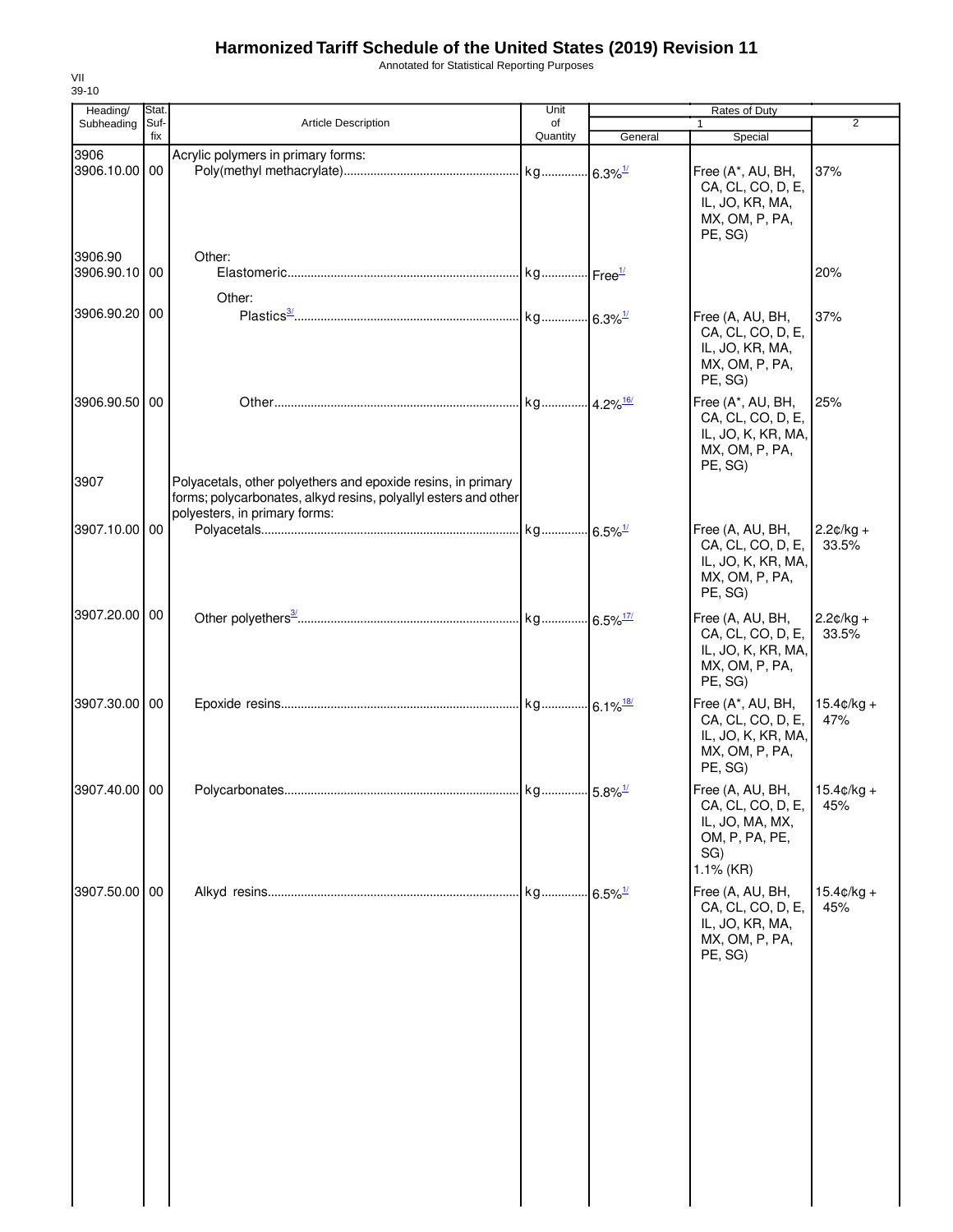Annotated for Statistical Reporting Purposes

| Heading/                  | Stat.       |                                                                                                                                                                                                          | Unit           |         | Rates of Duty                                                                                      |                             |
|---------------------------|-------------|----------------------------------------------------------------------------------------------------------------------------------------------------------------------------------------------------------|----------------|---------|----------------------------------------------------------------------------------------------------|-----------------------------|
| Subheading                | Suf-<br>fix | Article Description                                                                                                                                                                                      | of<br>Quantity | General | 1<br>Special                                                                                       | $\overline{2}$              |
| 3907 (con.)<br>3907.61.00 |             | Polyacetals, other polyethers and epoxide resins, in primary<br>forms; polycarbonates, alkyd resins, polyallyl esters and other<br>polyesters, in primary forms: (con.)<br>Poly(ethylene terephthalate): |                |         | Free (A*, AU, BH,<br>CA, CL, CO, D, E,<br>IL, JO, K, MA, MX,<br>OM, P, PA, PE,<br>SG)<br>1.3% (KR) | $15.4 \text{c/kg} +$<br>45% |
| 3907.69.00                | 10<br>50    | Having a viscosity number of 78 ml/g or more                                                                                                                                                             |                |         | Free (A*, AU, BH,<br>CA, CL, CO, D, E,<br>IL, JO, K, MA, MX,                                       | $15.4 \text{c/kg} +$<br>45% |
| 3907.70.00 00             | 10<br>50    | Having a viscosity number of 70 ml/g or more                                                                                                                                                             |                |         | OM, P, PA, PE,<br>SG)<br>1.3% (KR)<br>Free (A*, AU, BH,                                            | $15.4 \text{C/kg} +$        |
|                           |             |                                                                                                                                                                                                          |                |         | CA, CL, CO, D, E,<br>IL, JO, K, MA, MX,<br>OM, P, PA, PE,<br>SG)<br>$1.3%$ (KR)                    | 45%                         |
| 3907.91                   |             | Other polyesters:<br>Unsaturated:                                                                                                                                                                        |                |         |                                                                                                    |                             |
| 3907.91.20 00             |             | Allyl resins:                                                                                                                                                                                            |                |         |                                                                                                    | $15.4$ ¢/kg +<br>45%        |
| 3907.91.40 00             |             |                                                                                                                                                                                                          |                |         | Free (A, AU, BH,<br>CA, CL, CO, D, E,<br>IL, JO, KR, MA,<br>MX, OM, P, PA,<br>PE, SG)              | $15.4¢/kg +$<br>45%         |
| 3907.91.50 00             |             |                                                                                                                                                                                                          |                |         | Free (A, AU, BH,<br>CA, CL, CO, D, E,<br>IL, JO, KR, MA,<br>MX, OM, P, PA,<br>PE, SG)              | $15.4¢/kg +$<br>45%         |
| 3907.99<br>3907.99.20 00  |             | Other:<br>Thermoplastic liquid crystal aromatic polyester                                                                                                                                                |                |         |                                                                                                    | $15.4$ ¢/kg +<br>45%        |
| 3907.99.50                |             |                                                                                                                                                                                                          |                |         | Free (A*, AU, BH,<br>CA, CL, CO, E, IL,<br>JO, K, MA, MX,<br>OM, P, PA, PE,<br>SG)<br>1.3% (KR)    | $15.4¢/kg +$<br>45%         |
|                           | 10<br>50    |                                                                                                                                                                                                          |                |         |                                                                                                    |                             |
|                           |             |                                                                                                                                                                                                          |                |         |                                                                                                    |                             |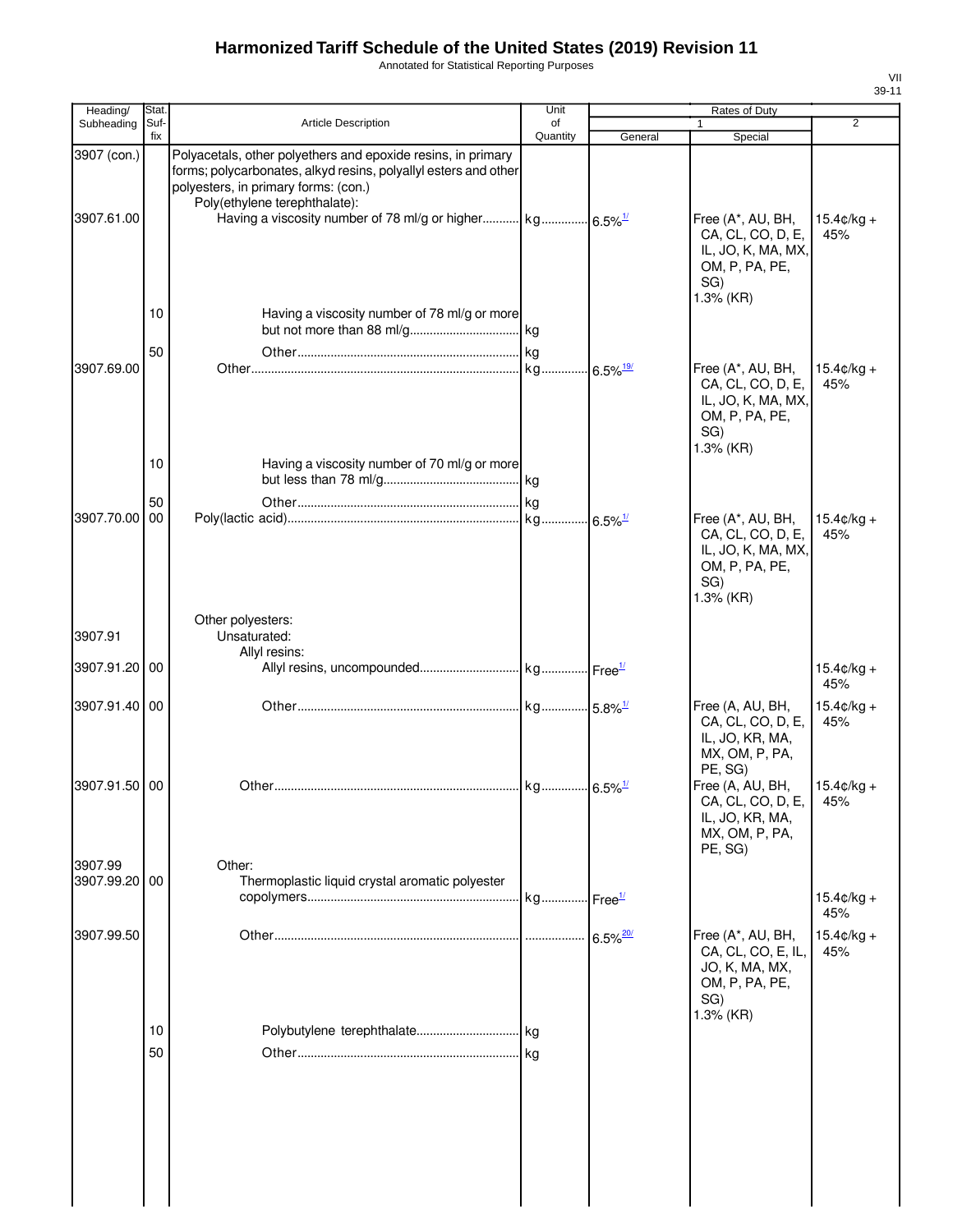Annotated for Statistical Reporting Purposes

| Heading/                 | Stat.       |                                                                       | Unit           |         | Rates of Duty                                                                                       |                       |
|--------------------------|-------------|-----------------------------------------------------------------------|----------------|---------|-----------------------------------------------------------------------------------------------------|-----------------------|
| Subheading               | Suf-<br>fix | <b>Article Description</b>                                            | of<br>Quantity | General | $\mathbf{1}$<br>Special                                                                             | $\overline{2}$        |
| 3908<br>3908.10.00 00    |             | Polyamides in primary forms:                                          |                |         | Free (A, AU, BH,<br>CA, CL, CO, D, E,<br>IL, JO, K, KR, MA,<br>MX, OM, P, PA,<br>PE, SG)            | $15.4¢/kg +$<br>51.5% |
| 3908.90<br>3908.90.20 00 |             | Other:<br>Bis(4-amino-3-methylcyclohexyl)methane-isophthalic          |                |         |                                                                                                     | $2.2¢/kg +$<br>33.5%  |
| 3908.90.70 00            |             |                                                                       |                |         | Free (A, AU, BH,<br>CA, CL, CO, D, E,<br>IL, JO, KR, MA,<br>MX, OM, P, PA,<br>PE, SG)               | $2.2¢/kg +$<br>33.5%  |
| 3909                     |             | Amino-resins, phenolic resins and polyurethanes, in primary<br>forms: |                |         |                                                                                                     |                       |
| 3909.10.00 00            |             |                                                                       |                |         | Free (A*, AU, BH,<br>CA, CL, CO, D, E,<br>IL, JO, K, KR, MA,<br>MX, OM, P, PA,<br>PE, SG)           | 41.5%                 |
| 3909.20.00 00            |             |                                                                       |                |         | Free (A, AU, BH,<br>CA, CL, CO, D, E,<br>IL, JO, KR, MA,<br>MX, OM, P, PA,<br>PE, SG)               | 41.5%                 |
| 3909.31.00 00            |             | Other amino-resins:<br>Poly(methylene phenyl isocyanate) (crude MDI,  |                |         | Free (A, AU, BH,<br>CA, CL, CO, D, E,<br>IL, JO, KR, MA,<br>MX, OM, P, PA,<br>PE, SG)               | 41.5%                 |
| 3909.39.00 00            |             |                                                                       |                |         | Free (A, AU, BH,<br>CA, CL, CO, D, E,<br>IL, JO, KR, MA,<br>MX, OM, P, PA,                          | 41.5%                 |
| 3909.40.00 00            |             |                                                                       |                |         | PE, SG)<br>Free (A, AU, BH,<br>CA, CL, CO, D, E,<br>IL, JO, K, KR, MA,<br>MX, OM, P, PA,<br>PE, SG) | $15.4$ ¢/kg +<br>48%  |
| 3909.50<br>3909.50.10 00 |             | Polyurethanes:                                                        |                |         |                                                                                                     | 20%                   |
| 3909.50.20 00            |             |                                                                       |                |         | Free (A, AU, BH,<br>CA, CL, CO, D, E,<br>IL, JO, KR, MA,<br>MX, OM, P, PA,<br>PE, SG)               | 20%                   |
| 3909.50.50 00            |             |                                                                       |                |         | Free (A*, AU, BH,<br>CA, CL, CO, D, E,<br>IL, JO, KR, MA,<br>MX, OM, P, PA,<br>PE, SG)              | $15.4¢/kg +$<br>51.5% |
|                          |             |                                                                       |                |         | Free (A, AU, BH,<br>CA, CL, CO, D, E,<br>IL, JO, K, KR, MA,<br>MX, OM, P, PA,<br>PE, SG)            | 25%                   |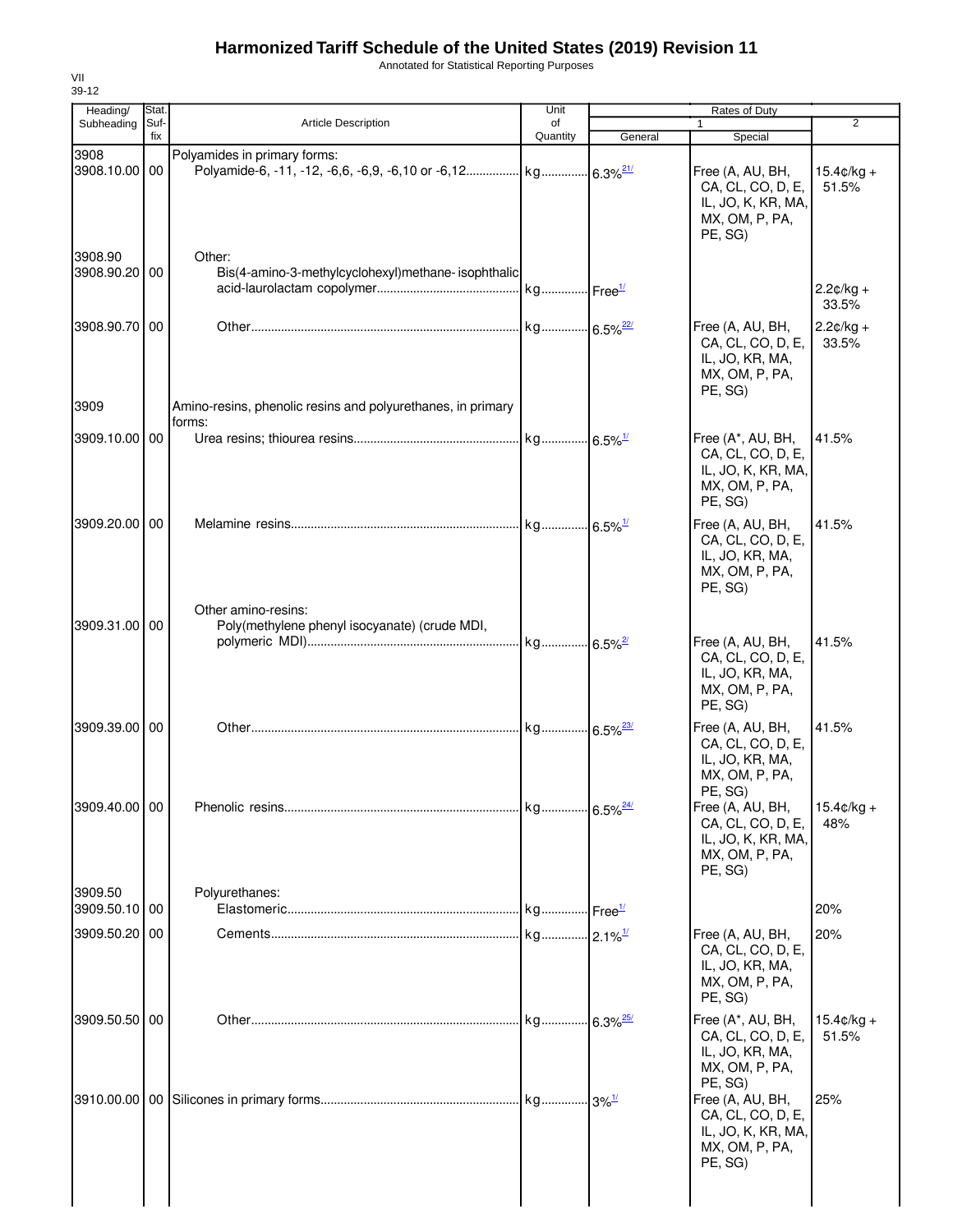Annotated for Statistical Reporting Purposes

| Heading/                 | <b>Stat</b> |                                                                                                                                                                                                                                                                                                                                                                             | Unit           | Rates of Duty          |                                                                                          |                             |  |
|--------------------------|-------------|-----------------------------------------------------------------------------------------------------------------------------------------------------------------------------------------------------------------------------------------------------------------------------------------------------------------------------------------------------------------------------|----------------|------------------------|------------------------------------------------------------------------------------------|-----------------------------|--|
| Subheading               | Suf-<br>fix | <b>Article Description</b>                                                                                                                                                                                                                                                                                                                                                  | of<br>Quantity | General                | 1<br>Special                                                                             | $\overline{2}$              |  |
| 3911<br>3911.10.00 00    |             | Petroleum resins, coumarone-indene resins, polyterpenes,<br>polysulfides, polysulfones and other products specified in note<br>3 to this chapter, not elsewhere specified or included, in primary<br>forms:                                                                                                                                                                 |                |                        |                                                                                          |                             |  |
|                          |             | Petroleum resins, coumarone, indene or coumarone-indene                                                                                                                                                                                                                                                                                                                     |                |                        | Free (A, AU, BH,<br>CA, CL, CO, D, E,<br>IL, JO, KR, MA,<br>MX, OM, P, PA,<br>PE, SG)    | $15.4 \text{c/kg} +$<br>49% |  |
| 3911.90<br>3911.90.10 00 |             | Other:                                                                                                                                                                                                                                                                                                                                                                      |                |                        |                                                                                          | 20%                         |  |
| 3911.90.15               | 00          | Other:<br>Containing monomer units which are aromatic or<br>modified aromatic, or which are obtained, derived<br>or manufactured in whole or in part therefrom:<br>Thermoplastic:<br>Poly(nitrilomethanetetraarylnitrilo-<br>[2,4,6-tris-(1-methyethyl)-1,3-<br>phenylene]]-2,6-bis(1-methylethyl)-<br>phenyl]-ω-[[[2,6-bis(1-methylethyl)-<br>phenyl]amino]methylene]amino |                |                        |                                                                                          |                             |  |
|                          |             | carbodiimide or                                                                                                                                                                                                                                                                                                                                                             |                |                        |                                                                                          |                             |  |
|                          |             | 2,4-diisocyanate-1,3,5-tris(1-methyl-ethyl)<br>homopolymer with polyethylene kg Free <sup>1/</sup>                                                                                                                                                                                                                                                                          |                |                        |                                                                                          | $15.4 \text{c/kg} +$<br>49% |  |
| 3911.90.25               | 00          |                                                                                                                                                                                                                                                                                                                                                                             |                |                        | Free (A, AU, BH,<br>CA, CL, CO, D, E,<br>IL, JO, K, KR, MA,<br>MX, OM, P, PA,<br>PE, SG) | $15.4c/kq +$<br>49%         |  |
| 3911.90.35 00            |             | Thermosetting:<br>1,1'-Bis(methylenedi-4,1-phenylene)-<br>1H-pyrrole-2,5-dione, copolymer with<br>4,4'-methylenebis(benzeneamine); and<br>Hydrocarbon novolac cyanate ester kg Free <sup>1/</sup>                                                                                                                                                                           |                |                        |                                                                                          | $15.4 \text{C/kg} +$        |  |
|                          |             |                                                                                                                                                                                                                                                                                                                                                                             |                |                        |                                                                                          | 45%                         |  |
| 3911.90.45 00            |             |                                                                                                                                                                                                                                                                                                                                                                             |                |                        | Free (A, AU, BH,<br>CA, CL, CO, D, E,<br>IL, JO, K, KR, MA,<br>MX, OM, P, PA,<br>PE, SG) | $15.4 \text{c/kg} +$<br>45% |  |
| 3911.90.70 00            |             | Other:                                                                                                                                                                                                                                                                                                                                                                      |                | Free <sup>1/</sup>     |                                                                                          | $2.2¢/kg +$<br>33.5%        |  |
| 3911.90.90               |             |                                                                                                                                                                                                                                                                                                                                                                             |                | $6.5\%$ <sup>28/</sup> | Free (A, AU, BH,<br>CA, CL, CO, D, E,<br>IL, JO, K, KR, MA,<br>MX, OM, P, PA,<br>PE, SG) | $2.2¢/kg +$<br>33.5%        |  |
|                          | 10          |                                                                                                                                                                                                                                                                                                                                                                             |                |                        |                                                                                          |                             |  |
|                          | 50          |                                                                                                                                                                                                                                                                                                                                                                             |                |                        |                                                                                          |                             |  |
|                          |             |                                                                                                                                                                                                                                                                                                                                                                             |                |                        |                                                                                          |                             |  |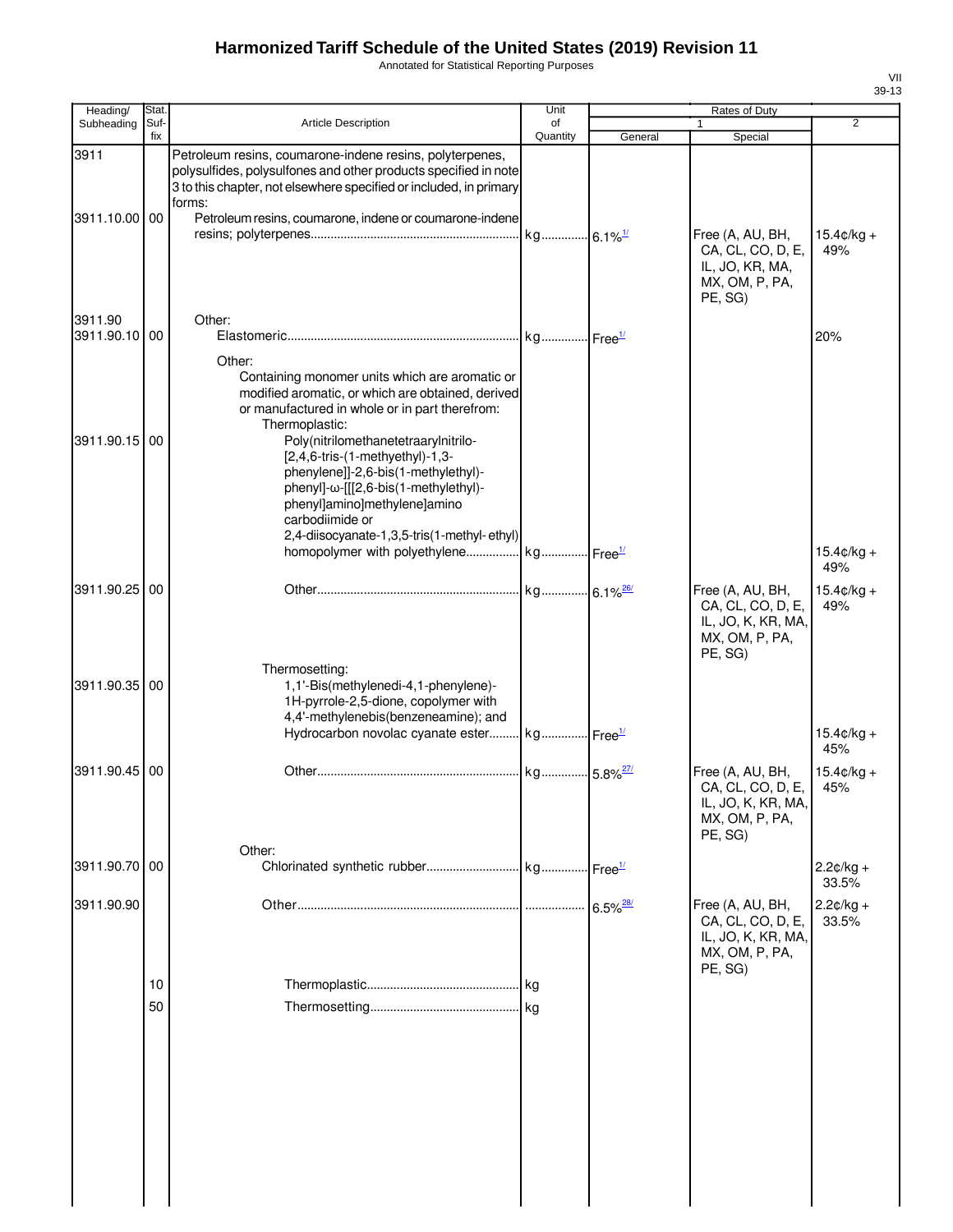Annotated for Statistical Reporting Purposes

| Heading/      | Stat.       |                                                                                                                          | Unit           |         | Rates of Duty                                                                            |                |
|---------------|-------------|--------------------------------------------------------------------------------------------------------------------------|----------------|---------|------------------------------------------------------------------------------------------|----------------|
| Subheading    | Suf-<br>fix | Article Description                                                                                                      | of<br>Quantity | General | $\mathbf{1}$<br>Special                                                                  | $\overline{2}$ |
| 3912          |             | Cellulose and its chemical derivatives, not elsewhere specified<br>or included, in primary forms:<br>Cellulose acetates: |                |         |                                                                                          |                |
| 3912.11.00 00 |             |                                                                                                                          |                |         | Free (A, AU, BH,<br>CA, CL, CO, D, E,<br>IL, JO, KR, MA,<br>MX, OM, P, PA,<br>PE, SG)    | 73.5%          |
| 3912.12.00 00 |             |                                                                                                                          |                |         | Free (A, AU, BH,<br>CA, CL, CO, D, E,<br>IL, JO, KR, MA,<br>MX, OM, P, PA,<br>PE, SG)    | 73.5%          |
| 3912.20.00 00 |             | Cellulose ethers:                                                                                                        |                |         | Free (A, AU, BH,<br>CA, CL, CO, D, E,<br>IL, JO, K, KR, MA,<br>MX, OM, P, PA,<br>PE, SG) | 34.5%          |
| 3912.31.00    |             |                                                                                                                          |                |         | Free (A, AU, BH,<br>CA, CL, CO, D, E,<br>IL, JO, K, KR, MA,<br>MX, OM, P, PA,<br>PE, SG) | 66%            |
|               | 10          | Containing not less than 90 percent by weight of                                                                         |                |         |                                                                                          |                |
| 3912.39.00 00 | 90          |                                                                                                                          |                |         | Free (A, AU, BH,<br>CA, CL, CO, D, E,<br>IL, JO, K, KR, MA,<br>MX, OM, P, PA,            | 33.5%          |
| 3912.90.00    |             |                                                                                                                          |                |         | PE, SG)<br>Free (A, AU, BH,<br>CA, CL, CO, D, E,<br>IL, JO, K, KR, MA,<br>MX, OM, P, PA, | 34.5%          |
|               | 10          | a-Cellulose in granular, microcrystalline or powdered                                                                    |                |         | PE, SG)                                                                                  |                |
|               | 90          |                                                                                                                          |                |         |                                                                                          |                |
|               |             |                                                                                                                          |                |         |                                                                                          |                |
|               |             |                                                                                                                          |                |         |                                                                                          |                |
|               |             |                                                                                                                          |                |         |                                                                                          |                |
|               |             |                                                                                                                          |                |         |                                                                                          |                |
|               |             |                                                                                                                          |                |         |                                                                                          |                |
|               |             |                                                                                                                          |                |         |                                                                                          |                |
|               |             |                                                                                                                          |                |         |                                                                                          |                |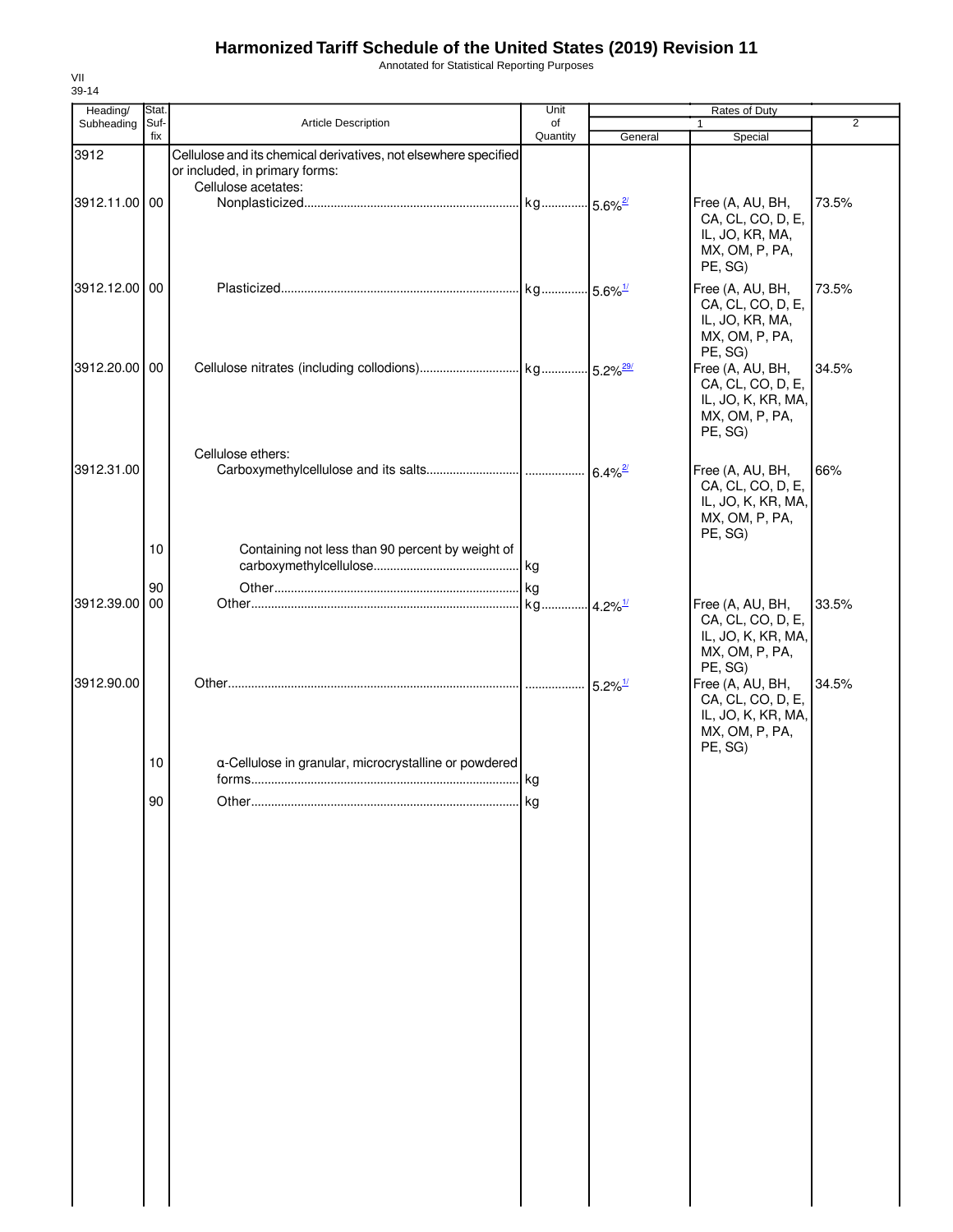Annotated for Statistical Reporting Purposes

| Heading/                               | Stat. |                                                                                                                                                                                                                      | Unit     |         | Rates of Duty                                                                                                          |                      |
|----------------------------------------|-------|----------------------------------------------------------------------------------------------------------------------------------------------------------------------------------------------------------------------|----------|---------|------------------------------------------------------------------------------------------------------------------------|----------------------|
| Subheading                             | Suf-  | Article Description                                                                                                                                                                                                  | of       |         | $\mathbf{1}$                                                                                                           | $\overline{2}$       |
| 3913<br>3913.10.00 00                  | fix   | Natural polymers (for example, alginic acid) and modified<br>natural polymers (for example, hardened proteins, chemical<br>derivatives of natural rubber), not elsewhere specified or<br>included, in primary forms: | Quantity | General | Special<br>Free (A, AU, BH,<br>CA, CL, CO, D, E,<br>IL, JO, KR, MA,                                                    | 25%                  |
| 3913.90<br>3913.90.10 00<br>3913.90.20 |       | Other:                                                                                                                                                                                                               |          |         | MX, OM, P, PA,<br>PE, SG)<br>Free (A*, AU, BH,<br>CA, CL, CO, D, E,<br>IL, JO, K, KR, MA,<br>MX, OM, P, PA,<br>PE, SG) | 20%<br>50%           |
|                                        | 15    |                                                                                                                                                                                                                      |          |         |                                                                                                                        |                      |
|                                        | 90    |                                                                                                                                                                                                                      |          |         |                                                                                                                        |                      |
| 3913.90.50 00                          |       |                                                                                                                                                                                                                      |          |         | Free (A, AU, BH,<br>CA, CL, CO, D, E,<br>IL, JO, K, KR, MA,<br>MX, OM, P, PA,<br>PE, SG)                               | $2.2¢/kg +$<br>33.5% |
| 3914.00                                |       | Ion-exchangers based on polymers of headings 3901 to 3913,<br>in primary forms:                                                                                                                                      |          |         |                                                                                                                        |                      |
| 3914.00.20 00                          |       | Cross-linked polyvinylbenzyltrimethylammonium chloride                                                                                                                                                               |          |         |                                                                                                                        | 35%                  |
| 3914.00.60 00                          |       |                                                                                                                                                                                                                      |          |         | Free (A, AU, BH,<br>CA, CL, CO, D, E,<br>IL, JO, K, KR, MA,<br>MX, OM, P, PA,<br>PE, SG)                               | 35%                  |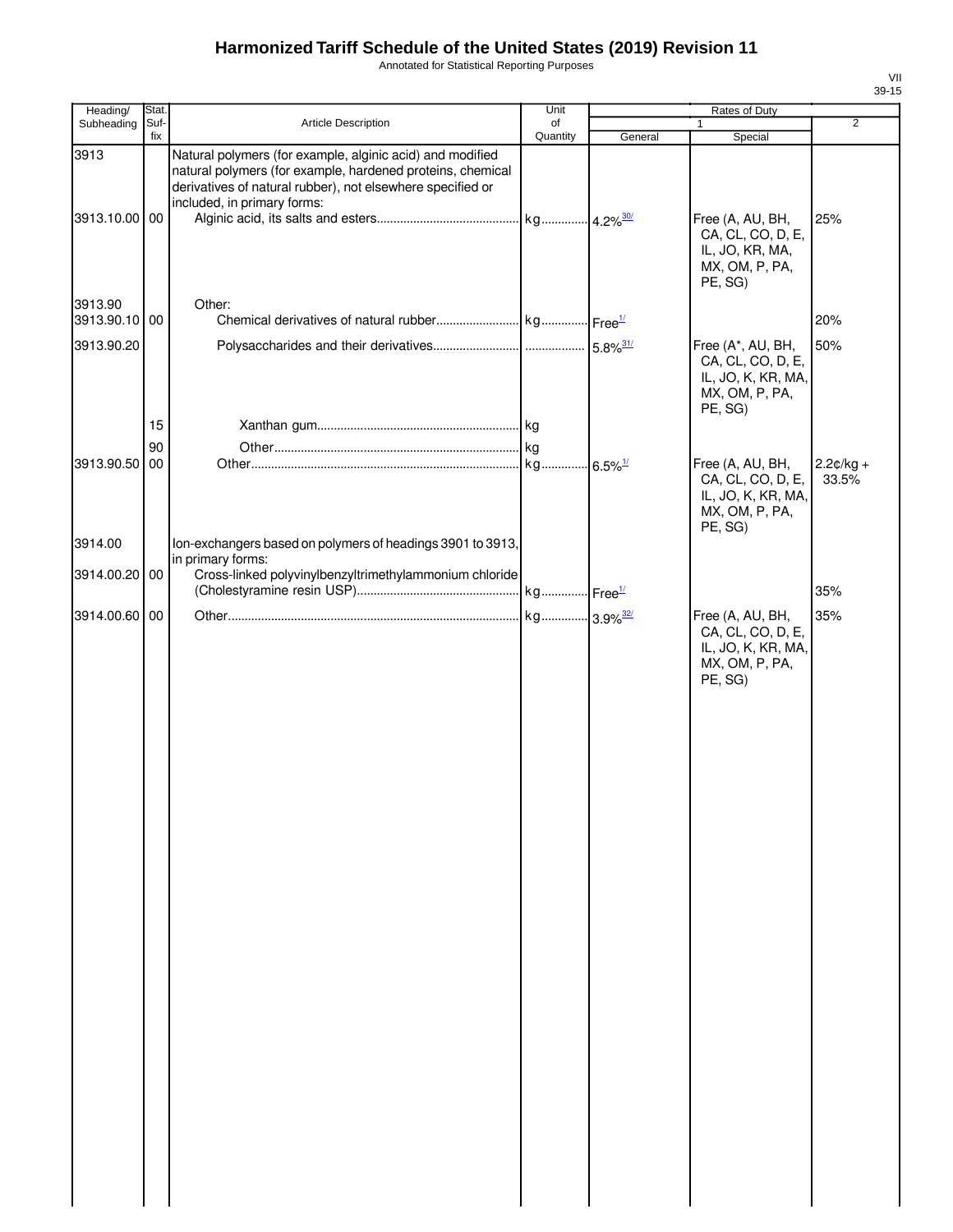Annotated for Statistical Reporting Purposes

| 39-16<br>Heading/ | Stat.    |                                                                                                                                                                               | Unit     |                             | Rates of Duty                                                                                                  |       |
|-------------------|----------|-------------------------------------------------------------------------------------------------------------------------------------------------------------------------------|----------|-----------------------------|----------------------------------------------------------------------------------------------------------------|-------|
| Subheading        | Suf-     | <b>Article Description</b>                                                                                                                                                    | of       |                             |                                                                                                                | 2     |
|                   | fix      | II. WASTE, PARINGS AND SCRAP; SEMIMANUFACTURES;                                                                                                                               | Quantity | General                     | Special                                                                                                        |       |
| 3915              |          | <b>ARTICLES:</b><br>Waste, parings and scrap, of plastics:                                                                                                                    |          |                             |                                                                                                                |       |
| 3915.10.00 00     |          |                                                                                                                                                                               |          |                             |                                                                                                                | 10%   |
| 3915.20.00 00     |          |                                                                                                                                                                               |          |                             |                                                                                                                | 10%   |
| 3915.30.00 00     |          |                                                                                                                                                                               |          |                             |                                                                                                                | 10%   |
| 3915.90.00        |          |                                                                                                                                                                               |          |                             |                                                                                                                | 10%   |
|                   | 10<br>90 | Of polyethylene terephthalate (PET) plastics kg                                                                                                                               |          |                             |                                                                                                                |       |
| 3916              |          | Monofilament of which any cross-sectional dimension exceeds<br>1 mm, rods, sticks and profile shapes, whether or not<br>surface-worked but not otherwise worked, of plastics: |          |                             |                                                                                                                |       |
| 3916.10.00 00     |          |                                                                                                                                                                               |          |                             | Free (A, AU, B, BH,<br>CA, CL, CO, D, E,                                                                       | 35%   |
|                   |          |                                                                                                                                                                               |          |                             | IL, JO, KR, MA,<br>MX, OM, P, PA,<br>$PE, SG)$ <sup>33/</sup>                                                  |       |
| 3916.20.00        |          |                                                                                                                                                                               |          |                             | Free (A, AU, BH,<br>CA, CL, CO, D, E,<br>IL, JO, MA, MX,<br>OM, P, PA, PE,<br>SG)<br>$1.1\%$ (KR)              | 35%   |
|                   | 10       |                                                                                                                                                                               |          |                             |                                                                                                                |       |
|                   | 20       |                                                                                                                                                                               | kg       |                             |                                                                                                                |       |
| 3916.90           | 91       | Of other plastics:                                                                                                                                                            |          |                             |                                                                                                                |       |
| 3916.90.10        | 00       |                                                                                                                                                                               |          |                             | Free (A, AU, BH,<br>CA, CL, CO, D, E,<br>IL, JO, MA, MX,<br>OM, P, PA, PE,<br>SG)<br>$1.3%$ (KR)               | 40.6% |
| 3916.90.20 00     |          | Other:                                                                                                                                                                        |          | $\cdot$ 3.1% $\frac{27}{2}$ | Free (A, AU, BH,                                                                                               | 30%   |
|                   |          |                                                                                                                                                                               |          |                             | CA, CL, CO, D, E,<br>IL, JO, MA, MX,<br>OM, P, PA, PE,<br>SG)<br>$0.6\%$ (KR)                                  |       |
| 3916.90.30 00     |          | Other:                                                                                                                                                                        | m        | $-6.5\%$ <sup>1/</sup>      | Free (A+, AU, BH,                                                                                              | 50%   |
|                   |          |                                                                                                                                                                               |          |                             | CA, CL, CO, D, E,<br>IL, JO, MA, MX,<br>OM, P, PA, PE,<br>SG)<br>$1.3%$ (KR)                                   |       |
| 3916.90.50 00     |          |                                                                                                                                                                               |          |                             | Free (A, AU, B, BH, 35%<br>CA, CL, CO, D, E,<br>IL, JO, MA, MX,<br>OM, P, PA, PE,<br>SG)<br>1.1% $(KR)^{33/2}$ |       |
|                   |          |                                                                                                                                                                               |          |                             |                                                                                                                |       |

VII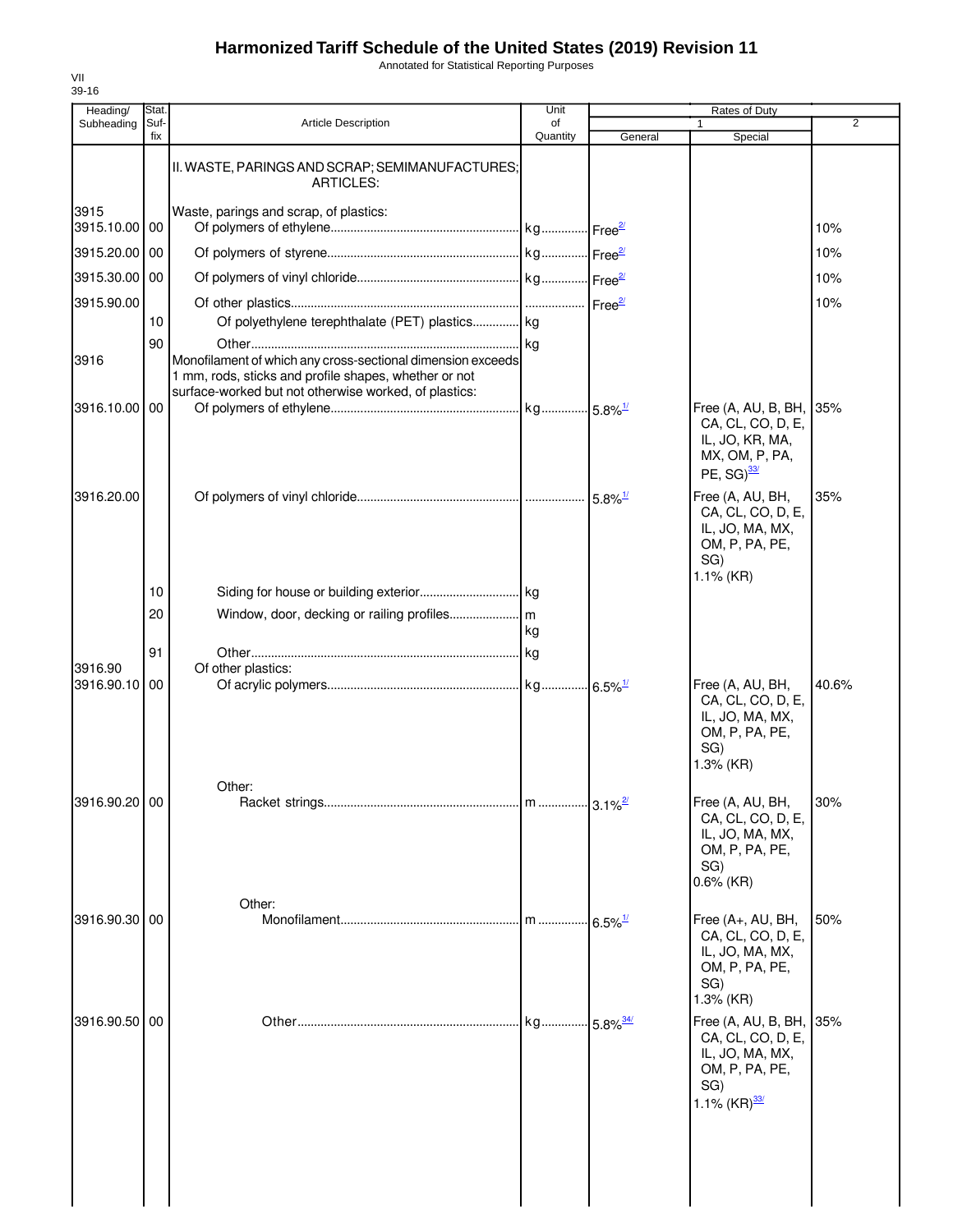Annotated for Statistical Reporting Purposes

| Heading/        | Stat.       |                                                                                                                                                                                                       | Unit           |         | Rates of Duty                                                                                                           |                |
|-----------------|-------------|-------------------------------------------------------------------------------------------------------------------------------------------------------------------------------------------------------|----------------|---------|-------------------------------------------------------------------------------------------------------------------------|----------------|
| Subheading      | Suf-<br>fix | Article Description                                                                                                                                                                                   | of<br>Quantity | General | $\mathbf{1}$<br>Special                                                                                                 | $\overline{2}$ |
| 3917<br>3917.10 |             | Tubes, pipes and hoses and fittings therefor (for example,<br>joints, elbows, flanges), of plastics:<br>Artificial guts (sausage casings) of hardened protein or of<br>cellulosic plastics materials: |                |         |                                                                                                                         |                |
| 3917.10.10 00   |             |                                                                                                                                                                                                       |                |         | Free (A, AU, BH,<br>CA, CL, CO, D, E,<br>IL, JO, KR, MA,<br>MX, OM, P, PA,<br>PE, SG)                                   | 60%            |
| 3917.10.60 00   |             | Other:                                                                                                                                                                                                |                |         |                                                                                                                         | 40%            |
| 3917.10.90 00   |             |                                                                                                                                                                                                       |                |         | Free (A, AU, BH,<br>CA, CL, CO, D, E,<br>IL, JO, KR, MA,<br>MX, OM, P, PA,<br>PE, SG)                                   | 40%            |
|                 |             | Tubes, pipes and hoses, rigid:                                                                                                                                                                        |                |         |                                                                                                                         |                |
| 3917.21.00 00   |             |                                                                                                                                                                                                       |                |         | Free (A, AU, B, BH, 25%<br>C, CA, CL, CO, D,<br>E, IL, JO, MA, MX,<br>OM, P, PA, PE,<br>SG)<br>0.6% (KR) $\frac{35}{1}$ |                |
| 3917.22.00 00   |             |                                                                                                                                                                                                       |                |         | Free (A, AU, B, BH, 25%<br>C, CA, CL, CO, D,<br>E, IL, JO, KR, MA,<br>MX, OM, P, PA,<br>PE, $SG)^{\frac{35}{}}$         |                |
| 3917.23.00 00   |             |                                                                                                                                                                                                       |                |         | Free (A, AU, B, BH, 25%<br>C, CA, CL, CO, D,<br>E, IL, JO, KR, MA,<br>MX, OM, P, PA,<br>PE, $SG)^{35/2}$                |                |
| 3917.29.00      |             |                                                                                                                                                                                                       |                |         | Free (A, AU, B, BH, 25%<br>C, CA, CL, CO, D,<br>E, IL, JO, KR, MA,<br>MX, OM, P, PA,<br>PE, $SG)^{\frac{35}{}}$         |                |
|                 | 50          |                                                                                                                                                                                                       | thousand       |         |                                                                                                                         |                |
|                 | 90          |                                                                                                                                                                                                       | kg<br>kg       |         |                                                                                                                         |                |
|                 |             |                                                                                                                                                                                                       |                |         |                                                                                                                         |                |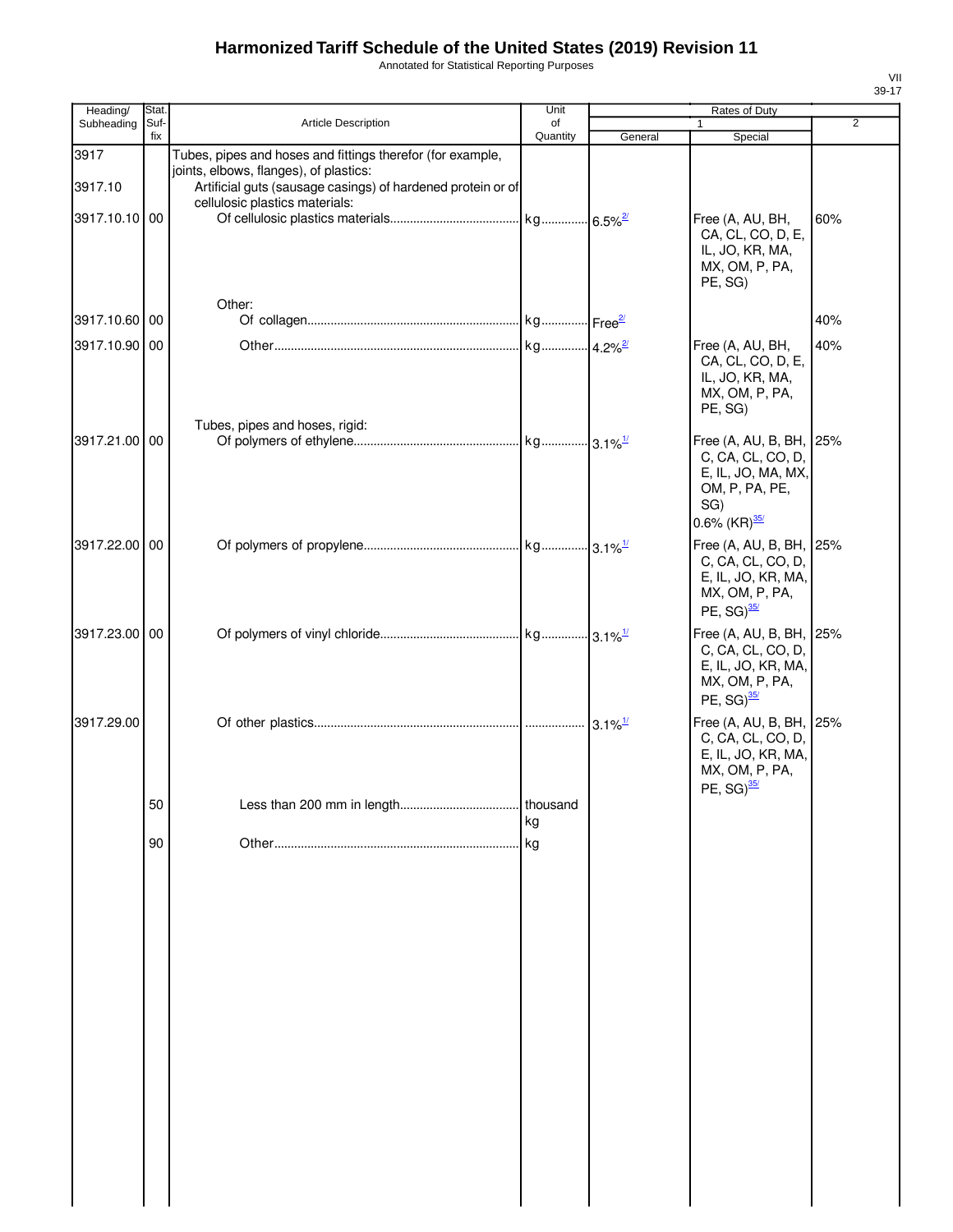Annotated for Statistical Reporting Purposes

| Heading/      | Stat.       |                                                                                                             | Unit           |                        | Rates of Duty                                                                                                            |                |
|---------------|-------------|-------------------------------------------------------------------------------------------------------------|----------------|------------------------|--------------------------------------------------------------------------------------------------------------------------|----------------|
| Subheading    | Suf-<br>fix | Article Description                                                                                         | of<br>Quantity | General                | Special                                                                                                                  | $\overline{2}$ |
| 3917 (con.)   |             | Tubes, pipes and hoses and fittings therefor (for example,<br>joints, elbows, flanges), of plastics: (con.) |                |                        |                                                                                                                          |                |
| 3917.31.00 00 |             | Other tubes, pipes and hoses:<br>Flexible tubes, pipes and hoses, having a minimum                          |                |                        | Free (A, AU, B, BH, 25%<br>C, CA, CL, CO, D,                                                                             |                |
|               |             |                                                                                                             |                |                        | E, IL, JO, MA, MX,<br>OM, P, PA, PE,<br>SG)<br>0.6% $(KR)^{\frac{35}{2}}$                                                |                |
| 3917.32.00    |             | Other, not reinforced or otherwise combined with other                                                      |                | $3.1\%$ <sup>36/</sup> | Free (A, AU, B, BH, 25%<br>CA, CL, CO, D, E,<br>IL, JO, MA, MX,<br>OM, P, PA, PE,<br>SG)                                 |                |
|               | 10          |                                                                                                             |                |                        | $0.6\%$ (KR)                                                                                                             |                |
|               | 20          |                                                                                                             |                |                        |                                                                                                                          |                |
|               | 50          |                                                                                                             |                |                        |                                                                                                                          |                |
| 3917.33.00    | 00          | Other, not reinforced or otherwise combined with other                                                      |                |                        |                                                                                                                          |                |
|               |             |                                                                                                             |                |                        | Free (A, AU, B, BH, 25%<br>C, CA, CL, CO, D,<br>E, IL, JO, MA, MX,<br>OM, P, PA, PE,<br>SG)<br>0.6% $(KR)^{\frac{35}{}}$ |                |
| 3917.39.00    |             |                                                                                                             |                | $3.1\%$ <sup>2/</sup>  | Free (A, AU, B, BH, 25%<br>C, CA, CL, CO, D,<br>E, IL, JO, MA, MX,<br>OM, P, PA, PE,<br>SG)<br>0.6% $(KR)^{35/2}$        |                |
|               | 10          |                                                                                                             |                |                        |                                                                                                                          |                |
|               |             | Other:                                                                                                      |                |                        |                                                                                                                          |                |
|               | 20          |                                                                                                             |                |                        |                                                                                                                          |                |
|               | 50          |                                                                                                             |                |                        |                                                                                                                          |                |
| 3917.40.00    |             |                                                                                                             |                | $5.3\%$ <sup>37/</sup> | Free (A, AU, B, BH, 80%<br>C, CA, CL, CO, D,<br>E, IL, JO, MA, MX,<br>OM, P, PA, PE,<br>SG)<br>1% $(KR)^{35/2}$          |                |
|               | 10          | For brake hoses for the vehicles of subheading<br>8701.20 or headings 8702, 8703, 8704, 8705 or             |                |                        |                                                                                                                          |                |
|               | 90          |                                                                                                             |                |                        |                                                                                                                          |                |
|               |             |                                                                                                             |                |                        |                                                                                                                          |                |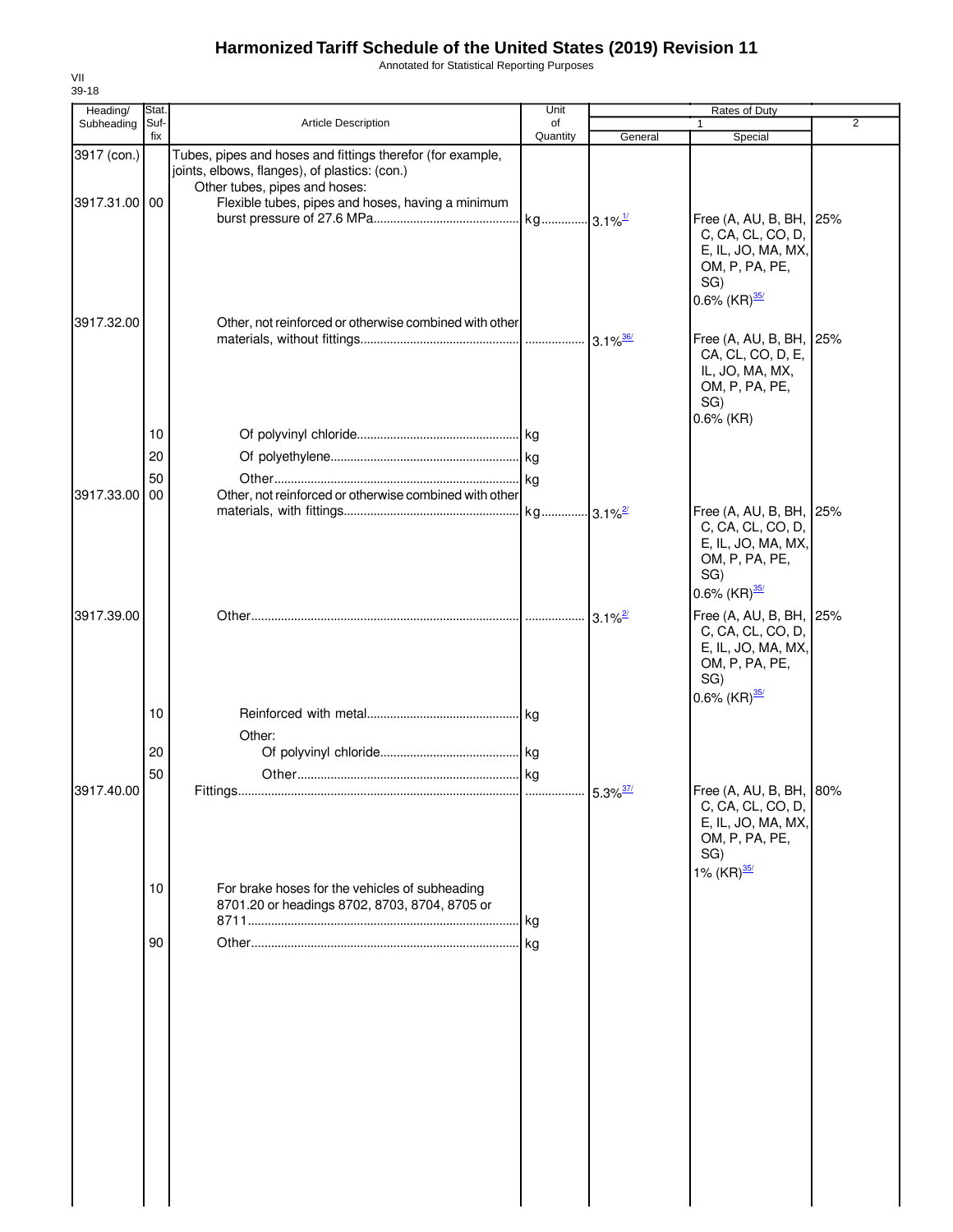3918

3918.10

Annotated for Statistical Reporting Purposes

| Heading/        | Stat.       |                                                                                                                                                                                                                   | Unit                                       |                       | Rates of Duty                                                                                                       |                |
|-----------------|-------------|-------------------------------------------------------------------------------------------------------------------------------------------------------------------------------------------------------------------|--------------------------------------------|-----------------------|---------------------------------------------------------------------------------------------------------------------|----------------|
| Subheading      | Suf-<br>fix | <b>Article Description</b>                                                                                                                                                                                        | of<br>Quantity                             | General               | $\mathbf{1}$<br>Special                                                                                             | $\overline{2}$ |
| 3918<br>3918.10 |             | Floor coverings of plastics, whether or not self-adhesive, in<br>rolls or in the form of tiles; wall or ceiling coverings of plastics,<br>as defined in note 9 to this chapter:<br>Of polymers of vinyl chloride: |                                            |                       |                                                                                                                     |                |
|                 |             | Floor coverings:                                                                                                                                                                                                  |                                            |                       |                                                                                                                     |                |
| 3918.10.10 00   |             |                                                                                                                                                                                                                   |                                            |                       | Free (A, AU, BH,<br>CA, CL, CO, D, E,<br>IL, JO, MA, MX,<br>OM, P, PA, PE,<br>SG)<br>1% (KR)                        | 40%            |
| 3918.10.20 00   |             |                                                                                                                                                                                                                   | $m2$                                       | $5.3\%$ <sup>2/</sup> | Free (A, AU, B, BH,<br>CA, CL, CO, D, E,<br>IL, JO, MA, MX,<br>OM, P, PA, PE,<br>SG)<br>1% (KR)                     | 40%            |
| 3918.10.31      |             | Wall or ceiling coverings:<br>With a backing of textile fibers:<br>With a backing of man-made fibers:                                                                                                             |                                            |                       | Free (A, AU, BH,<br>CA, CL, CO, D, E,<br>IL, JO, MA, MX,<br>OM, P, PA, PE,<br>SG)                                   | 25%            |
| 3918.10.32      | 10<br>50    |                                                                                                                                                                                                                   |                                            | $6.5\%$ <sup>2/</sup> | $0.8\%$ (KR)<br>Free (A+, AU, BH,<br>CA, CL, CO, D, E,<br>IL, JO, MA, MX,<br>OM, P, PA, PE,<br>SG)                  | 84.5%          |
| 3918.10.40      | 10<br>50    |                                                                                                                                                                                                                   | m <sup>2</sup>                             | $5.3\%$ <sup>2/</sup> | 1.3% (KR)<br>Free (A+, AU, BH,<br>CA, CL, CO, D, E,<br>IL, JO, MA, MX,<br>OM, P, PA, PE,                            | 40%            |
| 3918.10.50 00   | 10<br>50    |                                                                                                                                                                                                                   | m <sup>2</sup><br>m <sup>2</sup><br>$m2$ . | $4.2\%$ <sup>2/</sup> | SG)<br>1% (KR)<br>Free (A, AU, BH,<br>CA, CL, CO, D, E,<br>IL, JO, MA, MX,<br>OM, P, PA, PE,<br>SG)<br>$0.8\%$ (KR) | 25%            |
|                 |             |                                                                                                                                                                                                                   |                                            |                       |                                                                                                                     |                |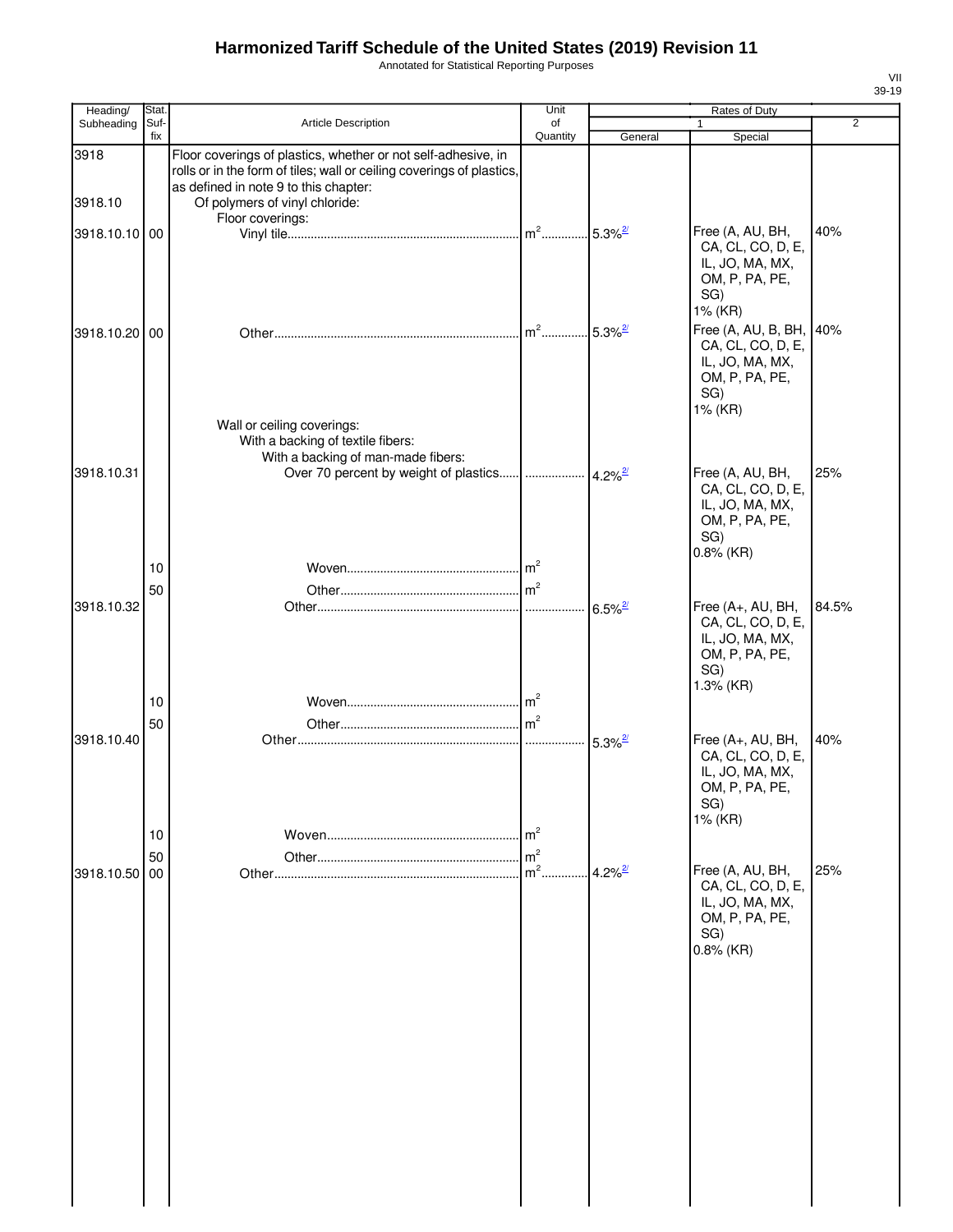Annotated for Statistical Reporting Purposes

| Heading/                                | Stat. |                                                                                                                                                                                                              | Unit             |                                   | Rates of Duty                                                                                                       |                |
|-----------------------------------------|-------|--------------------------------------------------------------------------------------------------------------------------------------------------------------------------------------------------------------|------------------|-----------------------------------|---------------------------------------------------------------------------------------------------------------------|----------------|
| Subheading                              | Suf-  | Article Description                                                                                                                                                                                          | of               |                                   | $\mathbf{1}$                                                                                                        | $\overline{2}$ |
| 3918 (con.)<br>3918.90<br>3918.90.10 00 | fix   | Floor coverings of plastics, whether or not self-adhesive, in<br>rolls or in the form of tiles; wall or ceiling coverings of plastics,<br>as defined in note 9 to this chapter: (con.)<br>Of other plastics: | Quantity<br>$m2$ | General<br>$.5.3\%$ <sup>2/</sup> | Special<br>Free (A, AU, B, BH, 40%<br>CA, CL, CO, D, E,<br>IL, JO, MA, MX,<br>OM, P, PA, PE,<br>SG)<br>1% (KR)      |                |
| 3918.90.20 00                           |       | Wall or ceiling coverings:<br>With a backing of textile fibers:                                                                                                                                              |                  |                                   | Free (A+, AU, BH,<br>CA, CL, CO, D, E,<br>IL, JO, MA, MX,<br>OM, P, PA, PE,<br>SG)                                  | 84.5%          |
| 3918.90.30 00                           |       |                                                                                                                                                                                                              | $m2$             | $.5.3\%$ <sup>2/</sup>            | 1.3% (KR)<br>Free (A+, AU, BH,<br>CA, CL, CO, D, E,<br>IL, JO, MA, MX,<br>OM, P, PA, PE,                            | 40%            |
| 3918.90.50 00                           |       |                                                                                                                                                                                                              | $m2$             | $4.2\%$ <sup>2/</sup>             | SG)<br>1% (KR)<br>Free (A, AU, BH,<br>CA, CL, CO, D, E,<br>IL, JO, MA, MX,<br>OM, P, PA, PE,<br>SG)<br>$0.8\%$ (KR) | 25%            |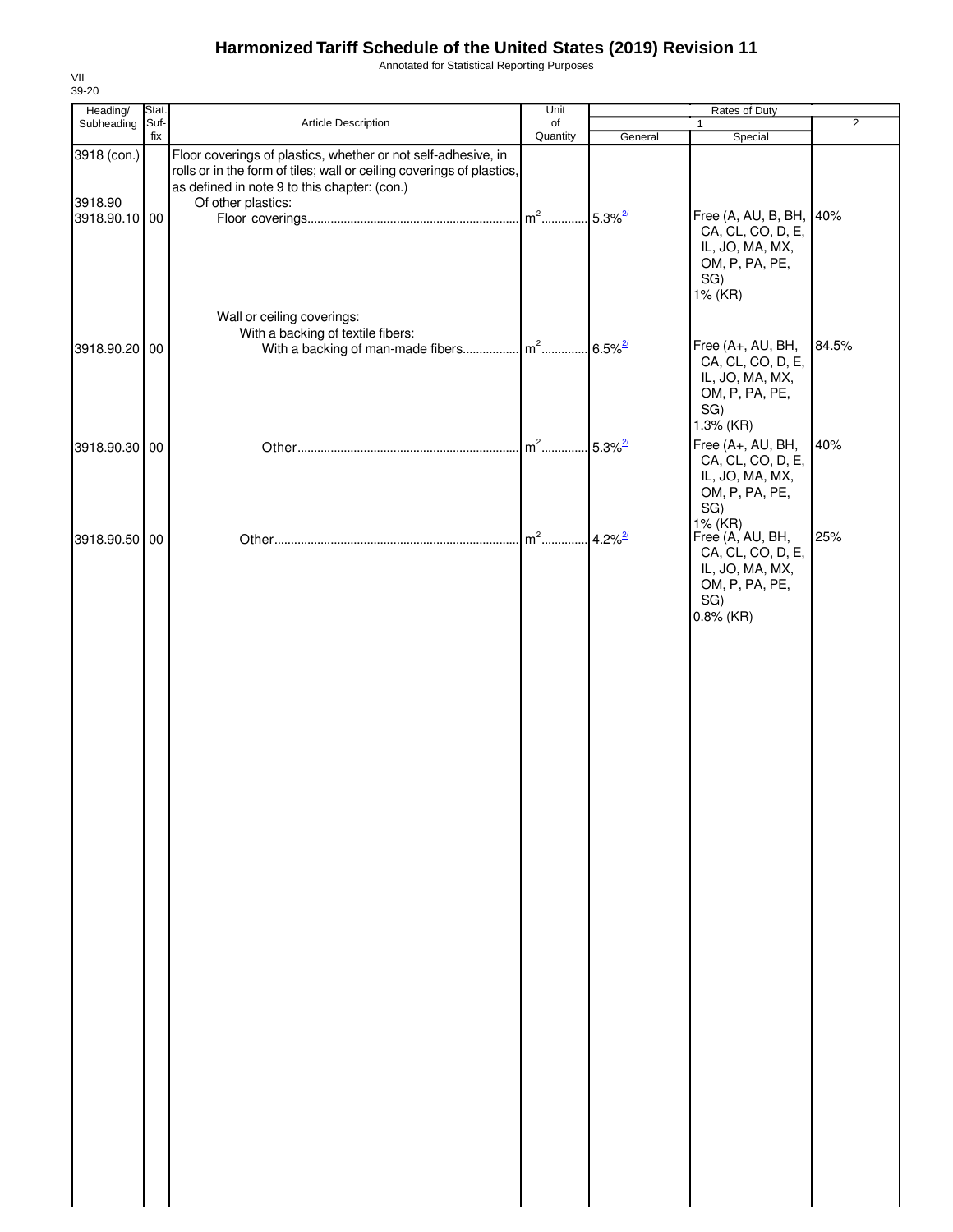Annotated for Statistical Reporting Purposes

| Heading/                      | Stat.    |                                                                                                                                                                                                                             | Unit                               | Rates of Duty         |                                                                                                   |                |  |
|-------------------------------|----------|-----------------------------------------------------------------------------------------------------------------------------------------------------------------------------------------------------------------------------|------------------------------------|-----------------------|---------------------------------------------------------------------------------------------------|----------------|--|
| Subheading                    | Suf-     | Article Description                                                                                                                                                                                                         | of                                 |                       | 1                                                                                                 | $\overline{2}$ |  |
| 3919<br>3919.10<br>3919.10.10 | fix      | Self-adhesive plates, sheets, film, foil, tape, strip and other flat<br>shapes, of plastics, whether or not in rolls:<br>In rolls of a width not exceeding 20 cm:<br>Having a light-reflecting surface produced in whole or | Quantity                           | General               | Special<br>Free (A, AU, BH,<br>CA, CL, CO, D, E,<br>IL, JO, MA, MX,<br>OM, P, PA, PE,<br>SG)      | 50%            |  |
|                               | 10       |                                                                                                                                                                                                                             | kg                                 |                       | 1.3% (KR)                                                                                         |                |  |
| 3919.10.20                    | 50       |                                                                                                                                                                                                                             |                                    | $5.8\%$ <sup>1/</sup> | Free (A, AU, BH,<br>CA, CL, CO, D, E,<br>IL, JO, MA, MX,<br>OM, P, PA, PE,<br>SG)<br>$1.1\%$ (KR) | 40%            |  |
|                               | 10       |                                                                                                                                                                                                                             | m <sup>2</sup><br>kg               |                       |                                                                                                   |                |  |
|                               | 20       | Other:<br>Transparent tape, not exceeding 55 m in                                                                                                                                                                           | m <sup>2</sup><br>kg               |                       |                                                                                                   |                |  |
|                               | 30       | length:                                                                                                                                                                                                                     | kg                                 |                       |                                                                                                   |                |  |
|                               | 40<br>55 |                                                                                                                                                                                                                             | m <sup>2</sup><br>$\frac{kg}{m^2}$ |                       |                                                                                                   |                |  |
|                               |          |                                                                                                                                                                                                                             | kg                                 |                       |                                                                                                   |                |  |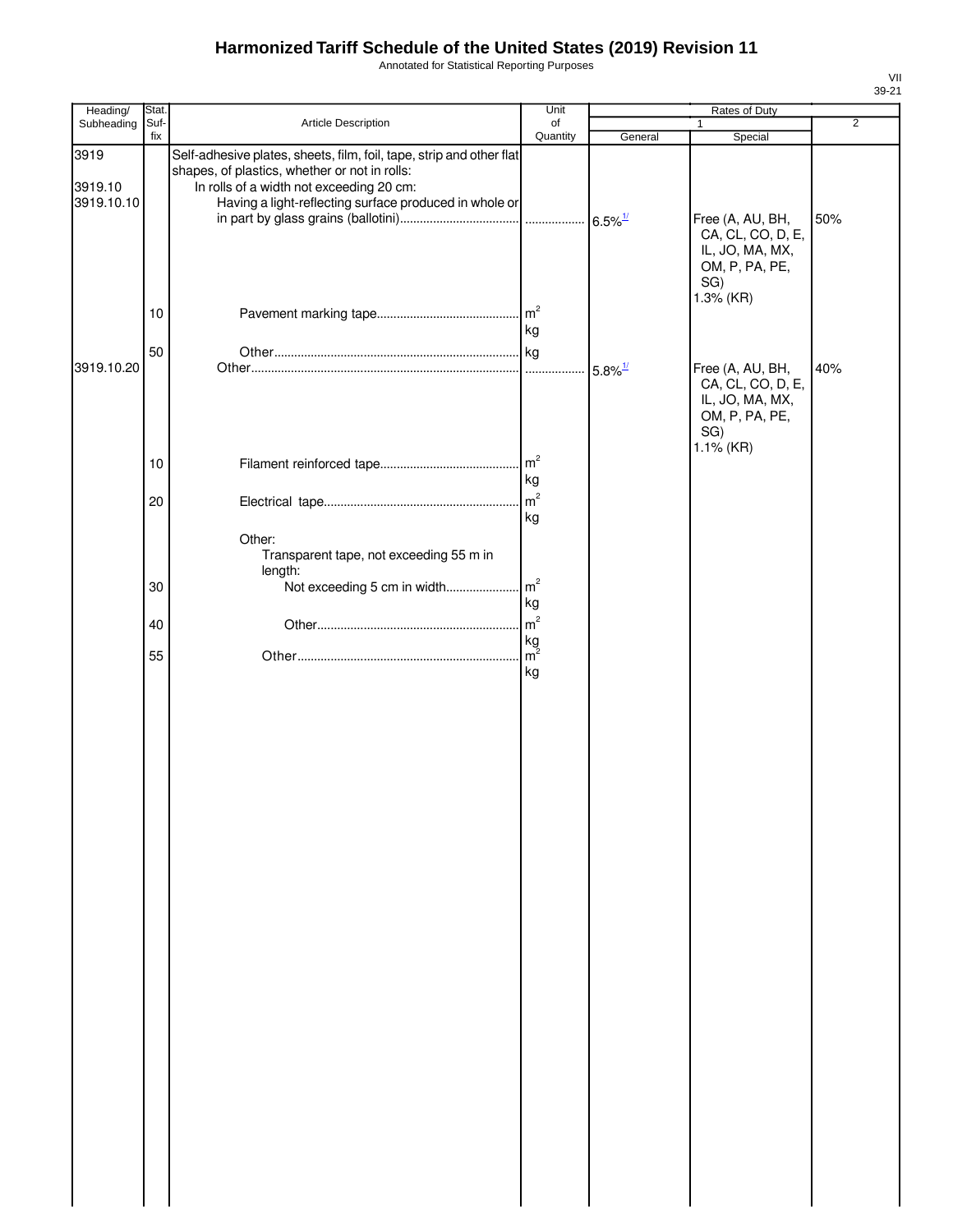Annotated for Statistical Reporting Purposes

| Heading/      | Stat. |                                                                                                                              | Unit     |         | Rates of Duty                                                                                  |                |
|---------------|-------|------------------------------------------------------------------------------------------------------------------------------|----------|---------|------------------------------------------------------------------------------------------------|----------------|
| Subheading    | Suf-  | Article Description                                                                                                          | of       |         | $\mathbf{1}$                                                                                   | $\overline{2}$ |
| 3919 (con.)   | fix   | Self-adhesive plates, sheets, film, foil, tape, strip and other flat<br>shapes, of plastics, whether or not in rolls: (con.) | Quantity | General | Special                                                                                        |                |
| 3919.90       |       | Other:                                                                                                                       |          |         |                                                                                                |                |
| 3919.90.10 00 |       | Having a light-reflecting surface produced in whole or                                                                       |          |         | Free (A, AU, BH,                                                                               | 50%            |
|               |       |                                                                                                                              |          |         | CA, CL, CO, D, E,<br>IL, JO, MA, MX,<br>OM, P, PA, PE,<br>SG)<br>1.3% (KR)                     |                |
| 3919.90.50    |       |                                                                                                                              |          |         | Free (A, AU, BH,<br>CA, CL, CO, D, E,<br>IL, JO, MA, MX,<br>OM, P, PA, PE,<br>SG)<br>1.1% (KR) | 40%            |
|               | 10    |                                                                                                                              | kg       |         |                                                                                                |                |
|               | 20    |                                                                                                                              | kg       |         |                                                                                                |                |
|               | 30    |                                                                                                                              | kg       |         |                                                                                                |                |
|               | 40    |                                                                                                                              | kg       |         |                                                                                                |                |
|               | 60    |                                                                                                                              | kg       |         |                                                                                                |                |
|               |       |                                                                                                                              |          |         |                                                                                                |                |
|               |       |                                                                                                                              |          |         |                                                                                                |                |
|               |       |                                                                                                                              |          |         |                                                                                                |                |
|               |       |                                                                                                                              |          |         |                                                                                                |                |
|               |       |                                                                                                                              |          |         |                                                                                                |                |
|               |       |                                                                                                                              |          |         |                                                                                                |                |
|               |       |                                                                                                                              |          |         |                                                                                                |                |
|               |       |                                                                                                                              |          |         |                                                                                                |                |
|               |       |                                                                                                                              |          |         |                                                                                                |                |
|               |       |                                                                                                                              |          |         |                                                                                                |                |
|               |       |                                                                                                                              |          |         |                                                                                                |                |
|               |       |                                                                                                                              |          |         |                                                                                                |                |
|               |       |                                                                                                                              |          |         |                                                                                                |                |
|               |       |                                                                                                                              |          |         |                                                                                                |                |
|               |       |                                                                                                                              |          |         |                                                                                                |                |
|               |       |                                                                                                                              |          |         |                                                                                                |                |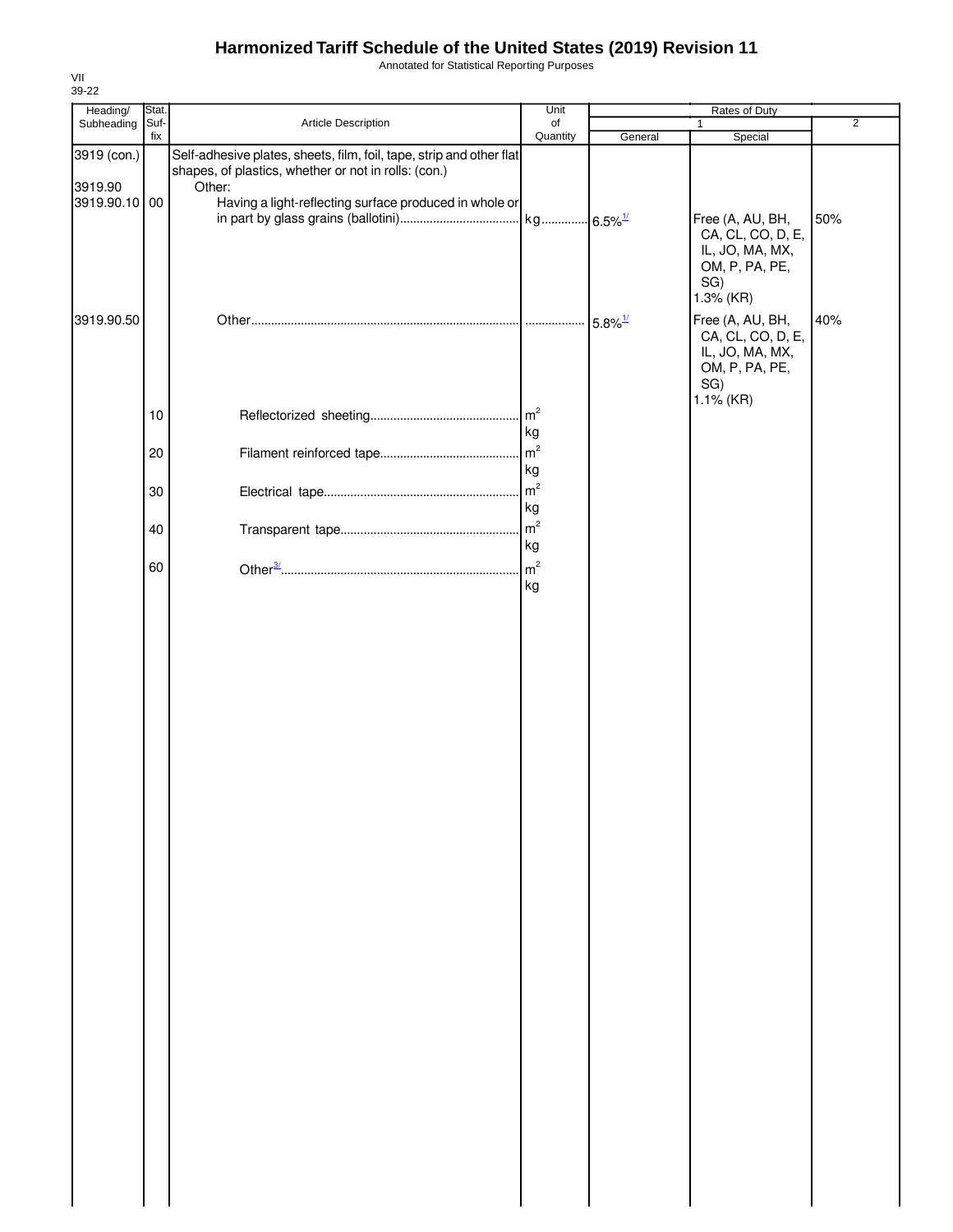Annotated for Statistical Reporting Purposes

| Heading/      | Stat.       |                                                                                                                                                                 | Unit           |                             | Rates of Duty                                                                                                 |                |
|---------------|-------------|-----------------------------------------------------------------------------------------------------------------------------------------------------------------|----------------|-----------------------------|---------------------------------------------------------------------------------------------------------------|----------------|
| Subheading    | Suf-<br>fix | Article Description                                                                                                                                             | of<br>Quantity | General                     | 1<br>Special                                                                                                  | $\overline{2}$ |
| 3920          |             | Other plates, sheets, film, foil and strip, of plastics, noncellular<br>and not reinforced, laminated, supported or similarly combined<br>with other materials: |                |                             |                                                                                                               |                |
| 3920.10.00 00 |             |                                                                                                                                                                 |                |                             | Free (A, AU, BH,<br>CA, CL, CO, D, E,<br>IL, JO, MA, MX,<br>OM, P, PA, PE,<br>SG)<br>$0.8\%$ (KR)             | 25%            |
| 3920.20.00    |             |                                                                                                                                                                 |                | $\cdot$ 4.2% <sup>38/</sup> | Free (A, AU, BH,<br>CA, CL, CO, D, E,<br>IL, JO, MA, MX,<br>OM, P, PA, PE,<br>SG)<br>$0.8\%$ (KR)             | 25%            |
|               | 15          | Strip put up in packaging for use as decorative or                                                                                                              |                |                             |                                                                                                               |                |
|               | 20          |                                                                                                                                                                 |                |                             |                                                                                                               |                |
|               | 55          |                                                                                                                                                                 |                |                             |                                                                                                               |                |
| 3920.30.00    | 00          |                                                                                                                                                                 |                |                             | Free (A, AU, BH,<br>CA, CL, CO, D, E,<br>IL, JO, MA, MX,<br>OM, P, PA, PE,<br>SG)<br>1.1% (KR)                | 35%            |
|               |             | Of polymers of vinyl chloride:                                                                                                                                  |                |                             |                                                                                                               |                |
| 3920.43       |             | Containing by weight not less than 6 percent of<br>plasticizers:                                                                                                |                |                             |                                                                                                               |                |
| 3920.43.10 00 |             |                                                                                                                                                                 | kg             |                             | Free (A, AU, BH,<br>CA, CL, CO, D, E,<br>IL, JO, MA, MX,<br>OM, P, PA, PE,<br>SG)<br>$0.6\%$ (KR)             | 25%            |
| 3920.43.50 00 |             |                                                                                                                                                                 |                |                             | Free (A, AU, BH,<br>CA, CL, CO, D, E,<br>IL, JO, MA, MX,<br>OM, P, PA, PE,<br>SG)                             | 25%            |
| 3920.49.00 00 |             |                                                                                                                                                                 |                |                             | $0.8%$ (KR)<br>Free (A, AU, BH,<br>CA, CL, CO, D, E,<br>IL, JO, MA, MX,<br>OM, P, PA, PE,<br>SG)<br>1.1% (KR) | 35%            |
|               |             |                                                                                                                                                                 |                |                             |                                                                                                               |                |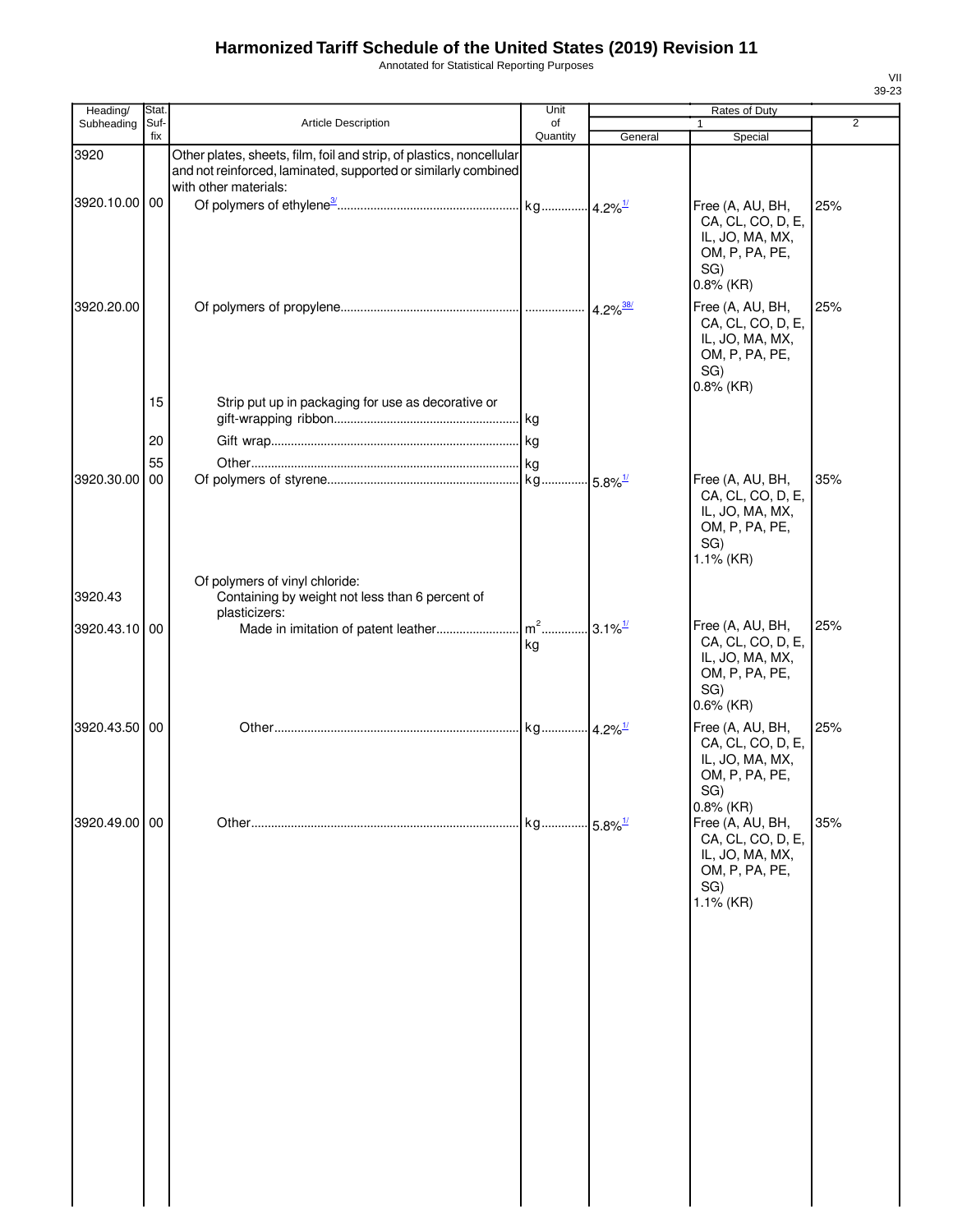Annotated for Statistical Reporting Purposes

| Heading/                                | Stat. |                                                                                                                                                                                                                                 | Unit     |         | Rates of Duty                                                                                      |                |
|-----------------------------------------|-------|---------------------------------------------------------------------------------------------------------------------------------------------------------------------------------------------------------------------------------|----------|---------|----------------------------------------------------------------------------------------------------|----------------|
| Subheading                              | Suf-  | Article Description                                                                                                                                                                                                             | of       |         | $\mathbf{1}$                                                                                       | $\overline{2}$ |
|                                         | fix   |                                                                                                                                                                                                                                 | Quantity | General | Special                                                                                            |                |
| 3920 (con.)<br>3920.51<br>3920.51.10 00 |       | Other plates, sheets, film, foil and strip, of plastics, noncellular<br>and not reinforced, laminated, supported or similarly combined<br>with other materials: (con.)<br>Of acrylic polymers:<br>Of poly(methyl methacrylate): |          |         | Free (A, AU, BH,<br>CA, CL, CO, D, E,<br>IL, JO, MA, MX,<br>OM, P, PA, PE,<br>SG)                  | 25%            |
| 3920.51.50 00                           |       |                                                                                                                                                                                                                                 |          |         | 1.2% (KR)<br>Free (A, AU, BH,<br>CA, CL, CO, D, E,<br>IL, JO, MA, MX,<br>OM, P, PA, PE,<br>SG)     | 48.2%          |
| 3920.59<br>3920.59.10 00                |       | Other:                                                                                                                                                                                                                          |          |         | 1.3% (KR)<br>Free (A, AU, BH,<br>CA, CL, CO, D, E,<br>IL, JO, KR, MA,<br>MX, OM, P, PA,<br>PE, SG) | 25%            |
|                                         |       | Other:                                                                                                                                                                                                                          |          |         |                                                                                                    |                |
| 3920.59.40                              | 00    | Transparent sheeting containing 30 percent                                                                                                                                                                                      |          |         |                                                                                                    | 51.7%          |
| 3920.59.80 00                           |       |                                                                                                                                                                                                                                 |          |         | Free (A, AU, BH,                                                                                   | 51.7%          |
|                                         |       |                                                                                                                                                                                                                                 |          |         | CA, CL, CO, D, E,<br>IL, JO, KR, MA,<br>MX, OM, P, PA,<br>PE, SG)                                  |                |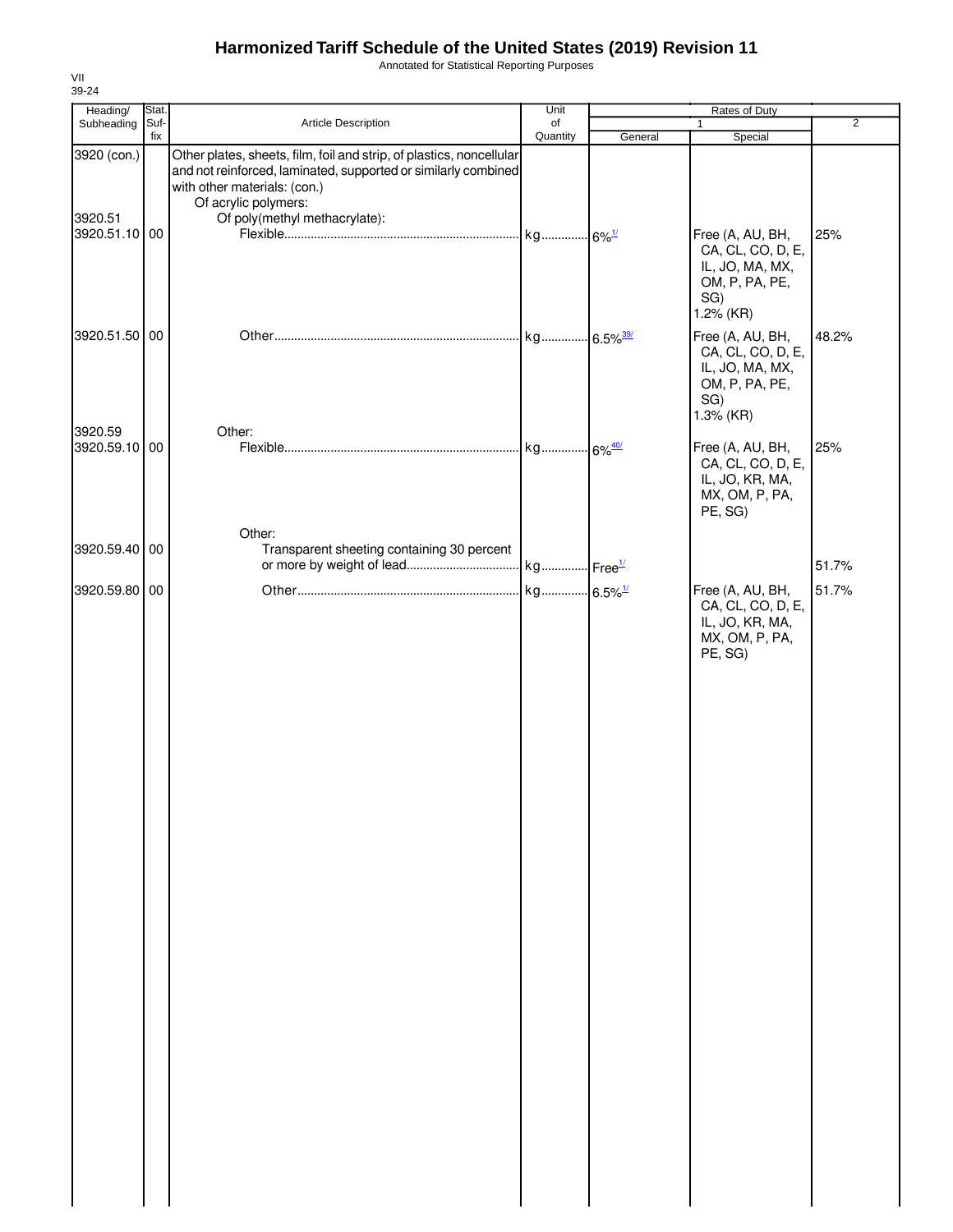Annotated for Statistical Reporting Purposes

| Heading/      | Stat. |                                                                                                                                                                                                                                      | Unit     | Rates of Duty         |                                                                                                    |                |  |
|---------------|-------|--------------------------------------------------------------------------------------------------------------------------------------------------------------------------------------------------------------------------------------|----------|-----------------------|----------------------------------------------------------------------------------------------------|----------------|--|
| Subheading    | Suf-  | Article Description                                                                                                                                                                                                                  | of       |                       | 1                                                                                                  | $\overline{2}$ |  |
| 3920 (con.)   | fix   | Other plates, sheets, film, foil and strip, of plastics, noncellular<br>and not reinforced, laminated, supported or similarly combined<br>with other materials: (con.)<br>Of polycarbonates, alkyd resins, polyallyl esters or other | Quantity | General               | Special                                                                                            |                |  |
| 3920.61.00 00 |       | polyesters:                                                                                                                                                                                                                          |          |                       | Free (A, AU, BH,<br>CA, CL, CO, D, E,<br>IL, JO, KR, MA,<br>MX, OM, P, PA,<br>PE, SG)              | 35%            |  |
| 3920.62.00    |       | Metallized PET film:                                                                                                                                                                                                                 |          | $4.2\%$ <sup>1/</sup> | Free (A*, AU, BH,<br>CA, CL, CO, D, E,<br>IL, JO, MA, MX,<br>OM, P, PA, PE,<br>SG)<br>$0.8\%$ (KR) | 25%            |  |
|               | 20    |                                                                                                                                                                                                                                      |          |                       |                                                                                                    |                |  |
|               |       |                                                                                                                                                                                                                                      |          |                       |                                                                                                    |                |  |
|               | 50    |                                                                                                                                                                                                                                      |          |                       |                                                                                                    |                |  |
|               | 90    |                                                                                                                                                                                                                                      |          |                       |                                                                                                    |                |  |
| 3920.63       |       | Of unsaturated polyesters:                                                                                                                                                                                                           |          |                       |                                                                                                    |                |  |
| 3920.63.10 00 |       |                                                                                                                                                                                                                                      |          |                       | Free (A, AU, BH,<br>CA, CL, CO, D, E,<br>IL, JO, KR, MA,<br>MX, OM, P, PA,<br>PE, SG)              | 25%            |  |
| 3920.63.20 00 |       |                                                                                                                                                                                                                                      |          |                       | Free (A, AU, BH,<br>CA, CL, CO, D, E,<br>IL, JO, KR, MA,<br>MX, OM, P, PA,<br>PE, SG)              | 35%            |  |
| 3920.69.00 00 |       |                                                                                                                                                                                                                                      |          |                       | Free (A, AU, BH,<br>CA, CL, CO, D, E,<br>IL, JO, MA, MX,<br>OM, P, PA, PE,<br>SG)<br>$0.8\%$ (KR)  | 25%            |  |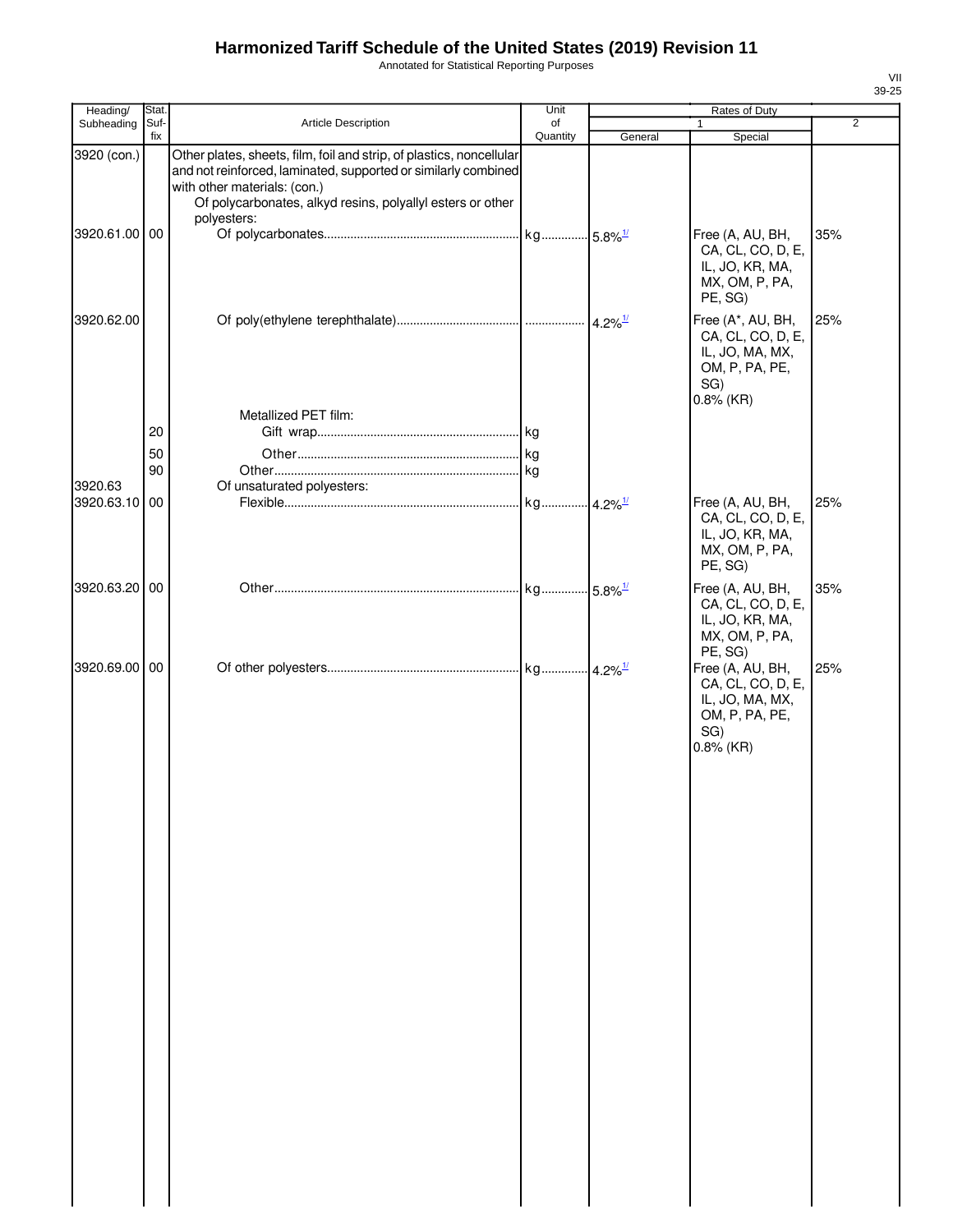Annotated for Statistical Reporting Purposes

| Heading/                 | Stat. |                                                                                                                                                                        | Unit     |         | Rates of Duty                                                                                     |                |
|--------------------------|-------|------------------------------------------------------------------------------------------------------------------------------------------------------------------------|----------|---------|---------------------------------------------------------------------------------------------------|----------------|
| Subheading               | Suf-  | Article Description                                                                                                                                                    | of       |         | $\mathbf{1}$                                                                                      | $\overline{2}$ |
| 3920 (con.)              | fix   | Other plates, sheets, film, foil and strip, of plastics, noncellular<br>and not reinforced, laminated, supported or similarly combined<br>with other materials: (con.) | Quantity | General | Special                                                                                           |                |
| 3920.71.00 00            |       | Of cellulose or its chemical derivatives:                                                                                                                              |          |         | Free (A, AU, BH,<br>CA, CL, CO, D, E,<br>IL, JO, MA, MX,<br>OM, P, PA, PE,<br>SG)<br>1.2% (KR)    | 45%            |
| 3920.73.00 00            |       |                                                                                                                                                                        |          |         | Free (A, AU, BH,<br>CA, CL, CO, D, E,<br>IL, JO, MA, MX,<br>OM, P, PA, PE,<br>SG)<br>$0.5\%$ (KR) | 30.5%          |
| 3920.79<br>3920.79.05 00 |       | Of other cellulose derivatives:<br>Other:                                                                                                                              |          |         | Free (A, AU, BH,<br>CA, CL, CO, D, E,<br>IL, JO, KR, MA,<br>MX, OM, P, PA,<br>PE, SG)             | 30%            |
| 3920.79.10 00            |       | Film, strip and sheets, not over 0.076 mm in                                                                                                                           |          |         | Free (A, AU, BH,<br>CA, CL, CO, D, E,<br>IL, JO, MA, MX,<br>OM, P, PA, PE,<br>SG)<br>1.2% (KR)    | 45%            |
| 3920.79.50 00            |       |                                                                                                                                                                        |          |         | Free (A, AU, BH,<br>CA, CL, CO, D, E,<br>IL, JO, MA, MX,<br>OM, P, PA, PE,<br>SG)<br>0.7% (KR)    | 28.5%          |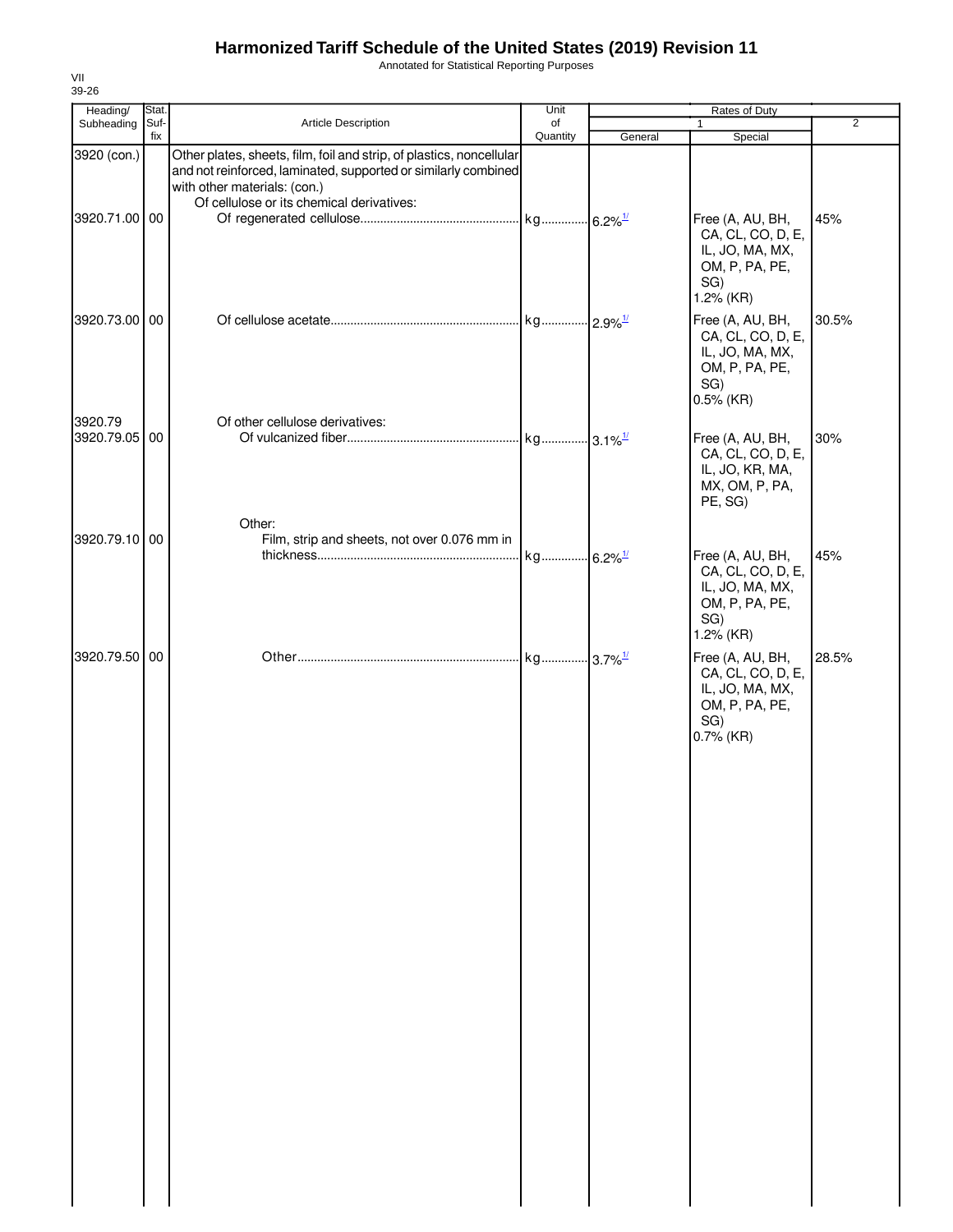Annotated for Statistical Reporting Purposes

Unit Rates of Duty CA, CL, CO, D, E, IL, JO, MA, MX, OM, P, PA, PE, SG) 1 VII 39-27

| Stat. |                                                                                                                            | Unit                             |                                                                                                                                         | Rates of Duty                                                                                                       |                                                         |
|-------|----------------------------------------------------------------------------------------------------------------------------|----------------------------------|-----------------------------------------------------------------------------------------------------------------------------------------|---------------------------------------------------------------------------------------------------------------------|---------------------------------------------------------|
| fix   |                                                                                                                            |                                  |                                                                                                                                         |                                                                                                                     | $\overline{2}$                                          |
|       | Other plates, sheets, film, foil and strip, of plastics, noncellular<br>with other materials: (con.)<br>Of other plastics: |                                  |                                                                                                                                         | Free (A, AU, BH,<br>CA, CL, CO, D, E,                                                                               | 25%                                                     |
|       |                                                                                                                            |                                  |                                                                                                                                         | OM, P, PA, PE,<br>SG)<br>$0.8\%$ (KR)<br>Free (A, AU, BH,<br>CA, CL, CO, D, E,<br>IL, JO, MA, MX,<br>OM, P, PA, PE, | 25%                                                     |
|       |                                                                                                                            |                                  |                                                                                                                                         | SG)<br>$0.8\%$ (KR)<br>Free (A, AU, BH,<br>CA, CL, CO, D, E,<br>IL, JO, KR, MA,<br>MX, OM, P, PA,                   | 35%                                                     |
|       |                                                                                                                            |                                  |                                                                                                                                         | Free (A, AU, BH,<br>CA, CL, CO, D, E,<br>IL, JO, KR, MA,<br>MX, OM, P, PA,<br>PE, SG)                               | 35%                                                     |
|       | Of other plastics:                                                                                                         |                                  |                                                                                                                                         |                                                                                                                     |                                                         |
|       | Over 0.152 mm in thickness, and not in                                                                                     |                                  |                                                                                                                                         | Free (A, AU, BH,<br>CA, CL, CO, D, E,<br>IL, JO, MA, MX,<br>OM, P, PA, PE,<br>SG)                                   | 25%                                                     |
|       |                                                                                                                            |                                  |                                                                                                                                         | Free (A, AU, BH,<br>CA, CL, CO, D, E,<br>IL, JO, MA, MX,<br>OM, P, PA, PE,<br>SG)                                   | 25%                                                     |
| 00    |                                                                                                                            | kg                               | $5.8\%$ <sup>1/</sup>                                                                                                                   | $0.8\%$ (KR)<br>Free (A, AU, BH,<br>CA, CL, CO, D, E,<br>IL, JO, MA, MX,<br>OM, P, PA, PE,<br>SG)<br>1.1% (KR)      | 35%                                                     |
|       | Suf-<br>3920.91.00 00<br>3920.92.00 00<br>3920.93.00 00<br>3920.94.00 00<br>3920.99.10 00<br>3920.99.20 00<br>3920.99.50   | Article Description<br>flexible: | of<br>Quantity<br>and not reinforced, laminated, supported or similarly combined<br>Film, strip and sheets, all the foregoing which are | General                                                                                                             | 1<br>Special<br>IL, JO, MA, MX,<br>PE, SG)<br>1.2% (KR) |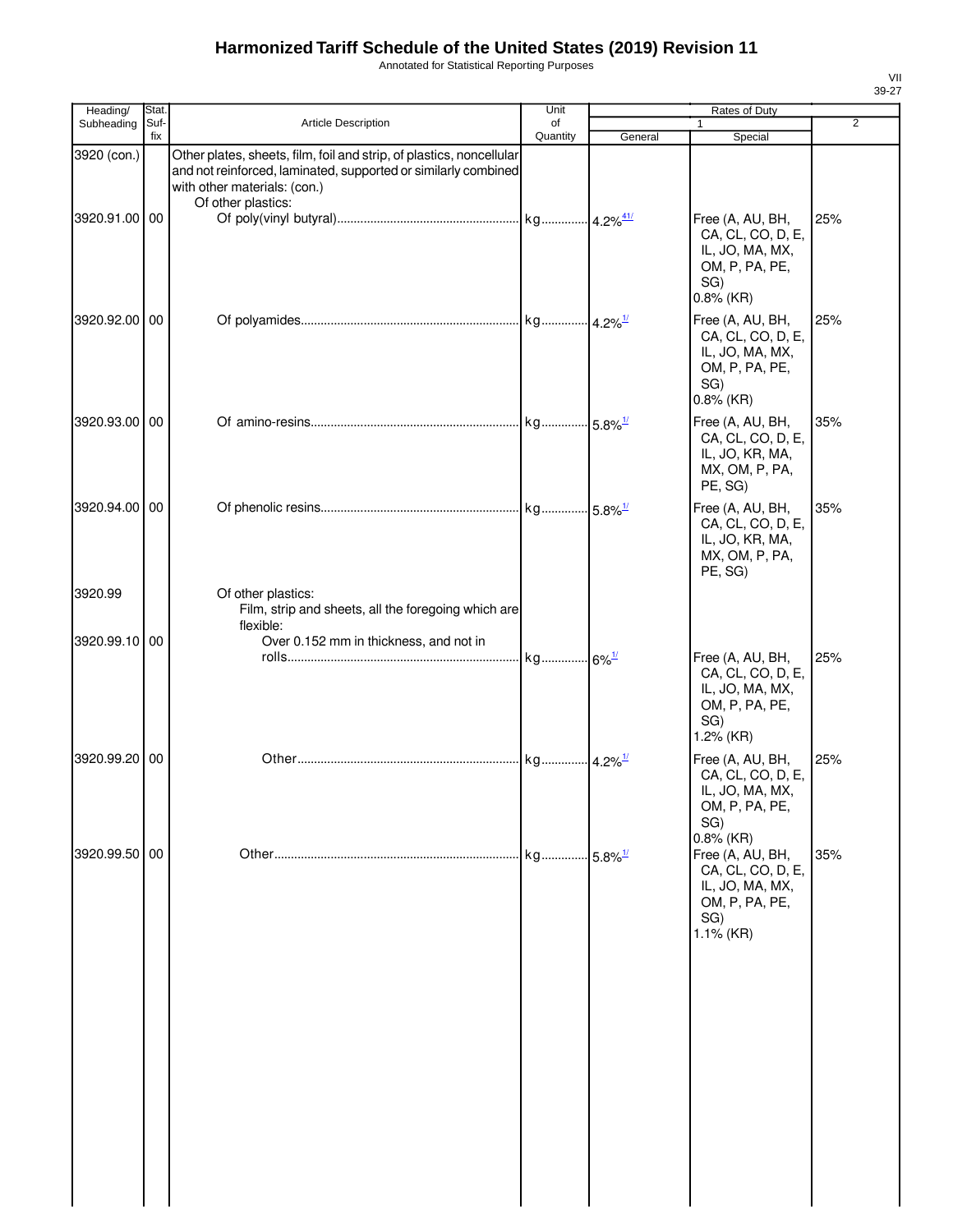Annotated for Statistical Reporting Purposes

| Heading/      | Stat.       |                                                                                                                                                               | Unit                 |                       | Rates of Duty                                                                                     |       |
|---------------|-------------|---------------------------------------------------------------------------------------------------------------------------------------------------------------|----------------------|-----------------------|---------------------------------------------------------------------------------------------------|-------|
| Subheading    | Suf-<br>fix | Article Description                                                                                                                                           | of<br>Quantity       | General               | 1<br>Special                                                                                      | 2     |
| 3921          |             | Other plates, sheets, film, foil and strip, of plastics:                                                                                                      |                      |                       |                                                                                                   |       |
| 3921.11.00 00 |             | Cellular:                                                                                                                                                     |                      |                       | Free (A, AU, BH,<br>CA, CL, CO, D, E,<br>IL, JO, KR, MA,<br>MX, OM, P, PA,<br>PE, SG)             | 80%   |
| 3921.12       |             | Of polymers of vinyl chloride:<br>Combined with textile materials:<br>Products with textile components in which<br>man-made fibers predominate by weight over |                      |                       |                                                                                                   |       |
| 3921.12.11 00 |             | any other single textile fiber:<br>Over 70 percent by weight of plastics                                                                                      | $m2$ .<br>kg         | $4.2\%$ <sup>1/</sup> | Free (A, AU, BH,<br>CA, CL, CO, D, E,<br>IL, JO, MA, MX,<br>OM, P, PA, PE,<br>SG)<br>$0.8\%$ (KR) | 25%   |
| 3921.12.15 00 |             |                                                                                                                                                               | $m^2$<br>kg          | $6.5\%$ <sup>1/</sup> | Free (AU, B, BH,<br>CA, CL, CO, E, IL,<br>JO, KR, MA, MX,<br>OM, P, PA, PE,<br>SG)                | 84.5% |
| 3921.12.19    |             |                                                                                                                                                               |                      | $5.3\%$ <sup>1/</sup> | Free(A, AU, B, , BH, 40%<br>CA, CL, D, E, IL, J,<br>JO, KR, MA, MX,<br>OM, P, PE, SG)             |       |
|               | 10          | Products with textile components in which<br>vegetable fibers predominate by weight<br>over any other single textile fiber                                    | m <sup>2</sup><br>kg |                       |                                                                                                   |       |
|               | 50          |                                                                                                                                                               | m <sup>2</sup>       |                       |                                                                                                   |       |
| 3921.12.50 00 |             |                                                                                                                                                               | kg<br>kg             | $6.5\%$ <sup>1/</sup> | Free (A, AU, BH,<br>CA, CL, CO, D, E,<br>IL, JO, MA, MX,<br>OM, P, PA, PE,<br>SG)<br>1.3% (KR)    | 50%   |
|               |             |                                                                                                                                                               |                      |                       |                                                                                                   |       |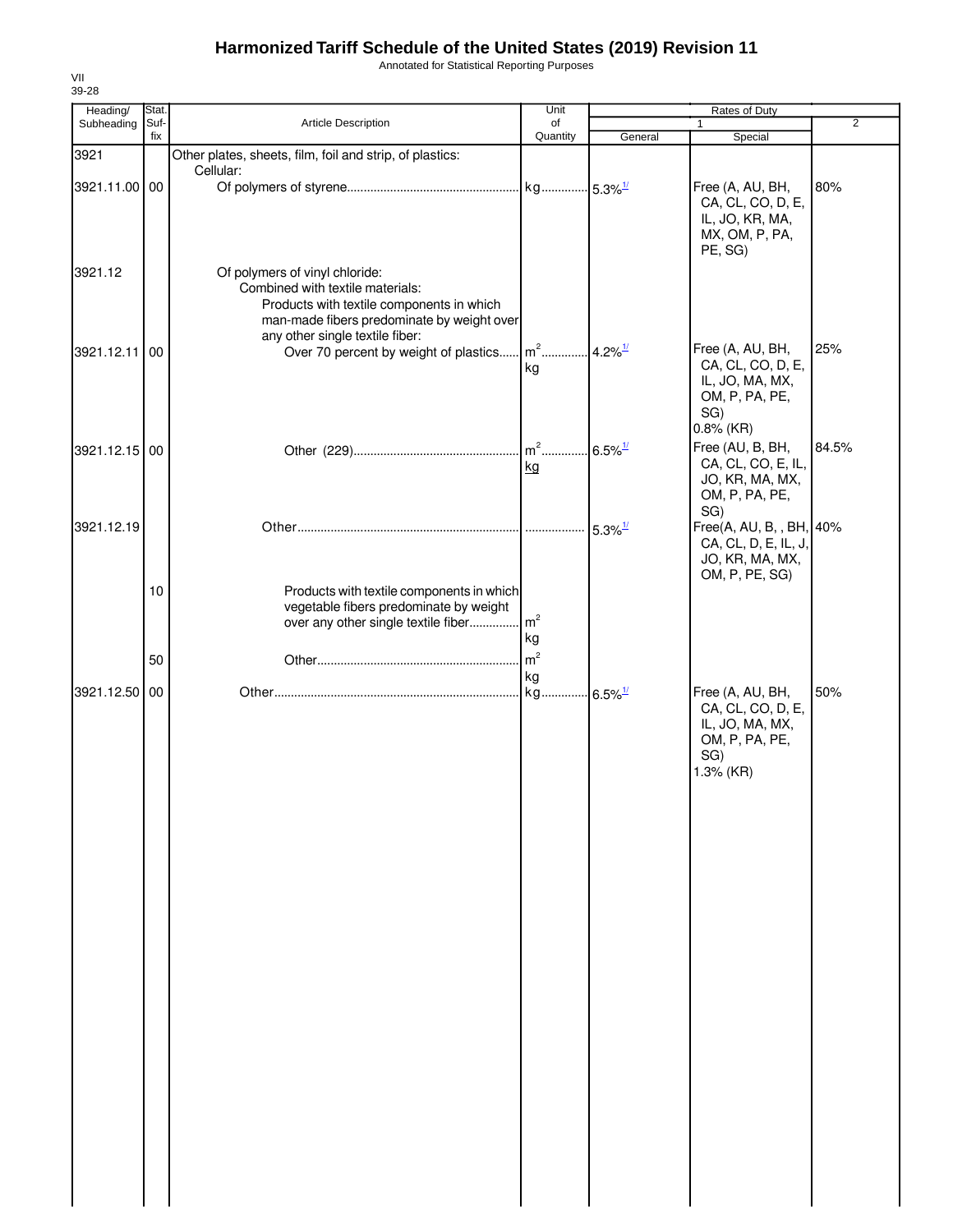Annotated for Statistical Reporting Purposes

| Heading/      | Stat. |                                                                                                                                                                      | Unit                  | Rates of Duty         |                                                                                                             |                |
|---------------|-------|----------------------------------------------------------------------------------------------------------------------------------------------------------------------|-----------------------|-----------------------|-------------------------------------------------------------------------------------------------------------|----------------|
| Subheading    | Suf-  | <b>Article Description</b>                                                                                                                                           | of                    |                       | 1                                                                                                           | $\overline{2}$ |
| 3921 (con.)   | fix   | Other plates, sheets, film, foil and strip, of plastics: (con.)                                                                                                      | Quantity              | General               | Special                                                                                                     |                |
| 3921.13       |       | Cellular: (con.)<br>Of polyurethanes:<br>Combined with textile materials:<br>Products with textile components in which<br>man-made fibers predominate by weight over |                       |                       |                                                                                                             |                |
| 3921.13.11 00 |       | any other single textile fiber:<br>Over 70 percent by weight of plastics                                                                                             | $m2$<br>kg            | $4.2\%$ <sup>1/</sup> | Free (A, AU, BH,<br>CA, CL, CO, D, E,<br>IL, JO, MA, MX,<br>OM, P, PA, PE,<br>SG)                           | 25%            |
| 3921.13.15 00 |       |                                                                                                                                                                      | $m2$<br>kg            | $6.5\%$ <sup>1/</sup> | $0.8\%$ (KR)<br>Free (AU, B, BH,<br>CA, CL, CO, E, IL,<br>JO, KR, MA, MX,<br>OM, P, PA, PE,<br>SG)          | 84.5%          |
| 3921.13.19    |       |                                                                                                                                                                      |                       | $5.3\%$ <sup>1/</sup> | Free (A+, AU, B, BH, 40%<br>CA, CL, CO, D, E <sup>*</sup> ,<br>IL, JO, KR, MA,<br>MX, OM, P, PA,<br>PE, SG) |                |
|               | 10    | Products with textile components in which<br>vegetable fibers predominate by weight<br>over any other single textile fiber                                           | m <sup>2</sup><br>kg  |                       |                                                                                                             |                |
|               | 50    |                                                                                                                                                                      | m <sup>2</sup>        |                       |                                                                                                             |                |
|               |       |                                                                                                                                                                      | kg                    |                       |                                                                                                             |                |
| 3921.13.50 00 |       |                                                                                                                                                                      | kg 4.2% <sup>1/</sup> |                       | Free (A, AU, BH,<br>CA, CL, CO, D, E,<br>IL, JO, MA, MX,<br>OM, P, PA, PE,<br>SG)<br>$0.8\%$ (KR)           | 25%            |
| 3921.14.00 00 |       |                                                                                                                                                                      |                       |                       | Free (A, AU, BH,<br>CA, CL, CO, D, E,<br>IL, JO, KR, MA,<br>MX, OM, P, PA,<br>PE, SG)                       | 60%            |
| 3921.19.00 00 |       |                                                                                                                                                                      |                       |                       | Free (A, AU, BH,<br>CA, CL, CO, D, E,<br>IL, JO, MA, MX,<br>OM, P, PA, PE,<br>SG)<br>1.3% (KR)              | 50%            |
|               |       |                                                                                                                                                                      |                       |                       |                                                                                                             |                |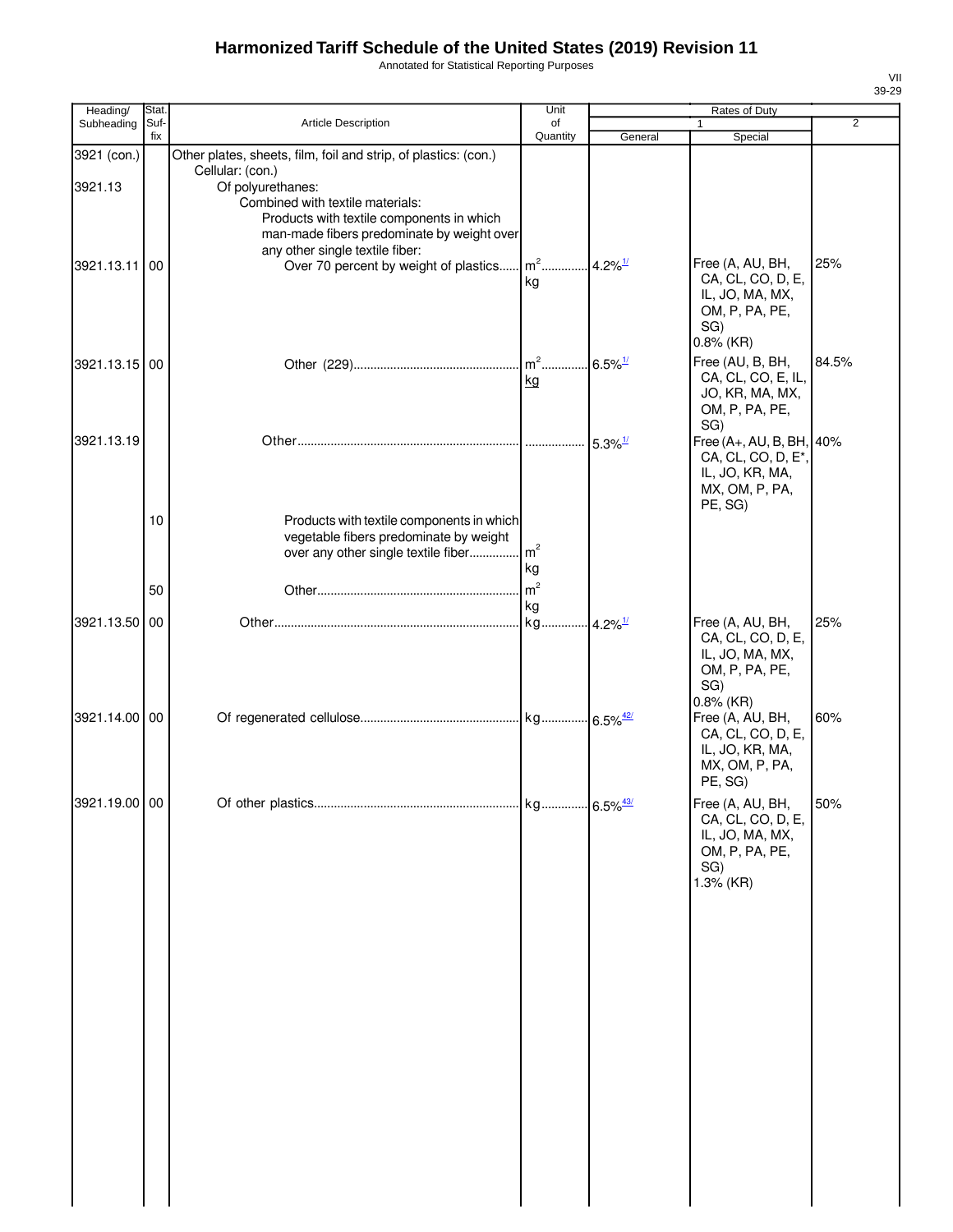Annotated for Statistical Reporting Purposes

| Heading/      | Stat. |                                                                 | Unit           | Rates of Duty          |                          |                |  |
|---------------|-------|-----------------------------------------------------------------|----------------|------------------------|--------------------------|----------------|--|
| Subheading    | Suf-  | Article Description                                             | of             |                        | $\mathbf{1}$             | $\overline{2}$ |  |
|               | fix   |                                                                 | Quantity       | General                | Special                  |                |  |
| 3921 (con.)   |       | Other plates, sheets, film, foil and strip, of plastics: (con.) |                |                        |                          |                |  |
| 3921.90       |       | Other:                                                          |                |                        |                          |                |  |
|               |       | Combined with textile materials and weighing not more           |                |                        |                          |                |  |
|               |       | than 1.492 kg/m <sup>2</sup> :                                  |                |                        |                          |                |  |
|               |       | Products with textile components in which                       |                |                        |                          |                |  |
|               |       | man-made fibers predominate by weight over any                  |                |                        |                          |                |  |
|               |       | other single textile fiber:                                     |                |                        |                          |                |  |
| 3921.90.11 00 |       | Over 70 percent by weight of plastics                           | $m2$           | $4.2\%$ <sup>1/</sup>  | Free (A, AU, BH,         | 25%            |  |
|               |       |                                                                 | kg             |                        | CA, CL, CO, D, E,        |                |  |
|               |       |                                                                 |                |                        | IL, JO, MA, MX,          |                |  |
|               |       |                                                                 |                |                        | OM, P, PA, PE,           |                |  |
|               |       |                                                                 |                |                        | SG)                      |                |  |
|               |       |                                                                 |                |                        | $0.8\%$ (KR)             |                |  |
|               |       |                                                                 |                |                        |                          |                |  |
| 3921.90.15 00 |       |                                                                 |                | $.6.5\%$ <sup>1/</sup> | Free (AU, B, BH,         | 84.5%          |  |
|               |       |                                                                 | kg             |                        | CA, CL, CO, IL,          |                |  |
|               |       |                                                                 |                |                        | JO, KR, MA, MX,          |                |  |
|               |       |                                                                 |                |                        | OM, P, PA, PE,           |                |  |
|               |       |                                                                 |                |                        | SG)                      |                |  |
| 3921.90.19    |       |                                                                 |                | $5.3\%$ <sup>1/</sup>  | Free (A+, AU, B, BH, 40% |                |  |
|               |       |                                                                 |                |                        | CA, CL, CO, D, E*,       |                |  |
|               |       |                                                                 |                |                        | IL, JO, KR, MA,          |                |  |
|               |       |                                                                 |                |                        | MX, OM, P, PA,           |                |  |
|               |       |                                                                 |                |                        | PE, SG)                  |                |  |
|               | 10    | Products with textile components in which                       |                |                        |                          |                |  |
|               |       | vegetable fibers predominate by weight over                     |                |                        |                          |                |  |
|               |       | any other single textile fiber                                  | m <sup>2</sup> |                        |                          |                |  |
|               |       |                                                                 | kg             |                        |                          |                |  |
|               |       |                                                                 |                |                        |                          |                |  |
|               | 50    |                                                                 | m <sup>2</sup> |                        |                          |                |  |
|               |       |                                                                 | kg             |                        |                          |                |  |
|               |       |                                                                 |                |                        |                          |                |  |
|               |       |                                                                 |                |                        |                          |                |  |
|               |       |                                                                 |                |                        |                          |                |  |
|               |       |                                                                 |                |                        |                          |                |  |
|               |       |                                                                 |                |                        |                          |                |  |
|               |       |                                                                 |                |                        |                          |                |  |
|               |       |                                                                 |                |                        |                          |                |  |
|               |       |                                                                 |                |                        |                          |                |  |
|               |       |                                                                 |                |                        |                          |                |  |
|               |       |                                                                 |                |                        |                          |                |  |
|               |       |                                                                 |                |                        |                          |                |  |
|               |       |                                                                 |                |                        |                          |                |  |
|               |       |                                                                 |                |                        |                          |                |  |
|               |       |                                                                 |                |                        |                          |                |  |
|               |       |                                                                 |                |                        |                          |                |  |
|               |       |                                                                 |                |                        |                          |                |  |
|               |       |                                                                 |                |                        |                          |                |  |
|               |       |                                                                 |                |                        |                          |                |  |
|               |       |                                                                 |                |                        |                          |                |  |
|               |       |                                                                 |                |                        |                          |                |  |
|               |       |                                                                 |                |                        |                          |                |  |
|               |       |                                                                 |                |                        |                          |                |  |
|               |       |                                                                 |                |                        |                          |                |  |
|               |       |                                                                 |                |                        |                          |                |  |
|               |       |                                                                 |                |                        |                          |                |  |
|               |       |                                                                 |                |                        |                          |                |  |
|               |       |                                                                 |                |                        |                          |                |  |
|               |       |                                                                 |                |                        |                          |                |  |
|               |       |                                                                 |                |                        |                          |                |  |
|               |       |                                                                 |                |                        |                          |                |  |
|               |       |                                                                 |                |                        |                          |                |  |
|               |       |                                                                 |                |                        |                          |                |  |
|               |       |                                                                 |                |                        |                          |                |  |
|               |       |                                                                 |                |                        |                          |                |  |
|               |       |                                                                 |                |                        |                          |                |  |
|               |       |                                                                 |                |                        |                          |                |  |
|               |       |                                                                 |                |                        |                          |                |  |
|               |       |                                                                 |                |                        |                          |                |  |
|               |       |                                                                 |                |                        |                          |                |  |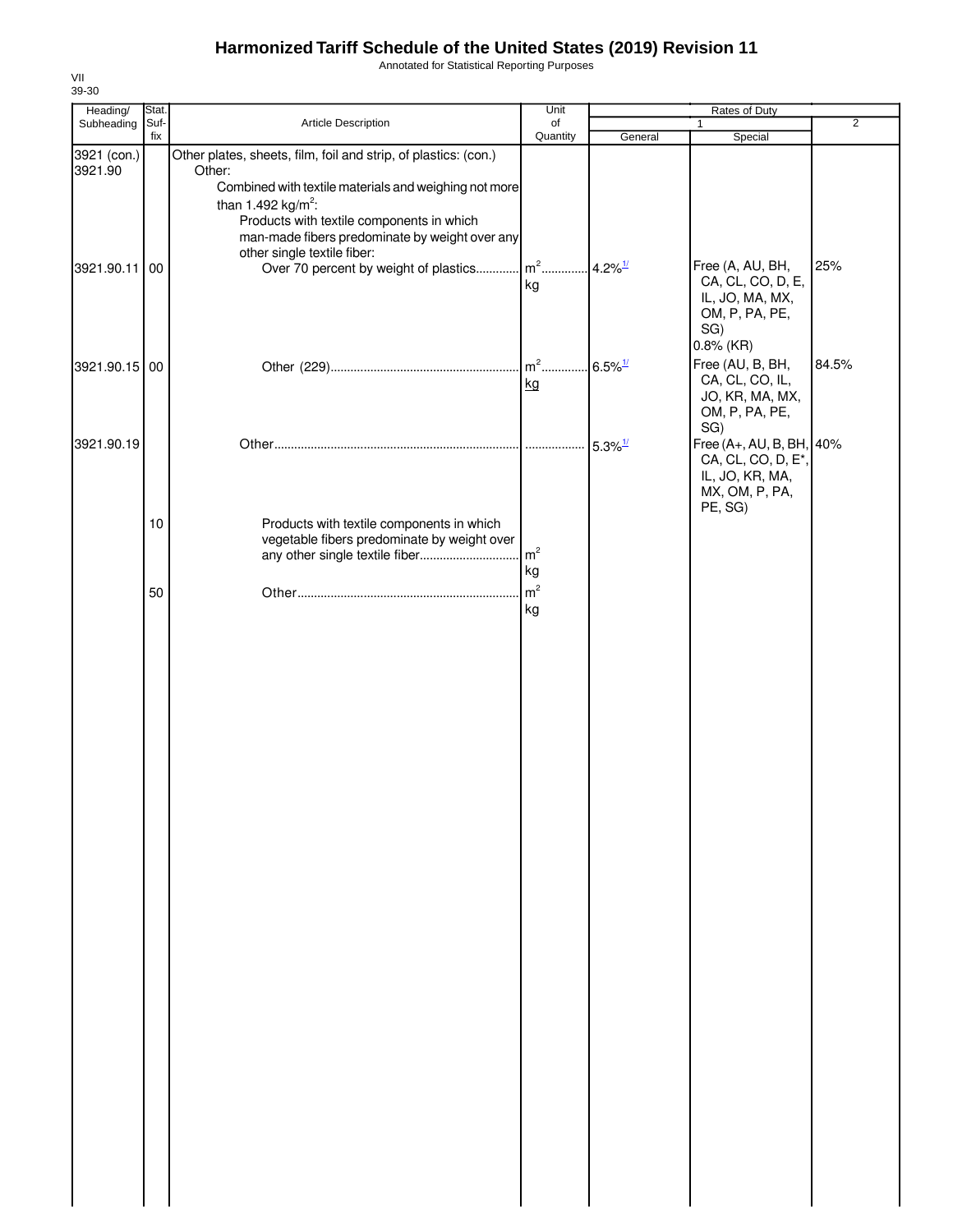Annotated for Statistical Reporting Purposes

| Heading/               | Stat.    |                                                                                                                                                          | Unit                                   |                       | Rates of Duty                                                                                                               |                |
|------------------------|----------|----------------------------------------------------------------------------------------------------------------------------------------------------------|----------------------------------------|-----------------------|-----------------------------------------------------------------------------------------------------------------------------|----------------|
| Subheading             | Suf-     | <b>Article Description</b>                                                                                                                               | of                                     |                       | 1                                                                                                                           | $\overline{2}$ |
| 3921 (con.)<br>3921.90 | fix      | Other plates, sheets, film, foil and strip, of plastics: (con.)                                                                                          | Quantity                               | General               | Special                                                                                                                     |                |
| (con.)<br>3921.90.21   | 00       | Other: (con.)<br>Combined with textile materials and weighing more<br>than 1.492 kg/m <sup>2</sup> :<br>Products with textile components in which cotton |                                        |                       |                                                                                                                             |                |
| 3921.90.25             |          | predominates by weight over any other single<br>Products with textile components in which                                                                | $m2$ .<br>kg                           | $6.5\%$ <sup>1/</sup> | Free (A+, AU, BH,<br>CA, CL, CO, D, E*,<br>IL, JO, MA, MX,<br>OM, P, PA, PE,<br>SG)<br>1.3% (KR)                            | 40%            |
|                        |          | man-made fibers predominate by weight over any                                                                                                           |                                        | $6.5\%$ <sup>1/</sup> | Free (AU, BH, CA,<br>CL, E <sup>*</sup> , IL, J <sup>*</sup> , JO,<br>MA, MX, OM, P,<br>PE, SG)<br>1.3% (KR)                | 83.5%          |
|                        | 10<br>50 | Over 70 percent by weight of plastics                                                                                                                    | m <sup>2</sup><br>kg<br>m <sup>2</sup> |                       |                                                                                                                             |                |
|                        |          |                                                                                                                                                          | kg                                     |                       |                                                                                                                             |                |
| 3921.90.29 00          |          |                                                                                                                                                          | kg                                     | $4.4\%$ <sup>1/</sup> | Free (A+, AU, BH,<br>CA, CL, CO, D, E*,<br>IL, JO, MA, MX,<br>OM, P, PA, PE,<br>SG)<br>$0.8\%$ (KR)                         | 40%            |
| 3921.90.40             |          | Other:                                                                                                                                                   |                                        | $4.2\%$ <sup>1/</sup> | Free (A, AU, B, BH, 25%<br>CA, CL, CO, D, E,                                                                                |                |
|                        | 10       |                                                                                                                                                          |                                        |                       | IL, JO, MA, MX,<br>OM, P, PA, PE,<br>SG)<br>0.8% $(KR)$ <sup>44/</sup>                                                      |                |
|                        | 90       |                                                                                                                                                          |                                        |                       |                                                                                                                             |                |
| 3921.90.50             |          |                                                                                                                                                          |                                        |                       | Free (A*, AU, B, BH, 42.5%<br>CA, CL, CO, D, E,<br>IL, JO, MA, MX,<br>OM, P, PA, PE,<br>SG)<br>$0.9\%$ (KR) $\frac{44/}{3}$ |                |
|                        | 10       | High pressure paper reinforced decorative                                                                                                                | m <sup>2</sup><br>kg                   |                       |                                                                                                                             |                |
|                        | 50       |                                                                                                                                                          | m <sup>2</sup><br>kg                   |                       |                                                                                                                             |                |
|                        |          |                                                                                                                                                          |                                        |                       |                                                                                                                             |                |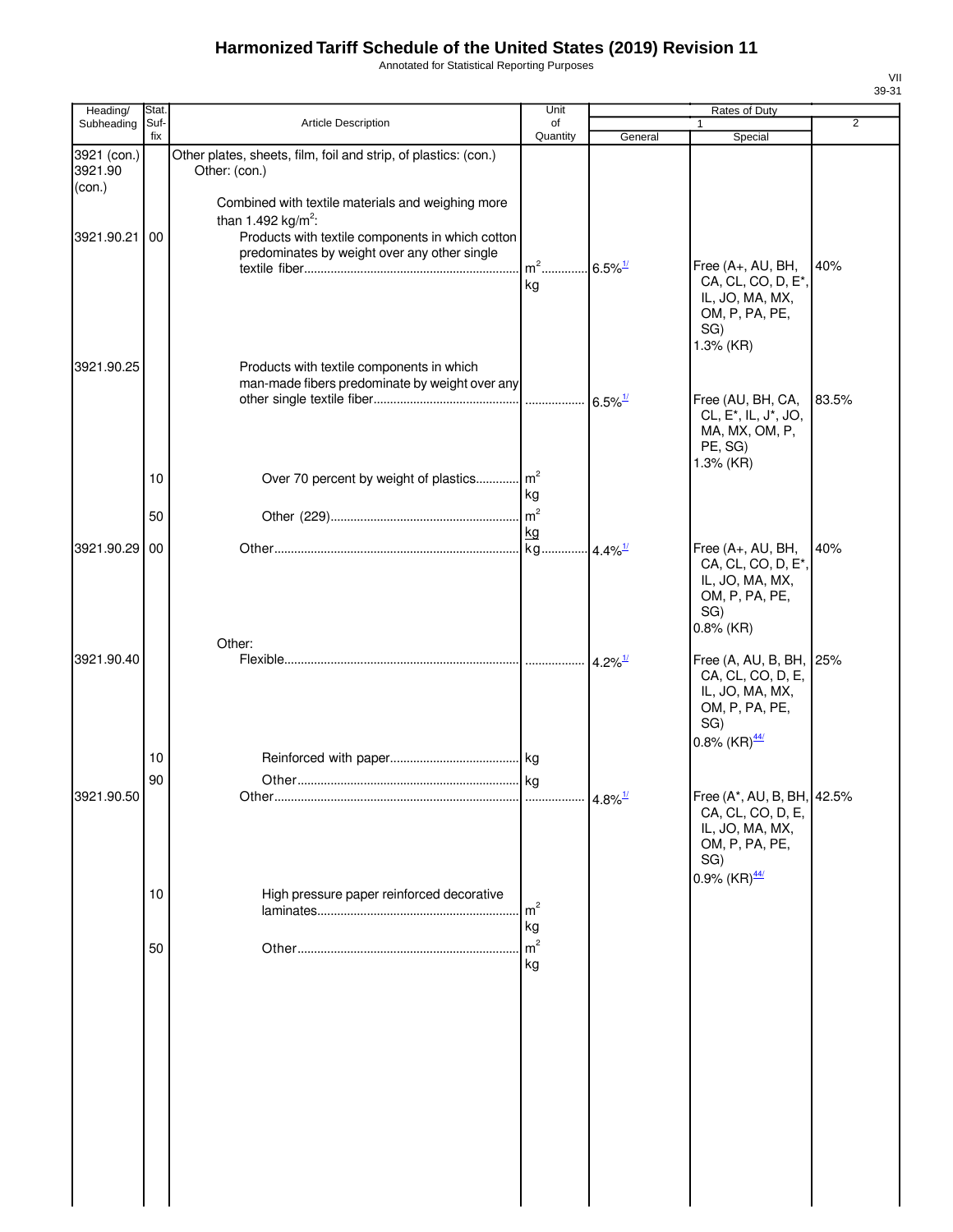Annotated for Statistical Reporting Purposes

| Heading/        | Stat.       |                                                                                                                                                                      | Unit           |                       | Rates of Duty                                                                                                     |                |
|-----------------|-------------|----------------------------------------------------------------------------------------------------------------------------------------------------------------------|----------------|-----------------------|-------------------------------------------------------------------------------------------------------------------|----------------|
| Subheading      | Suf-<br>fix | <b>Article Description</b>                                                                                                                                           | of<br>Quantity | General               | $\mathbf{1}$<br>Special                                                                                           | $\overline{2}$ |
| 3922            |             | Baths, shower baths, sinks, washbasins, bidets, lavatory pans,<br>seats and covers, flushing cisterns and similar sanitary ware,<br>of plastics:                     |                |                       |                                                                                                                   |                |
| 3922.10.00 00   |             |                                                                                                                                                                      | kg             | 6.3%                  | Free (A, AU, BH,<br>CA, CL, CO, D, E,<br>IL, JO, MA, MX,<br>OM, P, PA, PE,<br>SG)<br>$1.2%$ (KR)                  | 56%            |
| 3922.20.00 00   |             |                                                                                                                                                                      |                |                       | Free (A, AU, B, BH, 56%<br>CA, CL, CO, D, E,<br>IL, JO, MA, MX,<br>OM, P, PA, PE,<br>SG)<br>$1.2%$ (KR)           |                |
| 3922.90.00   00 |             |                                                                                                                                                                      | No. and<br>kg  | $6.3\%$ <sup>2/</sup> | Free (A, AU, B, BH, 56%<br>CA, CL, CO, D, E,<br>IL, JO, MA, MX,<br>OM, P, PA, PE,<br>SG)<br>$1.2%$ (KR)           |                |
| 3923<br>3923.10 |             | Articles for the conveyance or packing of goods, of plastics;<br>stoppers, lids, caps and other closures, of plastics:<br>Boxes, cases, crates and similar articles: |                |                       |                                                                                                                   |                |
| 3923.10.20 00   |             | Specially shaped or fitted for the conveyance or<br>packing of semiconductor wafers, masks or reticles of                                                            |                |                       |                                                                                                                   | 80%            |
| 3923.10.90 00   |             |                                                                                                                                                                      |                |                       | Free (A, AU, BH,                                                                                                  | 80%            |
| 3923.21.00      |             | Sacks and bags (including cones):                                                                                                                                    |                | $3\%$ <sup>2/</sup>   | CA, CL, CO, E, IL,<br>JO, MA, MX, OM,<br>P, PA, PE, SG)<br>$0.6\%$ (KR)<br>Free (A*, AU, BH,<br>CA, CL, CO, D, E, | 80%            |
|                 |             |                                                                                                                                                                      |                |                       | IL, JO, MA, MX,<br>OM, P, PA, PE,<br>SG)<br>$0.6\%$ (KR)                                                          |                |
|                 | 11          | Reclosable, with integral extruded closure:<br>With no single side exceeding 75 mm in                                                                                | thousand       |                       |                                                                                                                   |                |
|                 | 20          | Other, with sliders that open or close the                                                                                                                           | thousand       |                       |                                                                                                                   |                |
|                 | 30          |                                                                                                                                                                      | thousand       |                       |                                                                                                                   |                |
|                 | 80          | Other:<br>With no single side exceeding 75 mm in                                                                                                                     | thousand       |                       |                                                                                                                   |                |
|                 | 85          | Polyethylene retail carrier bags (PRCBs) with<br>handles (including drawstrings), with no length<br>or width shorter than 6 inches (152.4 mm) or                     |                |                       |                                                                                                                   |                |
|                 |             |                                                                                                                                                                      |                |                       |                                                                                                                   |                |
| 3923.29.00      | 95<br>00    |                                                                                                                                                                      |                |                       | Free (A, AU, BH,<br>CA, CL, CO, D, E,<br>IL, JO, MA, MX,<br>OM, P, PA, PE,<br>SG)<br>$0.6\%$ (KR)                 | 80%            |
|                 |             |                                                                                                                                                                      |                |                       |                                                                                                                   |                |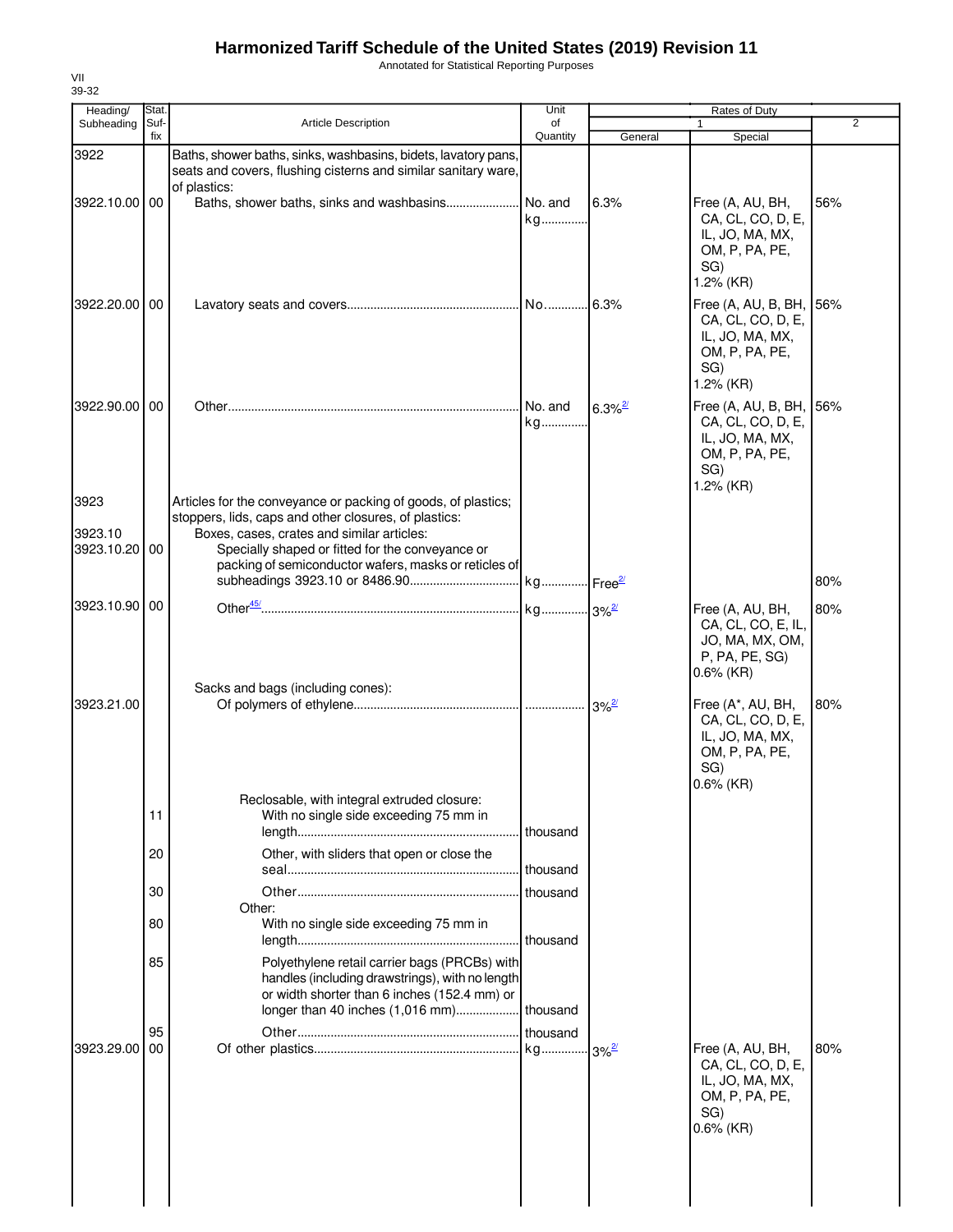Annotated for Statistical Reporting Purposes

| Heading/                  | Stat.       |                                                                                                                               | Unit           |                        | Rates of Duty                                                                                      |                |
|---------------------------|-------------|-------------------------------------------------------------------------------------------------------------------------------|----------------|------------------------|----------------------------------------------------------------------------------------------------|----------------|
| Subheading                | Suf-<br>fix | Article Description                                                                                                           | of<br>Quantity |                        | 1                                                                                                  | $\overline{2}$ |
| 3923 (con.)<br>3923.30.00 |             | Articles for the conveyance or packing of goods, of plastics;<br>stoppers, lids, caps and other closures, of plastics: (con.) |                | General                | Special<br>Free (A, AU, BH,<br>CA, CL, CO, D, E,<br>IL, JO, MA, MX,<br>OM, P, PA, PE,<br>SG)       | 80%            |
|                           | 10<br>90    |                                                                                                                               |                |                        | $0.6\%$ (KR)                                                                                       |                |
| 3923.40.00                |             |                                                                                                                               |                |                        | Free (A, AU, BH,<br>CA, CL, CO, D, E,<br>IL, JO, MA, MX,<br>OM, P, PA, PE,<br>SG)<br>1% (KR)       | 80%            |
|                           | 10          |                                                                                                                               |                |                        |                                                                                                    |                |
|                           | 50          |                                                                                                                               |                |                        |                                                                                                    |                |
| 3923.50.00 00             |             |                                                                                                                               | kg             | $5.3\%$ <sup>47/</sup> | Free $(A, AU, B, BH,$<br>CA, CL, CO, D, E,<br>IL, JO, MA, MX,<br>OM, P, PA, PE,<br>SG)<br>1% (KR)  | 80%            |
| 3923.90.00                |             | Buckets and pails, with or without lids or other closures,                                                                    |                | $3\%$ <sup>2/</sup>    | Free (A*, AU, BH,<br>CA, CL, CO, D, E,<br>IL, JO, MA, MX,<br>OM, P, PA, PE,<br>SG)<br>$0.6\%$ (KR) | 80%            |
|                           |             | having a capacity of:                                                                                                         |                |                        |                                                                                                    |                |
|                           | 12          |                                                                                                                               |                |                        |                                                                                                    |                |
|                           | 14          | 11.36 liters (3 gallons) or more, but not more than                                                                           |                |                        |                                                                                                    |                |
|                           | 16          |                                                                                                                               |                |                        |                                                                                                    |                |
|                           | 80          |                                                                                                                               | No. and kg     |                        |                                                                                                    |                |
|                           |             |                                                                                                                               |                |                        |                                                                                                    |                |
|                           |             |                                                                                                                               |                |                        |                                                                                                    |                |
|                           |             |                                                                                                                               |                |                        |                                                                                                    |                |
|                           |             |                                                                                                                               |                |                        |                                                                                                    |                |
|                           |             |                                                                                                                               |                |                        |                                                                                                    |                |
|                           |             |                                                                                                                               |                |                        |                                                                                                    |                |
|                           |             |                                                                                                                               |                |                        |                                                                                                    |                |
|                           |             |                                                                                                                               |                |                        |                                                                                                    |                |
|                           |             |                                                                                                                               |                |                        |                                                                                                    |                |
|                           |             |                                                                                                                               |                |                        |                                                                                                    |                |
|                           |             |                                                                                                                               |                |                        |                                                                                                    |                |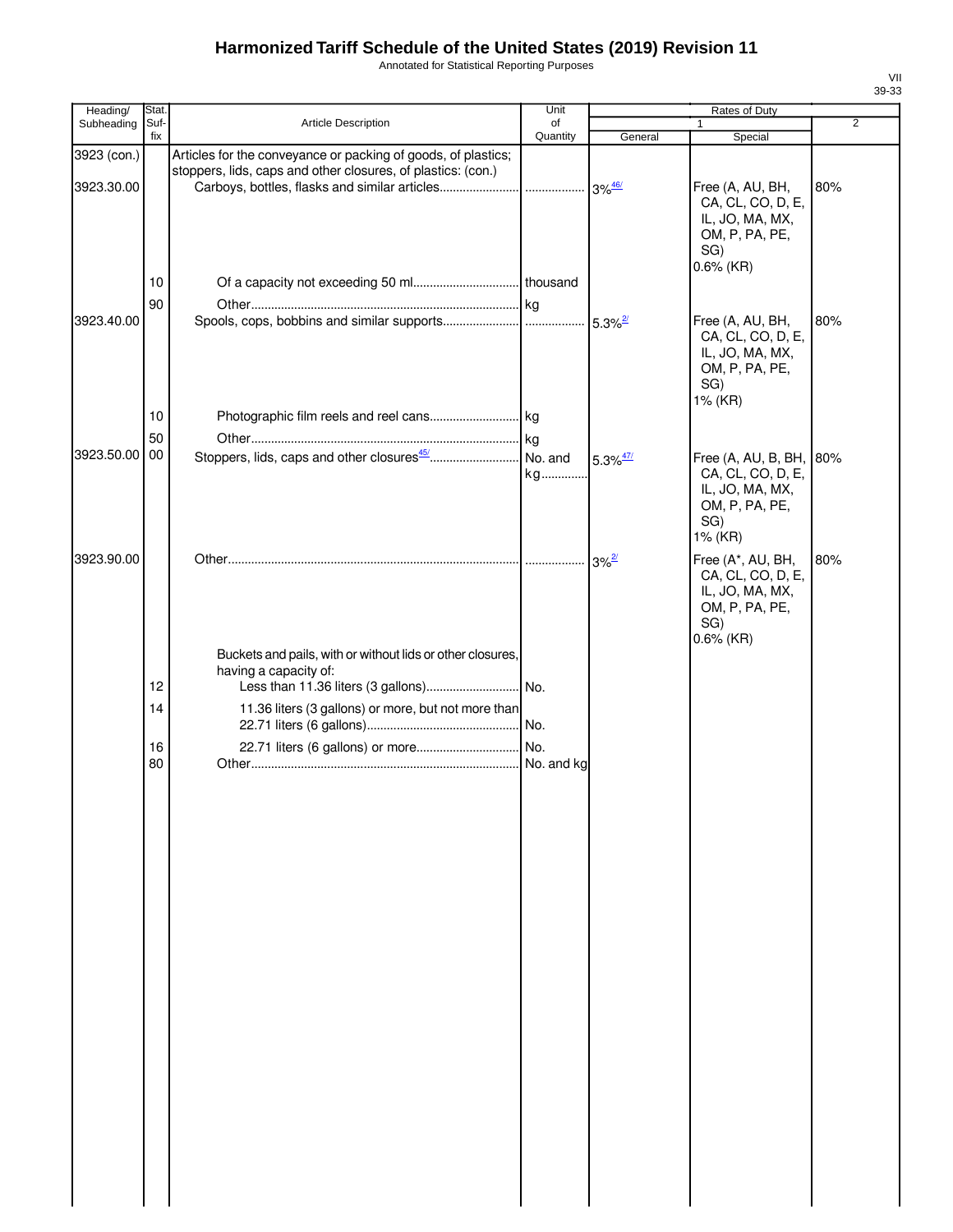Annotated for Statistical Reporting Purposes

| Heading/                 | Stat.       |                                                                                                                                                                         | Unit             |                        | Rates of Duty                                                                                                |       |
|--------------------------|-------------|-------------------------------------------------------------------------------------------------------------------------------------------------------------------------|------------------|------------------------|--------------------------------------------------------------------------------------------------------------|-------|
| Subheading               | Suf-<br>fix | <b>Article Description</b>                                                                                                                                              | of<br>Quantity   | General                | Special                                                                                                      | 2     |
| 3924                     |             | Tableware, kitchenware, other household articles and hygienic<br>or toilet articles, of plastics:                                                                       |                  |                        |                                                                                                              |       |
| 3924.10<br>3924.10.10 00 |             | Tableware and kitchenware:<br>Salt, pepper, mustard and ketchup dispensers and                                                                                          | No. and<br>kg    | 3.4%                   | Free (A, AU, BH,<br>CA, CL, CO, D, E,<br>IL, JO, MA, MX,<br>OM, P, PA, PE,<br>SG)                            | 80%   |
| 3924.10.20 00            |             | Plates, cups, saucers, soup bowls, cereal bowls, sugar<br>bowls, creamers, gravy boats, serving dishes and                                                              | kg 6.5%          |                        | $0.6\%$ (KR)<br>Free (A, AU, BH,<br>CA, CL, CO, D, E,<br>IL, JO, MA, MX,<br>OM, P, PA, PE,                   | 84.5% |
| 3924.10.30 00            |             |                                                                                                                                                                         | .l No………….l 5.3% |                        | SG)<br>1.3% (KR)<br>Free (A, AU, BH,<br>CA, CL, CO, D, E,<br>IL, JO, MA, MX,<br>OM, P, PA, PE,<br>SG)        | 40%   |
| 3924.10.40 00            |             |                                                                                                                                                                         | No. and<br>kg    | $3.4\%$ <sup>48/</sup> | 1% (KR)<br>Free (A, AU, BH,<br>CA, CL, CO, D, E,<br>IL, JO, MA, MX,<br>OM, P, PA, PE,<br>SG)<br>$0.6\%$ (KR) | 80%   |
| 3924.90<br>3924.90.05 00 |             | Other:                                                                                                                                                                  |                  |                        | Free (A, AU, BH,<br>CA, CL, CO, D, E,<br>IL, JO, KR, MA,<br>MX, OM, P, PA,<br>PE, SG)                        | 25%   |
| 3924.90.10               |             | Curtains and drapes, including panels and valances;<br>napkins, table covers, mats, scarves, runners, doilies,<br>centerpieces, antimacassars and furniture slipcovers; |                  | $13.3\%$               | Free (A, AU, BH,<br>CA, CL, CO, D, E,<br>IL, JO, KR, MA,<br>MX, OM, P, PA,<br>PE, SG)                        | 25%   |
|                          | 10<br>50    |                                                                                                                                                                         | No. and kg       |                        |                                                                                                              |       |
| 3924.90.20               | 00          |                                                                                                                                                                         | No. and<br>kg    | 3.4%                   | Free (A, AU, BH,<br>CA, CL, CO, D, E,<br>IL, JO, MA, MX,<br>OM, P, PA, PE,<br>SG)<br>$0.6\%$ (KR)            | 80%   |
| 3924.90.56               |             |                                                                                                                                                                         |                  | $3.4\%$ <sup>49/</sup> | Free (A*, AU, BH,<br>CA, CL, CO, D, E,<br>IL, JO, KR, MA,<br>MX, OM, P, PA,<br>PE, SG)                       | 80%   |
|                          | 10<br>50    |                                                                                                                                                                         | No. and kg       |                        |                                                                                                              |       |
|                          |             |                                                                                                                                                                         |                  |                        |                                                                                                              |       |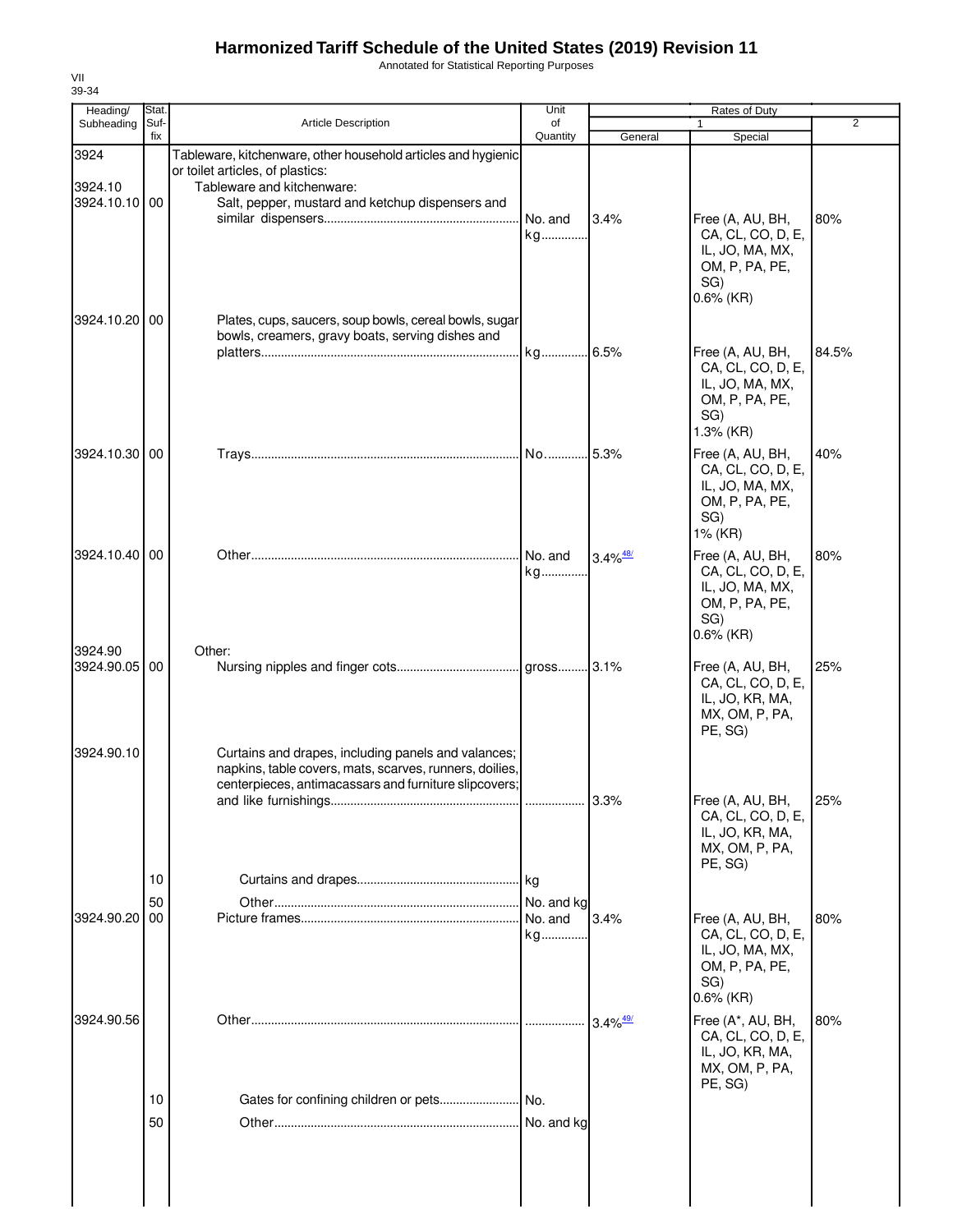Annotated for Statistical Reporting Purposes

| Heading/      | Stat.       |                                                                  | Unit           |                       | Rates of Duty     |                |
|---------------|-------------|------------------------------------------------------------------|----------------|-----------------------|-------------------|----------------|
| Subheading    | Suf-<br>fix | Article Description                                              | of<br>Quantity | General               | 1<br>Special      | $\overline{2}$ |
| 3925          |             | Builders' ware of plastics, not elsewhere specified or included: |                |                       |                   |                |
| 3925.10.00 00 |             | Reservoirs, tanks, vats and similar containers, of a capacity    |                |                       |                   |                |
|               |             |                                                                  | No. and        | $6.3\%$ <sup>2/</sup> | Free (A, AU, BH,  | 56%            |
|               |             |                                                                  | kg             |                       | CA, CL, CO, D, E, |                |
|               |             |                                                                  |                |                       | IL, JO, KR, MA,   |                |
|               |             |                                                                  |                |                       | MX, OM, P, PA,    |                |
|               |             |                                                                  |                |                       | PE, SG)           |                |
| 3925.20.00    |             | Doors, windows and their frames and thresholds for               |                |                       |                   |                |
|               |             |                                                                  |                |                       | Free (A, AU, BH,  | 80%            |
|               |             |                                                                  |                |                       | CA, CL, CO, D, E, |                |
|               |             |                                                                  |                |                       | IL, JO, MA, MX,   |                |
|               |             |                                                                  |                |                       | OM, P, PA, PE,    |                |
|               |             |                                                                  |                |                       | SG)               |                |
|               |             |                                                                  |                |                       | 1% (KR)           |                |
|               | 10          |                                                                  |                |                       |                   |                |
|               |             |                                                                  | kg             |                       |                   |                |
|               | 20          |                                                                  | No.            |                       |                   |                |
|               |             |                                                                  | kg             |                       |                   |                |
|               | 91          |                                                                  | No. and kg     |                       |                   |                |
| 3925.30       |             | Shutters, blinds (including venetian blinds) and similar         |                |                       |                   |                |
|               |             | articles and parts thereof:                                      |                |                       |                   |                |
| 3925.30.10 00 |             |                                                                  |                |                       | Free (A*, AU, BH, | 25%            |
|               |             |                                                                  |                |                       | CA, CL, CO, D, E, |                |
|               |             |                                                                  |                |                       | IL, JO, KR, MA,   |                |
|               |             |                                                                  |                |                       | MX, OM, P, PA,    |                |
|               |             |                                                                  |                |                       | PE, SG)           |                |
| 3925.30.50 00 |             |                                                                  | No. and        | 5.3%                  | Free (A, AU, BH,  | 80%            |
|               |             |                                                                  | kg             |                       | CA, CL, CO, D, E, |                |
|               |             |                                                                  |                |                       | IL, JO, KR, MA,   |                |
|               |             |                                                                  |                |                       | MX, OM, P, PA,    |                |
|               |             |                                                                  |                |                       | PE, SG)           |                |
| 3925.90.00 00 |             |                                                                  | No. and        | $5.3\%$ <sup>2/</sup> | Free (A, AU, BH,  | 80%            |
|               |             |                                                                  | kg             |                       | CA, CL, CO, D, E, |                |
|               |             |                                                                  |                |                       | IL, JO, KR, MA,   |                |
|               |             |                                                                  |                |                       | MX, OM, P, PA,    |                |
|               |             |                                                                  |                |                       | PE, SG)           |                |
|               |             |                                                                  |                |                       |                   |                |
|               |             |                                                                  |                |                       |                   |                |
|               |             |                                                                  |                |                       |                   |                |
|               |             |                                                                  |                |                       |                   |                |
|               |             |                                                                  |                |                       |                   |                |
|               |             |                                                                  |                |                       |                   |                |
|               |             |                                                                  |                |                       |                   |                |
|               |             |                                                                  |                |                       |                   |                |
|               |             |                                                                  |                |                       |                   |                |
|               |             |                                                                  |                |                       |                   |                |
|               |             |                                                                  |                |                       |                   |                |
|               |             |                                                                  |                |                       |                   |                |
|               |             |                                                                  |                |                       |                   |                |
|               |             |                                                                  |                |                       |                   |                |
|               |             |                                                                  |                |                       |                   |                |
|               |             |                                                                  |                |                       |                   |                |
|               |             |                                                                  |                |                       |                   |                |
|               |             |                                                                  |                |                       |                   |                |
|               |             |                                                                  |                |                       |                   |                |
|               |             |                                                                  |                |                       |                   |                |
|               |             |                                                                  |                |                       |                   |                |
|               |             |                                                                  |                |                       |                   |                |
|               |             |                                                                  |                |                       |                   |                |
|               |             |                                                                  |                |                       |                   |                |
|               |             |                                                                  |                |                       |                   |                |
|               |             |                                                                  |                |                       |                   |                |
|               |             |                                                                  |                |                       |                   |                |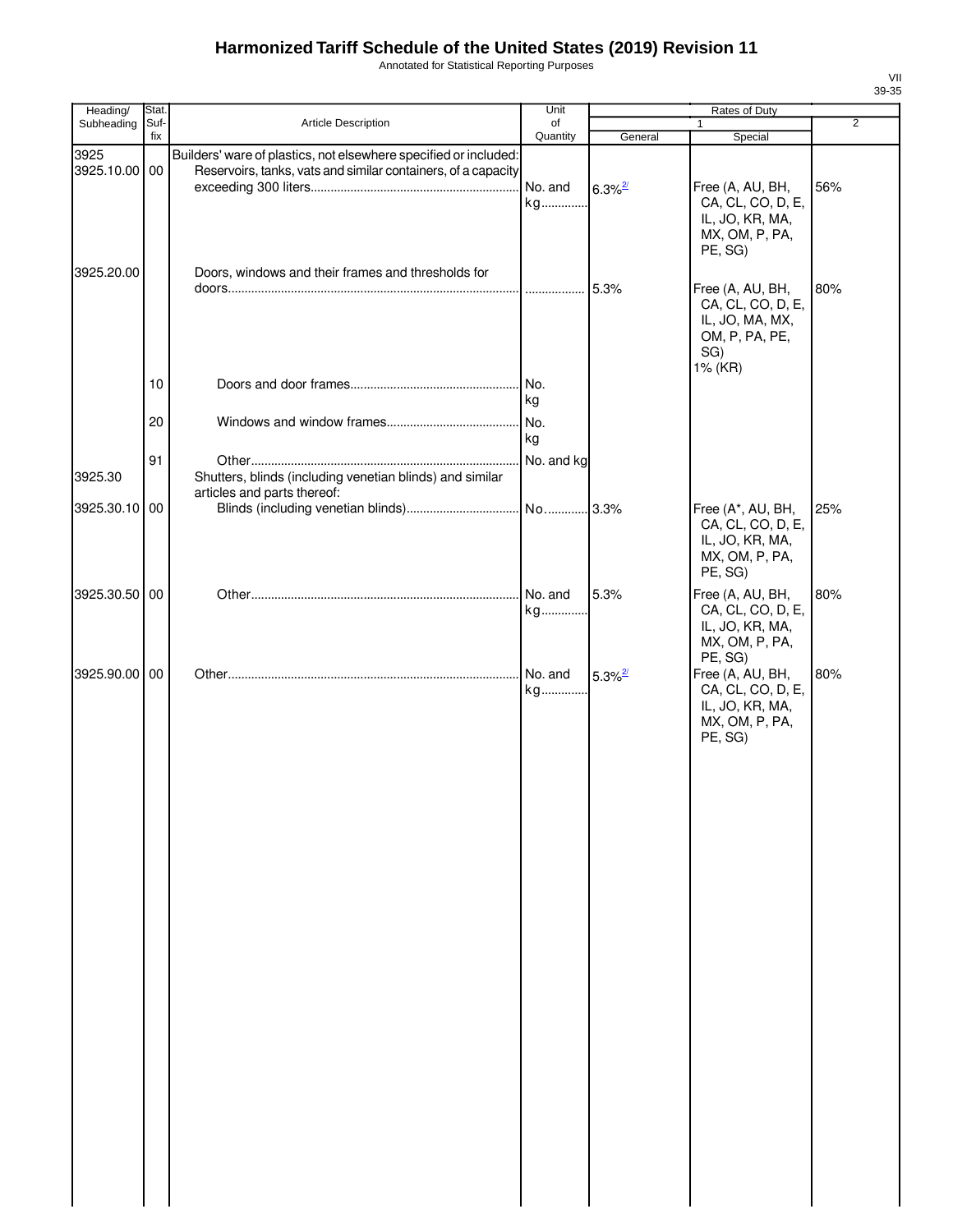Annotated for Statistical Reporting Purposes

| Stat             |                                                                                        | Unit                                                                                                                                 |                                                                                                                           | Rates of Duty                                                                                     | 2                                                                                          |
|------------------|----------------------------------------------------------------------------------------|--------------------------------------------------------------------------------------------------------------------------------------|---------------------------------------------------------------------------------------------------------------------------|---------------------------------------------------------------------------------------------------|--------------------------------------------------------------------------------------------|
| fix              |                                                                                        | Quantity                                                                                                                             | General                                                                                                                   | Special                                                                                           |                                                                                            |
|                  | Other articles of plastics and articles of other materials of                          |                                                                                                                                      |                                                                                                                           |                                                                                                   |                                                                                            |
| 3926.10.00 00    |                                                                                        |                                                                                                                                      |                                                                                                                           | Free (A, AU, BH,<br>CA, CL, CO, D, E,<br>IL, JO, MA, MX,<br>OM, P, PA, PE,                        | 80%                                                                                        |
|                  |                                                                                        |                                                                                                                                      |                                                                                                                           | 1% (KR)                                                                                           |                                                                                            |
|                  | Articles of apparel and clothing accessories (including<br>gloves, mittens and mitts): |                                                                                                                                      |                                                                                                                           |                                                                                                   |                                                                                            |
| 10               |                                                                                        |                                                                                                                                      | Free                                                                                                                      |                                                                                                   | 25%                                                                                        |
| 20               | Other:                                                                                 |                                                                                                                                      |                                                                                                                           |                                                                                                   |                                                                                            |
|                  |                                                                                        |                                                                                                                                      |                                                                                                                           |                                                                                                   |                                                                                            |
|                  | Other:<br>Specially designed for use in sports:                                        |                                                                                                                                      |                                                                                                                           |                                                                                                   |                                                                                            |
| 3926.20.20 00    |                                                                                        |                                                                                                                                      |                                                                                                                           |                                                                                                   | 30%                                                                                        |
| 3926.20.30 00    |                                                                                        |                                                                                                                                      |                                                                                                                           | Free (A*, AU, BH,<br>CA, CL, CO, D, E,<br>IL, JO, KR, MA,<br>MX, OM, P, PA,                       | 30%                                                                                        |
|                  |                                                                                        |                                                                                                                                      |                                                                                                                           | Free (A+, AU, BH,<br>CA, CL, CO, D, E,<br>IL, JO, KR, MA,<br>MX, OM, P, PA,                       | 25%                                                                                        |
| 10               |                                                                                        |                                                                                                                                      |                                                                                                                           |                                                                                                   |                                                                                            |
| 50               |                                                                                        |                                                                                                                                      |                                                                                                                           |                                                                                                   |                                                                                            |
| 3926.20.60<br>00 | Other:<br>parkas and slickers, featuring an outer shell of                             |                                                                                                                                      |                                                                                                                           |                                                                                                   | 25%                                                                                        |
|                  |                                                                                        |                                                                                                                                      |                                                                                                                           |                                                                                                   | 25%                                                                                        |
|                  |                                                                                        |                                                                                                                                      |                                                                                                                           | CA, CL, CO, D, E,<br>IL, JO, KR, MA,<br>MX, OM, P, PA,<br>PE, SG)                                 |                                                                                            |
|                  |                                                                                        |                                                                                                                                      |                                                                                                                           |                                                                                                   |                                                                                            |
|                  |                                                                                        |                                                                                                                                      |                                                                                                                           |                                                                                                   |                                                                                            |
| 3926.30.10 00    |                                                                                        |                                                                                                                                      |                                                                                                                           | Free (A, AU, B, BH,<br>CA, CL, CO, D, E,<br>IL, JO, MA, MX,<br>OM, P, PA, PE,<br>SG)<br>1.3% (KR) | 57.5%                                                                                      |
| 3926.30.50 00    |                                                                                        |                                                                                                                                      |                                                                                                                           | CA, CL, CO, D, E,<br>IL, JO, MA, MX,<br>OM, P, PA, PE,<br>SG)                                     |                                                                                            |
|                  | Suf-<br>50<br>10<br>50                                                                 | <b>Article Description</b><br>headings 3901 to 3914:<br>Gloves, mittens and mitts:<br>Fittings for furniture, coachwork or the like: | of<br>Plastic rainwear, including jackets, coats, ponchos,<br>polyvinyl chloride plastic with or without attached<br>doz. | Baseball and softball gloves and mitts No Free <sup>21</sup><br>6.5%                              | $\mathbf{1}$<br>SG)<br>PE, SG)<br>PE, SG)<br>Free (A*, AU, BH,<br>Free (A+, AU, B, BH, 80% |

VII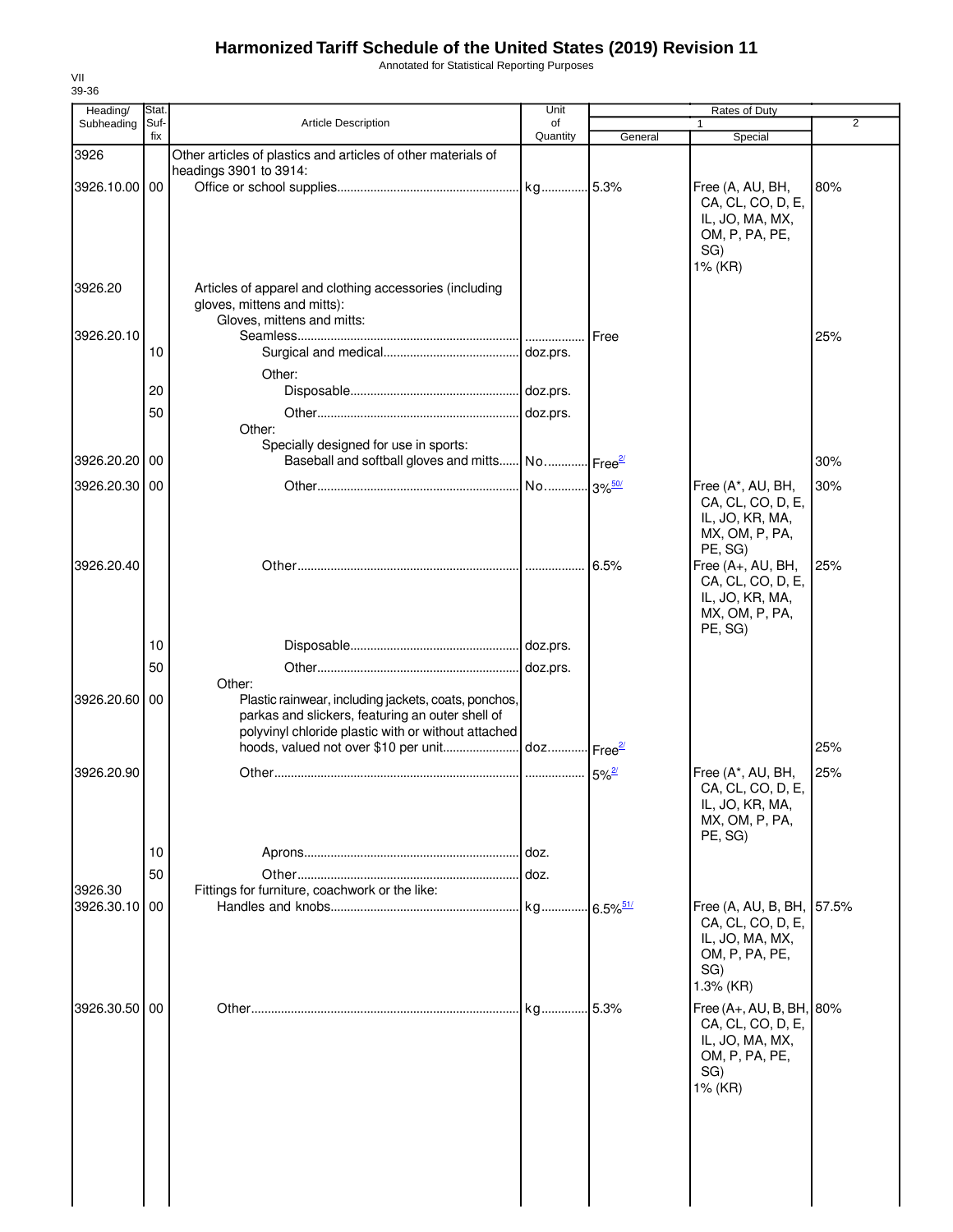Annotated for Statistical Reporting Purposes

| Heading/      | Stat.       |                                                                                                                                                                                                                                    | Unit     |         | Rates of Duty                                                                                           |                |
|---------------|-------------|------------------------------------------------------------------------------------------------------------------------------------------------------------------------------------------------------------------------------------|----------|---------|---------------------------------------------------------------------------------------------------------|----------------|
| Subheading    | Suf-<br>fix | Article Description                                                                                                                                                                                                                | of       |         | 1                                                                                                       | $\overline{2}$ |
| 3926 (con.)   |             | Other articles of plastics and articles of other materials of<br>headings 3901 to 3914: (con.)                                                                                                                                     | Quantity | General | Special                                                                                                 |                |
| 3926.40.00    |             |                                                                                                                                                                                                                                    |          | 5.3%    | Free (A, AU, BH,<br>CA, CL, CO, D, E,<br>IL, JO, MA, MX,<br>OM, P, PA, PE,<br>SG)<br>1% (KR)            | 80%            |
|               | 10          | Bows and similar products for decorative purposes<br>including gift-packaging and the like                                                                                                                                         | No.      |         |                                                                                                         |                |
| 3926.90       | 90          | Other:                                                                                                                                                                                                                             |          |         |                                                                                                         |                |
| 3926.90.10 00 |             |                                                                                                                                                                                                                                    |          |         | Free (A, AU, BH,<br>CA, CL, CO, D, E,<br>IL, JO, KR, MA,<br>MX, OM, P, PA,<br>PE, SG)                   | 80%            |
| 3926.90.16 00 |             |                                                                                                                                                                                                                                    |          |         | Free (A, AU, BH,<br>CA, CL, CO, D, E,<br>IL, JO, KR, MA,<br>MX, OM, P, PA,<br>PE, SG)                   | 25%            |
| 3926.90.21    | 00          | Ice bags; douche bags, enema bags, hot water bottles,<br>and fittings therefor; invalid and similar nursing<br>cushions; dress shields; pessaries; prophylactics; bulbs<br>for syringes; syringes (other than hypodermic syringes) |          |         | Free (A*, AU, BH,                                                                                       | 25%            |
|               |             |                                                                                                                                                                                                                                    |          |         | CA, CL, CO, D, E,<br>IL, JO, KR, MA,<br>MX, OM, P, PA,<br>PE, SG)                                       |                |
| 3926.90.25    | 00          | Handles and knobs, not elsewhere specified or                                                                                                                                                                                      |          |         | Free (A, AU, B, BH, 57.5%<br>CA, CL, CO, D, E,<br>IL, JO, MA, MX,<br>OM, P, PA, PE,<br>SG)<br>1.3% (KR) |                |
| 3926.90.30 00 |             | Parts for yachts or pleasure boats of heading 8903;<br>parts of canoes, racing shells, pneumatic craft and<br>pleasure boats which are not of a type designed to be                                                                |          |         |                                                                                                         |                |
|               |             |                                                                                                                                                                                                                                    |          |         | Free (A*, AU, BH,<br>CA, CL, CO, D, E,<br>IL, JO, MA, MX,<br>OM, P, PA, PE,<br>SG)<br>$0.8\%$ (KR)      | 30%            |
|               |             |                                                                                                                                                                                                                                    |          |         |                                                                                                         |                |
|               |             |                                                                                                                                                                                                                                    |          |         |                                                                                                         |                |
|               |             |                                                                                                                                                                                                                                    |          |         |                                                                                                         |                |
|               |             |                                                                                                                                                                                                                                    |          |         |                                                                                                         |                |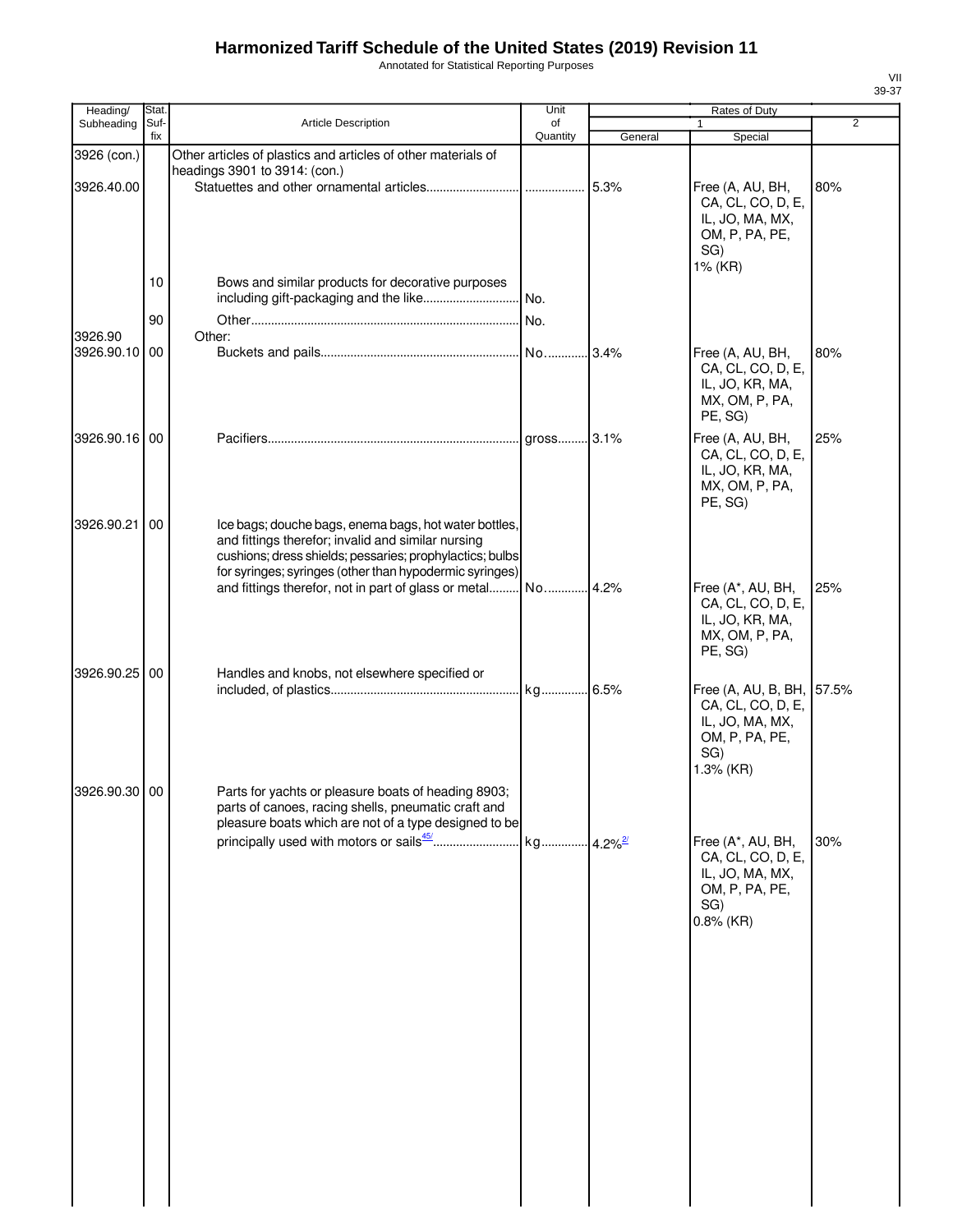Annotated for Statistical Reporting Purposes

| Heading/               | Stat.       |                                                                                                                                       | Unit           |         | Rates of Duty                                                                                             |                |
|------------------------|-------------|---------------------------------------------------------------------------------------------------------------------------------------|----------------|---------|-----------------------------------------------------------------------------------------------------------|----------------|
| Subheading             | Suf-<br>fix | <b>Article Description</b>                                                                                                            | of<br>Quantity | General | Special                                                                                                   | $\overline{2}$ |
| 3926 (con.)<br>3926.90 |             | Other articles of plastics and articles of other materials of<br>headings 3901 to 3914: (con.)<br>Other: (con.)                       |                |         |                                                                                                           |                |
| (con.)                 |             | Beads, bugles and spangles, not strung (except<br>temporarily) and not set; articles thereof, not elsewhere<br>specified or included: |                |         |                                                                                                           |                |
| 3926.90.33 00          |             |                                                                                                                                       |                | .6.5%   | Free (A, AU, BH,<br>CA, CL, CO, D, E,<br>IL, JO, KR, MA,<br>MX, OM, P, PA,<br>PE, SG)                     | 60%            |
| 3926.90.35 00          |             |                                                                                                                                       |                |         | Free (A, AU, BH,<br>CA, CL, CO, D, E,<br>IL, JO, MA, MX,<br>OM, P, PA, PE,<br>SG)<br>1.3% (KR)            | 60%            |
| 3926.90.40 00          |             |                                                                                                                                       |                |         | Free (A, AU, BH,<br>CA, CL, CO, D, E,<br>IL, JO, MA, MX,<br>OM, P, PA, PE,<br>SG)<br>$0.5\%$ (KR)         | 20%            |
| 3926.90.45             |             |                                                                                                                                       |                |         | Free (A*, AU, B, BH, 25%<br>C, CA, CL, CO, D,<br>E, IL, JO, MA, MX,<br>OM, P, PA, PE,<br>SG)<br>0.7% (KR) |                |
|                        | 10          |                                                                                                                                       |                |         |                                                                                                           |                |
|                        | 90          |                                                                                                                                       |                |         |                                                                                                           |                |
| 3926.90.48 00          |             |                                                                                                                                       | No             | .3.4%   | Free (A, AU, BH,<br>CA, CL, CO, D, E,<br>IL, JO, KR, MA,<br>MX, OM, P, PA,<br>PE, SG)                     | 80%            |
| 3926.90.50 00          |             |                                                                                                                                       |                |         | Free (A, AU, BH,<br>CA, CL, CO, D, E,<br>IL, JO, MA, MX,<br>OM, P, PA, PE,<br>SG)<br>$0.7\%$ (KR)         | 45%            |
|                        |             |                                                                                                                                       |                |         |                                                                                                           |                |
|                        |             |                                                                                                                                       |                |         |                                                                                                           |                |
|                        |             |                                                                                                                                       |                |         |                                                                                                           |                |
|                        |             |                                                                                                                                       |                |         |                                                                                                           |                |
|                        |             |                                                                                                                                       |                |         |                                                                                                           |                |

VII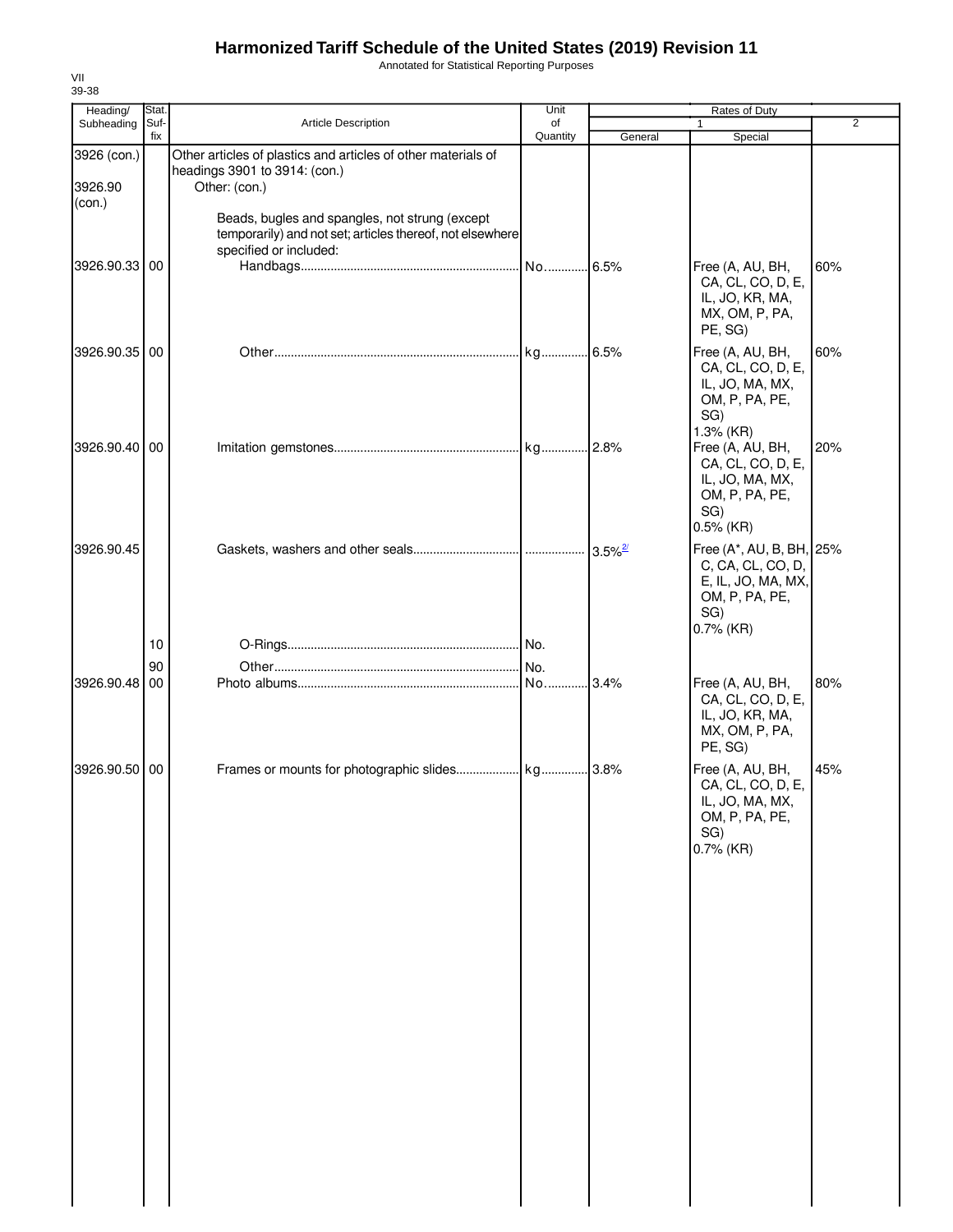Annotated for Statistical Reporting Purposes

| Heading/                | Stat.           |                                                                                                                 | Unit           |                       | Rates of Duty                                                                                            |                |
|-------------------------|-----------------|-----------------------------------------------------------------------------------------------------------------|----------------|-----------------------|----------------------------------------------------------------------------------------------------------|----------------|
| Subheading              | Suf-<br>fix     | <b>Article Description</b>                                                                                      | of<br>Quantity | General               | 1<br>Special                                                                                             | $\overline{2}$ |
| 3926 (con.)<br>3926.90  |                 | Other articles of plastics and articles of other materials of<br>headings 3901 to 3914: (con.)<br>Other: (con.) |                |                       |                                                                                                          |                |
| (con.)<br>3926.90.55 00 |                 | Belting and belts, for machinery:<br>Containing textile fibers:                                                 |                |                       | Free $(A+, AU, B, BH,$<br>CA, CL, CO, D, E,                                                              | 30%            |
| 3926.90.56 00           |                 | Other:<br>With textile components in which vegetable<br>fibers predominate by weight over any                   |                |                       | IL, JO, KR, MA,<br>MX, OM, P, PA,<br>PE, SG)<br>Free (A, AU, BH,<br>CA, CL, CO, D, E,<br>IL, JO, KR, MA, | 30%            |
| 3926.90.57 00           |                 | With textile components in which<br>man-made fibers predominate by weight                                       |                |                       | MX, OM, P, PA,<br>PE, SG)                                                                                |                |
|                         |                 |                                                                                                                 |                |                       | Free (A, AU, BH,<br>CA, CL, CO, D, E,<br>IL, JO, MA, MX,<br>OM, P, PA, PE,<br>SG)<br>1.3% (KR)           | 74%            |
| 3926.90.59 00           |                 |                                                                                                                 |                |                       | Free (A+, AU, BH,<br>CA, CL, CO, D, E,<br>IL, JO, MA, MX,<br>OM, P, PA, PE,<br>SG)<br>$0.4\%$ (KR)       | 25%            |
| 3926.90.60              |                 |                                                                                                                 |                | $4.2\%$ <sup>2/</sup> | Free (A, AU, BH,<br>CA, CL, CO, D, E,<br>IL, JO, MA, MX,<br>OM, P, PA, PE,<br>SG)<br>$0.8\%$ (KR)        | 25%            |
|                         | 10 <sup>°</sup> |                                                                                                                 | No.            |                       |                                                                                                          |                |
|                         | 90              |                                                                                                                 |                |                       |                                                                                                          |                |
| 3926.90.65              |                 | Clothespins:                                                                                                    |                |                       | Free (A+, AU, BH,<br>CA, CL, CO, D, E,<br>IL, JO, KR, MA,<br>MX, OM, P, PA,<br>PE, SG)                   | 8.4%           |
|                         | 10<br>20        | Valued not over 80 cents per gross Gross<br>Valued over 80 cents but not over \$1.35 per                        |                |                       |                                                                                                          |                |
|                         | 30              | Valued over \$1.35 but not over \$1.70 per                                                                      | Gross<br>Gross |                       |                                                                                                          |                |
| 3926.90.70              | 50<br>00        | Valued over \$1.70 per gross                                                                                    | Gross<br>Gross | 5.3%                  | Free (A, AU, BH,<br>CA, CL, CO, D, E,<br>IL, JO, KR, MA,<br>MX, OM, P, PA,<br>PE, SG)                    | 80%            |
|                         |                 |                                                                                                                 |                |                       |                                                                                                          |                |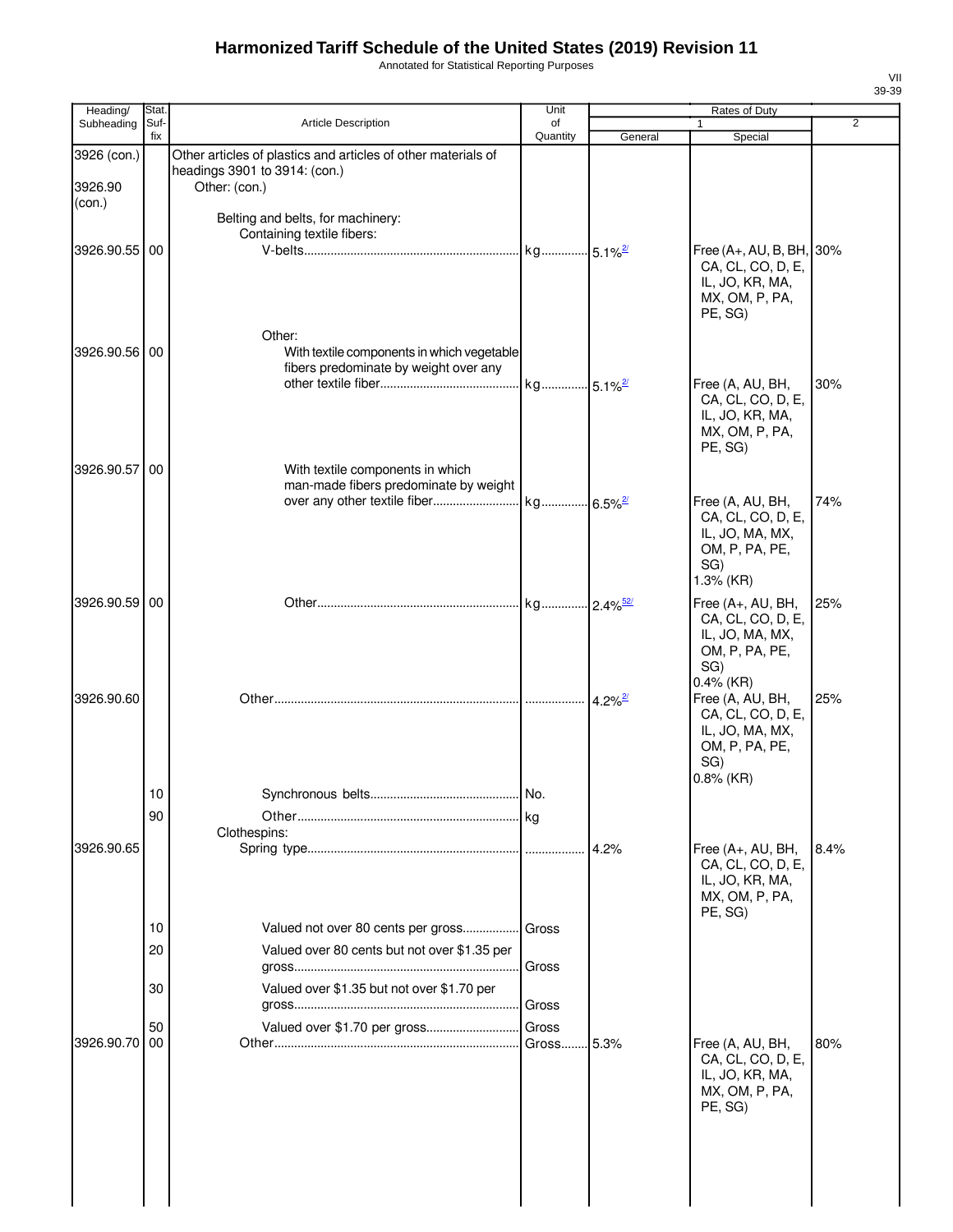Annotated for Statistical Reporting Purposes

| Heading/                | Stat.       |                                                                                                                                                                                                                            | Unit                  |         | Rates of Duty                                                                                      |     |
|-------------------------|-------------|----------------------------------------------------------------------------------------------------------------------------------------------------------------------------------------------------------------------------|-----------------------|---------|----------------------------------------------------------------------------------------------------|-----|
| Subheading              | Suf-<br>fix | <b>Article Description</b>                                                                                                                                                                                                 | of<br>Quantity        | General | 1<br>Special                                                                                       | 2   |
| 3926 (con.)<br>3926.90  |             | Other articles of plastics and articles of other materials of<br>headings 3901 to 3914: (con.)<br>Other: (con.)                                                                                                            |                       |         |                                                                                                    |     |
| (con.)<br>3926.90.75 00 |             | Pneumatic mattresses and other inflatable articles, not                                                                                                                                                                    |                       |         | Free (A, AU, BH,<br>CA, CL, CO, D, E,<br>IL, JO, KR, MA,<br>MX, OM, P, PA,<br>PE, SG)              | 25% |
| 3926.90.77 00           |             | Waterbed mattresses and liners, and parts of the                                                                                                                                                                           | No 2.4%               |         | Free (A+, AU, BH,<br>CA, CL, CO, D, E,<br>IL, JO, MA, MX,<br>OM, P, PA, PE,<br>SG)<br>$0.4\%$ (KR) | 25% |
| 3926.90.83 00           |             | Empty cartridges and cassettes for typewriter and                                                                                                                                                                          | No 5.3% <sup>2/</sup> |         | Free (A, AU, BH,<br>CA, CL, CO, D, E,<br>IL, JO, MA, MX,<br>OM, P, PA, PE,<br>SG)<br>1% (KR)       | 80% |
| 3926.90.85 00           |             | Fasteners, in clips suitable for use in a mechanical                                                                                                                                                                       |                       |         | Free (A+, AU, BH,<br>CA, CL, CO, D, E,<br>IL, JO, MA, MX,<br>OM, P, PA, PE,<br>SG)<br>1.3% (KR)    | 60% |
| 3926.90.87 00           |             | Flexible plastic document binders with tabs, rolled or                                                                                                                                                                     | No 5.3% <sup>2/</sup> |         | Free (A, AU, BH,<br>CA, CL, CO, D, E,<br>IL, JO, MA, MX,<br>OM, P, PA, PE,<br>SG)<br>1% (KR)       | 80% |
| 3926.90.94 00           |             | Cards, not punched, suitable for use as, or in making,<br>jacquard cards; Jacquard cards and jacquard heads<br>for power-driven weaving machines, and parts thereof;<br>and Transparent sheeting of plastics containing 30 |                       |         |                                                                                                    | 80% |
| 3926.90.96 00           |             | Casing for bicycle derailleur cables; and casing for<br>cable or inner wire for caliper and cantilever brakes,                                                                                                             |                       |         |                                                                                                    | 25% |
|                         |             |                                                                                                                                                                                                                            |                       |         |                                                                                                    |     |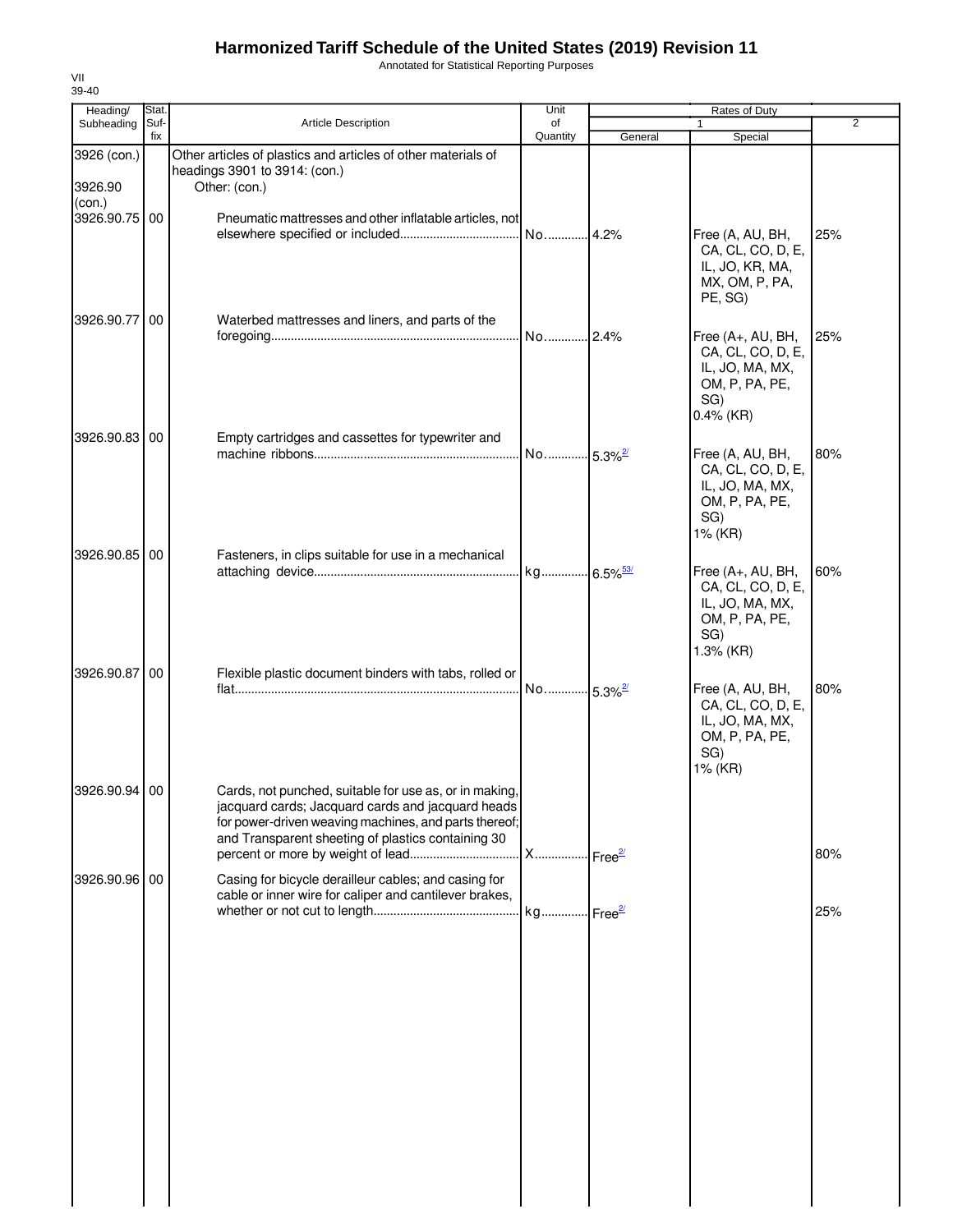Annotated for Statistical Reporting Purposes

| Heading/                         | Stat.       |                                                                                                                                                  | Unit           | Rates of Duty |                                                                                              |                |
|----------------------------------|-------------|--------------------------------------------------------------------------------------------------------------------------------------------------|----------------|---------------|----------------------------------------------------------------------------------------------|----------------|
| Subheading                       | Suf-<br>fix | Article Description                                                                                                                              | of<br>Quantity | General       | $\mathbf{1}$<br>Special                                                                      | $\overline{2}$ |
| 3926 (con.)<br>3926.90<br>(con.) |             | Other articles of plastics and articles of other materials of<br>headings 3901 to 3914: (con.)<br>Other: (con.)                                  |                |               |                                                                                              |                |
| 3926.90.99                       |             |                                                                                                                                                  |                |               | Free (A*, AU, B, BH, 80%<br>C, CA, CL, CO, D,<br>E, IL, JO, MA, MX,<br>OM, P, PA, PE,<br>SG) |                |
|                                  | 05          |                                                                                                                                                  |                |               | 1% (KR)                                                                                      |                |
|                                  | 10          |                                                                                                                                                  |                |               |                                                                                              |                |
|                                  | 25          | Reflective triangular warning signs for road use No.                                                                                             |                |               |                                                                                              |                |
|                                  | 30          |                                                                                                                                                  | No.            |               |                                                                                              |                |
|                                  | 40          | Covers, rings and frames for manholes; catch<br>basins; drainage gates and frames thereof;<br>cleanout covers and frames thereof; valve, service |                |               |                                                                                              |                |
|                                  | 90          |                                                                                                                                                  |                |               |                                                                                              |                |
|                                  |             |                                                                                                                                                  |                |               |                                                                                              |                |
|                                  |             |                                                                                                                                                  |                |               |                                                                                              |                |
|                                  |             |                                                                                                                                                  |                |               |                                                                                              |                |
|                                  |             |                                                                                                                                                  |                |               |                                                                                              |                |
|                                  |             |                                                                                                                                                  |                |               |                                                                                              |                |
|                                  |             |                                                                                                                                                  |                |               |                                                                                              |                |
|                                  |             |                                                                                                                                                  |                |               |                                                                                              |                |
|                                  |             |                                                                                                                                                  |                |               |                                                                                              |                |
|                                  |             |                                                                                                                                                  |                |               |                                                                                              |                |
|                                  |             |                                                                                                                                                  |                |               |                                                                                              |                |
|                                  |             |                                                                                                                                                  |                |               |                                                                                              |                |